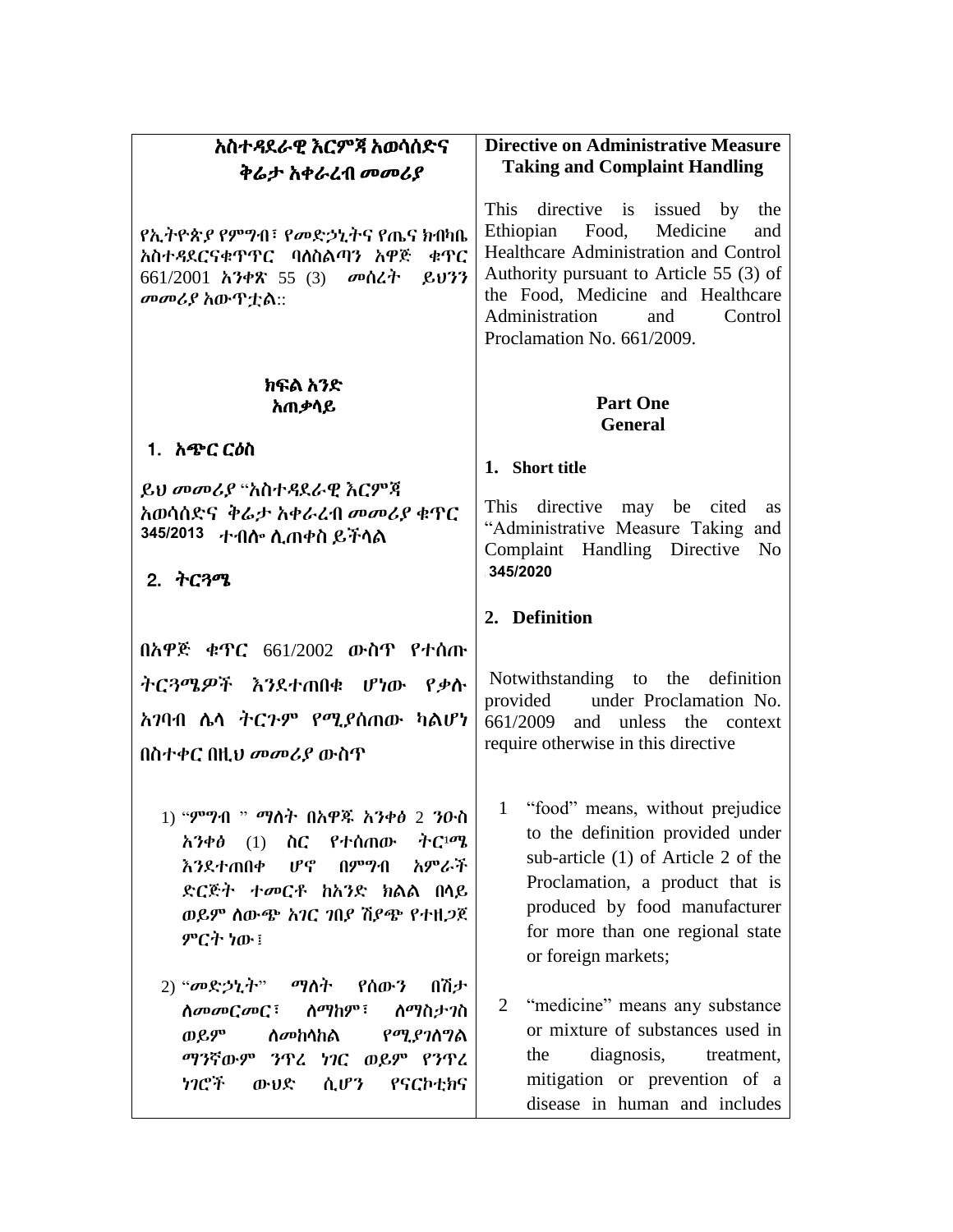ሣይኮትሮፒክ መዴኃኒቶችን፣ ፕሪከርሰር ኬሚካልች፣ የባህሌ መዴኃኒቶች፣ ተዯጋጋፊ ወይም አማራጭ መዴኃኒቶች፣ መርዞች፣ ዯምና የዯም ተዋጽኦዎች፣ ቫክሲኖች፣ ጨረራ አፍሊቂ መዴኃኒቶች፣ ኮስሞቲኮች፣ የሳኒተሪ ዝግጅቶች እና የሕክምና መሣሪያዎችን ይጨምራሌ፤

- 3) "የብቃት ማረጋገጫ የምስክር ወረቀት" ማስት በወጣው የጤና ቁጥጥር ደረጃ መስፈርት መሰረት በምግብ፣ በመዴኃኒት ወይም በጤና ወይም በጤና ነክ አ*ገ*ልግሎት ወይም የንግዴ ሥራ ሇሚሰማራ ሰው የሚሰጥ የሥራ ፈቃዴ ነው፤
- 4) "የሙያ ሥራ ፌቃድ" ማስት የጤና አጠባበቅ አገልግሎት ወይም ሴሎች ተዛማጅ አገልግሎቶችን ለማበርከት እንዳችል ስጤና ባለሙ*የ የ*ማሰጥ የምስክር ወረቀት ነው፤
- 5) "የጤና ባስሙዋ" ማስት የሰውን ጤና ስመጠበቅ ወይም አገልግሎት ስመስጠት አግባብ ባለው አካል እንደ ጤና ባለሙያ የተመዘገበ ሰው ነው፤
- 6) "አስተዳደራዊ እርምጃ" ማስት ባስስልጣኑ ቁጥጥር በሚያደርግበት ሰው ወይም ግብአት ሊይ የሚወሰዴ እርምጃ ሆኖ ክሌከሊን፣ የእርምት ማስታወቂያ፣ የማስጠንቀቂያ ዯብዲቤ፣ እገዲ፣ ስረዛ፣ ግብአትን ማቆየት፣ መያዝ እና ማስወገዴን፣ ግብአትን ከገበያ መሰብሰብን፣ እና በወንጀል ለማስጠየቅ አስተያየት መስጠትን ይጨምራሌ፤
- 7) "የማስጠንቀቂ*ያ* ደብዳቤ" ማስት ባለስልጣኑ በቁጥጥር ወቅት ያገኛቸውን የህግ ጥሰቶችን እና ይህንኑ ከቁጥጥር ህግ ጋር የተጣጣመ ሇማዴረግ የሚያስፈሌጉ ማስተካከያዎችን በተመስከተ ቁጥጥር

narcotic drugs, psychotropic substances and precursor chemicals, traditional medicines, complementary or alternative medicine; poisons, blood and blood products, vaccine, radioactive pharmaceuticals, cosmetics and sanitary items and medical instruments;

- 3 "certificate of competence" means a work license issued for a person to carry out food, medicine, health or health related services or trade in accordance with the regulatory standards set;
- 4 "license" means a certificate issued for a health professional to provide medical or other health related services;
- 5 "health professional" means a professional who is registered as such by the appropriate organ to protect human health or deliver health service;
- 6 "administrative measure" means the range of actions taken against regulated persons or products by the Authority including denial, corrective notification, warning letter, suspension, revocation, detention, seizure and disposal of products; recall, and recommendation for prosecution;
- 7 "warning letter" is a written correspondence that notifies regulated person about violations that the Authority has found during its inspections and the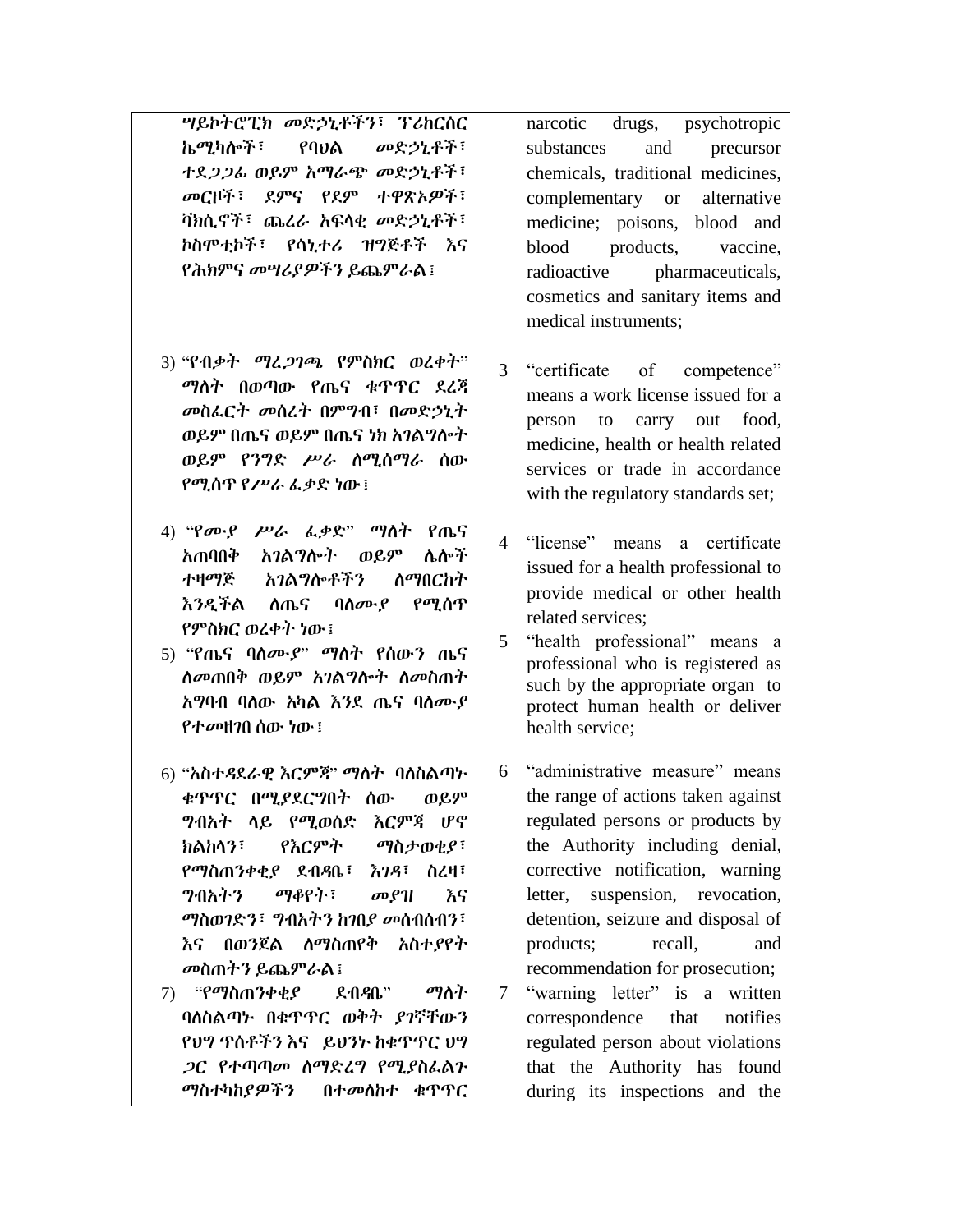የሚደረግበትን ሰው ስማስታወቅ የሚሰጥ የፅሁፍ ግንኙነት ነው፤

- 8) "ስረዛ" ማስት የሙያ ስራ ፌቃድ ወይም የብቃት ማረጋገጫ ምስክር ወረቀትን መሰረዝና በአዋጁ መሰረት አንዴ ሰው ቁጥጥር የሚደረግባቸው ተግባራት ላይ እንዲይሰማራ ፈቃዴን መሰረዝ ነው፤
- 9) "እገዳ" ማስት ስእገዳ የሚያበቃ ጥፋት መኖሩን ባለስልጣኑ ሲያረ*ጋግ*ጥ ቁጥጥር በሚዯረግበት ሰው ወይም ምርት ሊይ የሚወሰድ አስተዳደራዊ እርምጃ ነው ፤
- 10) "ከባድ የህግ ጥሰት" ማስት የተፈጠመው ተግባር ከፍተኛ የጤና ችግር ሉያስከትሌ የሚችሌ ሲሆን ወይም በሰው ሊይ ሞት የሚያስከትሌ እና/ወይም በወንጀሌ ተጠያቂነት የሚያስከትሌ ዴርጊት ነው፤
- $11$ ) "አነስተኛ የህግ ጥሰት" ማስት የተፈጠመው ተግባር ሉያስከትሌ የሚችለው ጉዳት አነስተኛ ከሆነ ወይም ዯግሞ በህይወት ወይም በጤና ሊይ ምንም አይነት ጉዲት የማያስከትሌ ሲሆን ነው፤
- 12) "ክልክላ" *ማለት* የባለስልጣ*ኑ* መስፈርቶች ባስመማላታቸው ምክንያት የሙያ ስራ ፈቃዴን" የብቃት ማረጋገጫ ምስክር ወረቀትን ወይም የምርት ምዝገባን መከሌከሌ ነው፤
- 13) "ቅሬታ መስማት" ማለት ማንኛውም ሰው ባለስልጣኑ በወሰደው አስተዳደራዊ እርምጃ ሊይ የሚያቀርበው ቅሬታ የሚስተናገዴብት መንገዴ ነው፤
- 14) ''የቅሬታ ሰሚ ኮሚቴ'''ማስት ባለስልጣኑ በወሰደው የአስተዳደራዊ እርምጃ ላይ ቅሬታ ያስው ሰው የሚያቀርበውን ቅሬታ ስመስማት እና ሰመመርመር በባስስልጣኑ የተቋቋመ

corrective measure required to be in conmpliance with regulatory requirment;

- 8 "revocation" is the cancellation of a license or certificate of competence and the withdrawal of the authorization to perform regulated activities under the proclamation;
- 9 "suspension" means an administrative measure taken against regulated person or product when the Authority has a reason to believe that any of the grounds for suspension exist;
- 10 "serious violation" means a violation that entails threat of serious adverse health consequences or death to humans and/or that may lead to prosecution;
- 11 "minor violation" means a violation that presents little or no risk of injury or danger to health or life;
- 12 "denial" means refusal of license, certificate of competence or registration of products when defined regulatory requirements are not fulfilled;
- 13 "complaint handling" means the management of grievance lodged by any person against administrative decisions taken by the Authority;
- 14 "Compliant handling panel" mean a panel which is established by the authority to examine and hear a grievance of aperson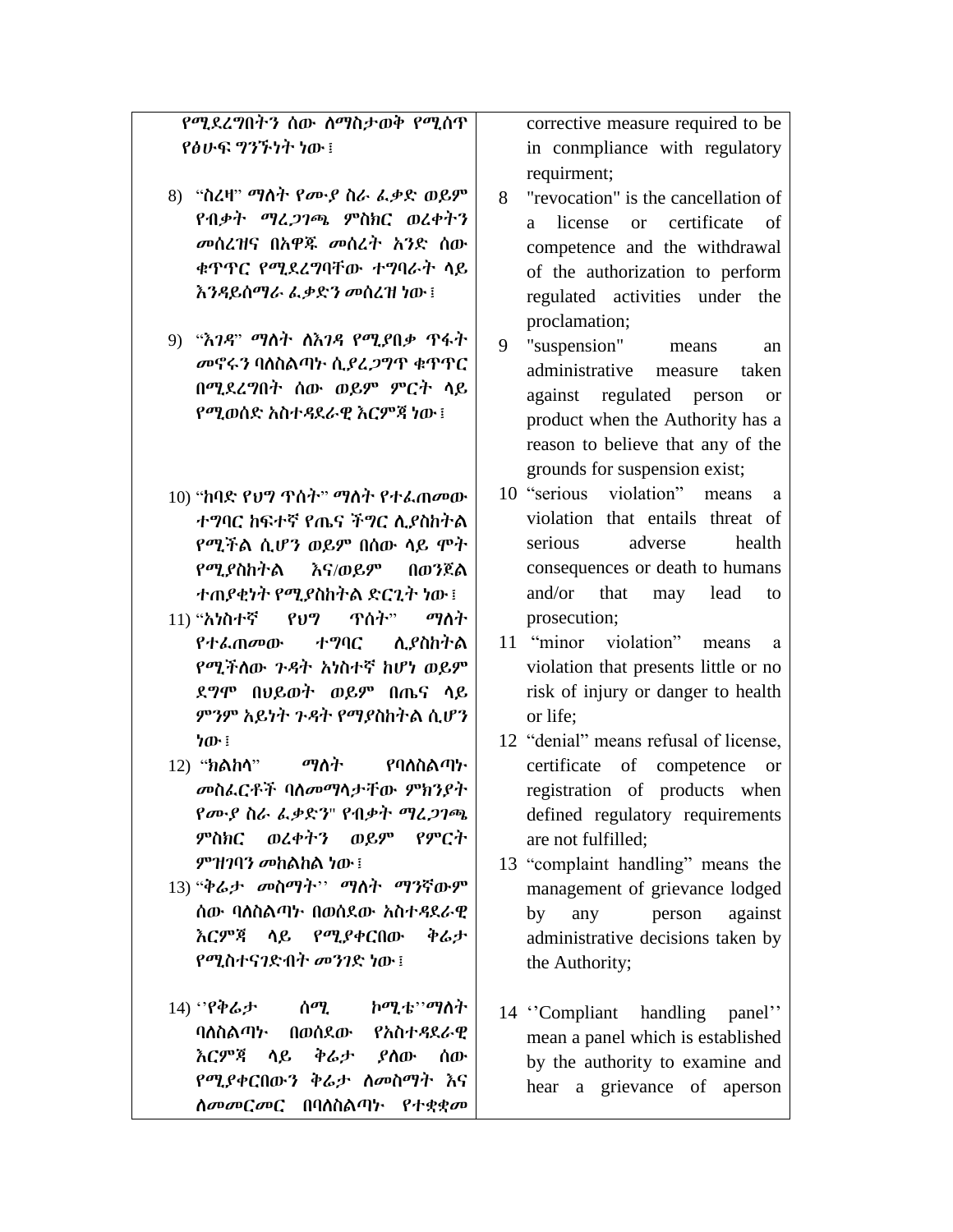| አካል ነው ፤                                                                                                                                                                                                | against administrative decisions                                                                                                                                                                                                                                         |
|---------------------------------------------------------------------------------------------------------------------------------------------------------------------------------------------------------|--------------------------------------------------------------------------------------------------------------------------------------------------------------------------------------------------------------------------------------------------------------------------|
|                                                                                                                                                                                                         | taken by the authority;                                                                                                                                                                                                                                                  |
| 15) "አዋጅ" ማስት የምግብ፣ የመድኃኒትና                                                                                                                                                                             | 15 "proclamation" means the Food,                                                                                                                                                                                                                                        |
| የጤና ክብካቤ አስተዳደርና ቁጥጥር                                                                                                                                                                                   | Medicine and Healthcare                                                                                                                                                                                                                                                  |
| አዋጅ ቁጥር 661/2002 ነው ፤                                                                                                                                                                                   | Administration<br>and<br>Control                                                                                                                                                                                                                                         |
|                                                                                                                                                                                                         | Proclamation No. 661/2009;                                                                                                                                                                                                                                               |
| 16) "ደንብ" <i>ማ</i> ስት የኢትዮጵ <i>ያ</i> የምግብ፣                                                                                                                                                              | 16 "regulation" mean the Ethiopian                                                                                                                                                                                                                                       |
| የመድኃኒትና የጤና ክብካቤ አስተዳደርና                                                                                                                                                                                | Food, Medicine and Healthcare                                                                                                                                                                                                                                            |
| ባለሥልጣን<br>$\boldsymbol{\eta}$ <sub>kk</sub> $\boldsymbol{\eta}$ $\boldsymbol{\rho}$<br>$100^{\circ}$                                                                                                    | Administration and Control                                                                                                                                                                                                                                               |
| የሚነስተሮች ምክር ቤት ደንብ ቁጥር                                                                                                                                                                                  | Authority Establishment                                                                                                                                                                                                                                                  |
| 189/2002 ነው:                                                                                                                                                                                            | Regulation No. 189/2010;                                                                                                                                                                                                                                                 |
| $17)$ "ባለሥልጣን" ማስት የኢትዮጵያ                                                                                                                                                                               | 17 "Authority" means the Ethiopian                                                                                                                                                                                                                                       |
| የምግብ፣ የመድኃኒትና የጤና ክብካቤ                                                                                                                                                                                  | Food, Medicine and Healthcare                                                                                                                                                                                                                                            |
| አስተዳደርና IØØ` ባለሥልጣን ነው ፤                                                                                                                                                                                | Administration and<br>Control                                                                                                                                                                                                                                            |
|                                                                                                                                                                                                         | Authority;                                                                                                                                                                                                                                                               |
| 18) "ሰው" <i>ማ</i> ስት የተፌዋሮ ሰው ወይም                                                                                                                                                                       | 18 "person" means any physical or                                                                                                                                                                                                                                        |
| በሕግ የሰውነት መብት የተሰጠው አካል                                                                                                                                                                                 | judicial person.                                                                                                                                                                                                                                                         |
| ነው ፡                                                                                                                                                                                                    |                                                                                                                                                                                                                                                                          |
| 3. የተፈፃሚነት ወሰን<br>ይህ መመሪያ በአዋጁ መሰረት - ቁጥጥር<br>በሚደረግበት ማንኛውም ሰው ወይም ምርት                                                                                                                                  | 3. Scope<br>This directive shall be applicable with<br>regard to administrative measures to be<br>taken against regulated person or<br>product under the proclamation and                                                                                                |
| ሳይ በሚወሰድ አስተዳደራዊ እርምጃ ወይም<br>በተወሰደ እርምጃ ምክንያት በሚቀርብ ቅሬታ<br>ሳይ ተፈፃሚ ይሆናል::                                                                                                                               | complaints made in connection with<br>those administrative measures.                                                                                                                                                                                                     |
| 4. አላ <i>ጣ</i>                                                                                                                                                                                          | 4. Objective                                                                                                                                                                                                                                                             |
| የዚህ መመሪያ አሳማ:-                                                                                                                                                                                          | Objective of this directive shall be to:-                                                                                                                                                                                                                                |
| 1. አስተዳደራዊ እርምጃ አወሳሰድ<br>ስነ<br>ስርአትን በተመለከተ ዝርዝር የሆነ የህግ<br><i>ማ</i> እቀፍ ለማስቀመጥ ፤<br>2. ቁጥጥር በሚደረግበት ምርት ወይም<br>ሰው ሳይ የሚወሰድ አስተዳደራዊ እርምጃ<br>አግባብ ያስውን ህግ መስረት ያደረገ<br><i>እነዲሆን</i> የህግ ስነ ስርአት ለማስቀመጥ ፣ | 1. set up detailed legal framework on<br>administrative<br>taking<br>measure<br>procedure;<br>set up legislative checks on the<br>2.<br>appropriateness of administrative<br>decision made against regulated<br>person or product in accordance<br>with applicable laws; |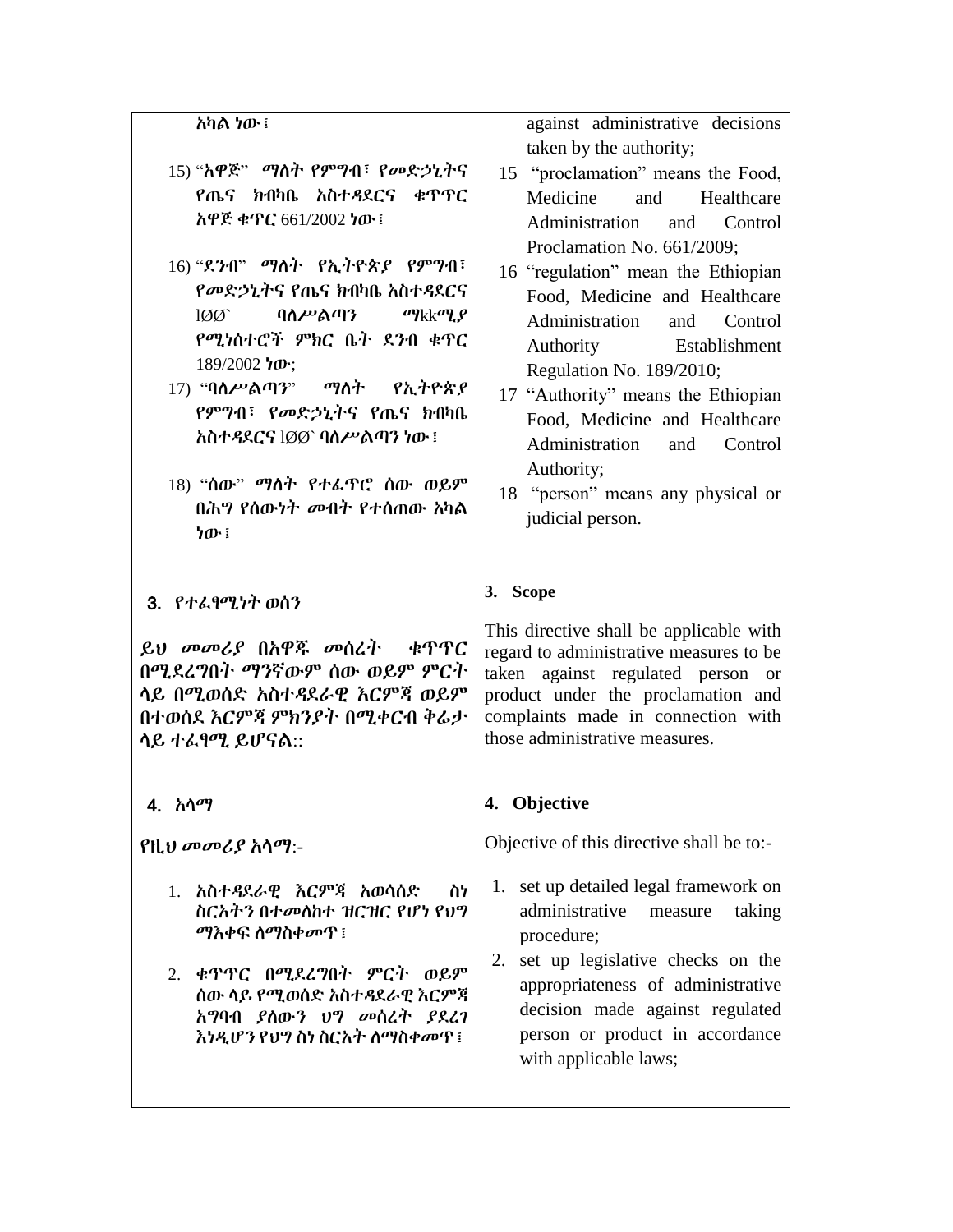| ቁጥጥር የሚደረግበት ሰው አግባብ<br>3.<br>እርምጃ<br>በሴሳቸው<br>አስተዳደራዊ<br>ምክንያት ያደረበትን ቅሬታ ማቅረብ<br>የሚችልበትን እና<br>ማስተካከያ<br>የሚያገኝበትን ስነ-ስርአት ስመዘር <i>ጋ</i> ት ፤<br>እና<br>4. ባለስልጣኑ የሚወስደው አስተዳደራዊ<br>እርምጃ ግልፅነትና ተጠያቂነትን የተሳበሰ<br>እንዲሆን ማድረግ ነው። | 3. set up procedure where regulated<br>person have opportunity to<br>complain and get redress against<br>inappropriate administrative<br>decision; and<br>promote transparency and<br>4.<br>accountability of the Authority<br>taking administrative<br>while<br>measure; |
|--------------------------------------------------------------------------------------------------------------------------------------------------------------------------------------------------------------------------------|---------------------------------------------------------------------------------------------------------------------------------------------------------------------------------------------------------------------------------------------------------------------------|
| 5. $\omega$ CU                                                                                                                                                                                                                 | 5.<br>Principle                                                                                                                                                                                                                                                           |
| 1. የቁጥጥር ህግ አለመከበር በሚከሰትበት<br><i>ጊ</i> ዜ የህግ ጥሰት በፌጸ <i></i> መው ሰው ወይም<br>ምርት ሳይ ባለስልጣኑ አግባብ ባለው ህግ<br>መሰረት አስፌሳጊውን አስተዳደራዊ<br>እርምጃ መወሰድ አ <b>ለ</b> በት፡፡                                                                       | 1. Whenever there is non-compliance<br>with the law the Authority shall<br>take all appropriate administrative<br>measure against the vilating<br>regulated person or product.                                                                                            |
| 2. የጥፋቱን ሁኔታና ክብደት ከግምት<br>በማስንባት<br>ባለስልጣኍ<br>ውስጥ<br>አስተዳደራዊ እርምጃ ሲወስድ አግባብ<br><i>ያ</i> ስውን ህግ መሰረት በማድረግ<br>ይሆናል።                                                                                                            | Depending on the nature and<br>2.<br>severity of non-compliance, the<br>Authority shall take in<br>to<br>consideration all applicable laws<br>when taking administrative<br>measure.                                                                                      |
| ባለስልጣኑ ስለወሰደው አስተዳደራዊ<br>3.<br>እርምጃ እርምጃ ስተወሰደበት አካል<br>የጽሁፍ ማስረጃ ይሰጣል።                                                                                                                                                        | The Authority shall give written<br>3.<br>evidence regarding measures taken<br>to the violating person.<br>When violations are serious that<br>4.                                                                                                                         |
| 4. የተፈፀመው ጥፋት ከባድ ሲሆንና<br>በወንጀልም የሚያስጠይቅ ሆኖ ሲ <i>ገ</i> ኝ<br>ባለስልጣኑ ማስረጃ በማሰባሰብና <i>ጉዳ</i> ዩን<br>በወንጀል<br>እንዲታይ አስተያየቱን<br><u>ለሚመለከተው የፍትህ አካል ያቀርባል፡፡</u>                                                                      | may be subject to the criminal<br>justice system, the Authority shall<br>act promptly with a view to<br>organizing evidences and preparing<br>recommendation for prosecution.                                                                                             |
| እርምጃ<br>ማንኛውም<br>አስተዳደራዊ<br>5.<br>የተወሰደበት ሰው እርምጃው  አግባብነት<br>የስውም"<br>ከድርጊቱ ጋር ተመጣጣኝ<br>አይደስም ወይም ህገ ወጥ ነው የሚል<br>ሰው በዚ <i>ህ መመሪያ መ</i> ሰረት ስተkk <i>o</i> ¤ው<br>ፓናል ቅሬታውን ማቅረብ ይችላል፡፡                                         | Regulated person who feel that the<br>5.<br>administrative measure taken is<br>inappropriate, not proportional, or<br>illegal may present the case to be<br>reviewed by the Panel established<br>in accordance with this directive.                                       |
| በዚህ መመሪያ መሰረት የተቋቋመው<br>6.<br>የባለስልጣኑ ንና<br>ቁጥጥር<br>ፓናል<br><i>የሚደረግ</i> በትን ሰው ጥቅም ሚዛናዊ በሆነ<br>ሁኔታ ያያል።                                                                                                                        | The<br>Panel<br>established<br>6.<br>in<br>accordance with this directive shall<br>balance<br>the<br>of<br>the<br>interest<br>Authority with regulated person.                                                                                                            |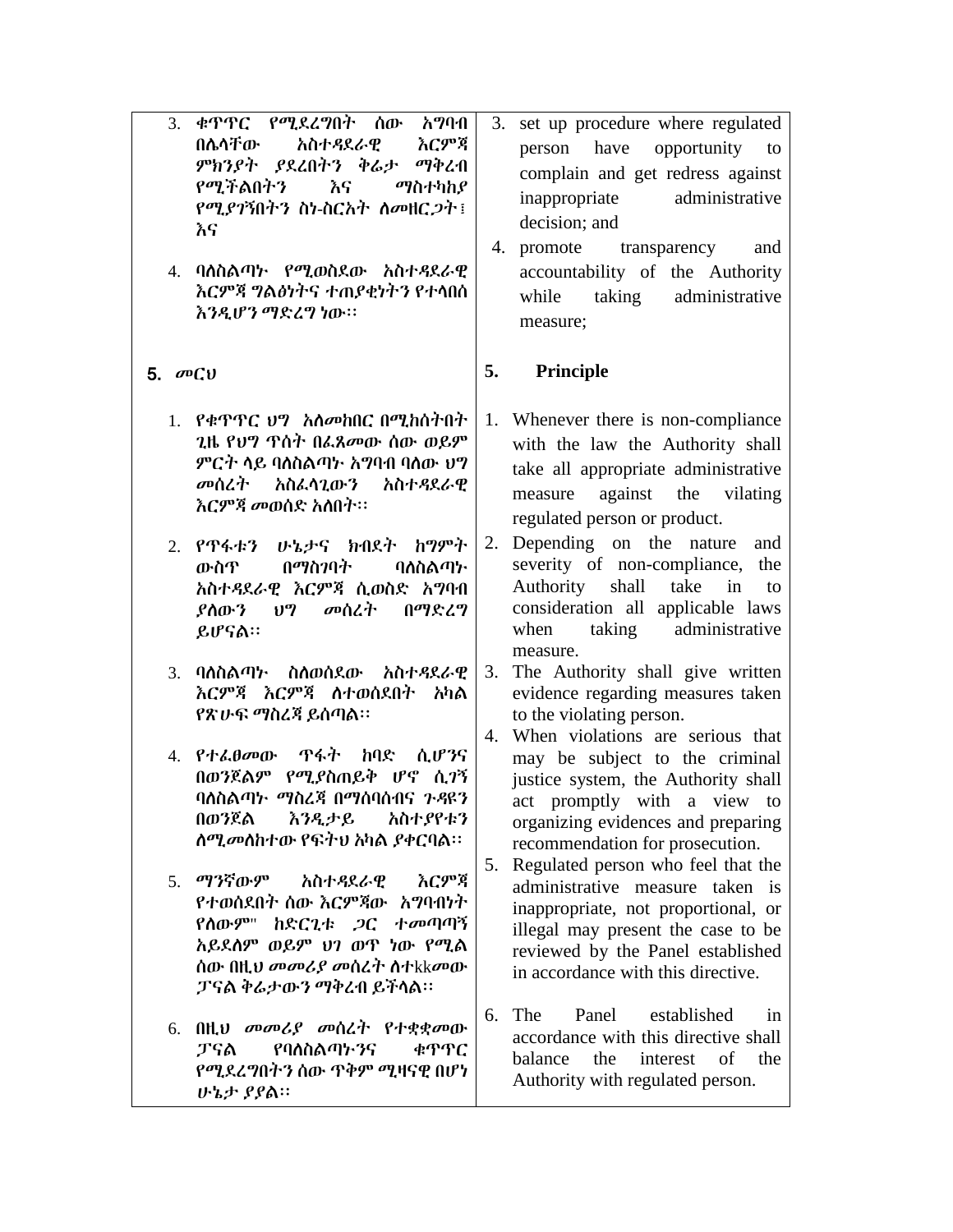| れらみ ひんふ                                                                                                                                                                                                                                                                                                       | <b>Part Two</b>                                                                                                                                                                                                                                                                                                                                                                            |
|---------------------------------------------------------------------------------------------------------------------------------------------------------------------------------------------------------------------------------------------------------------------------------------------------------------|--------------------------------------------------------------------------------------------------------------------------------------------------------------------------------------------------------------------------------------------------------------------------------------------------------------------------------------------------------------------------------------------|
| አስተዳደራዊ እርምጃዎች                                                                                                                                                                                                                                                                                                | <b>Administrative Measures</b>                                                                                                                                                                                                                                                                                                                                                             |
|                                                                                                                                                                                                                                                                                                               |                                                                                                                                                                                                                                                                                                                                                                                            |
|                                                                                                                                                                                                                                                                                                               | 6. General provision                                                                                                                                                                                                                                                                                                                                                                       |
| 6. <i>አ</i> ጠቃሳይ                                                                                                                                                                                                                                                                                              | Where regulated person or product is<br>1.                                                                                                                                                                                                                                                                                                                                                 |
| ማንኛውም ሰው ወይም ምርት የቁጥጥር<br>$1_{\cdot}$<br>ህጎችን ወይም ደረጃዎችን ጥሶ ሲገኝ<br>ባለስልጣኑ ይህንን መመሪያ መሰረት<br>በማድረግ አግባብ ያለው አስተዳደራዊ<br>እርምጃ መውሰድ አ <b>ለ</b> በት፡፡<br>አንቀጽ<br>2. $PH,U$<br>ንዑስ<br>አንቀጽ<br>(1)<br>ሆኖ<br>ባለስልጣኍ<br>እንደተጠበቀ<br>የህብረተሰቡን ጤና ስመጠበቅ ተገቢ ሆኖ<br>ሲያገኘው<br>የተሰያዩ<br>አስተዳደራዊ<br>እርምጃዎችን በአንድ ላይ አጣምሮ ሲወስድ   | found in deviation from regulatory<br>laws or standards, the Authority shall<br>take the appropriate administrative<br>measure in accordance with this<br>directive.<br>2. Notwithstanding sub-article (1) of<br>this Article, the Authority may<br>take combination of administrative<br>measures when it is appropriate to                                                               |
| ይችላል።                                                                                                                                                                                                                                                                                                         | protect the public health.                                                                                                                                                                                                                                                                                                                                                                 |
| 7.   የቁጥጥር አገልግሎትን ስስመከልከል<br>ወይም ስስማዘግየት                                                                                                                                                                                                                                                                     | 7. Denying or delaying regulatory<br>services                                                                                                                                                                                                                                                                                                                                              |
| መመሪያ አተገባበር የብቃት<br>ለዚህ<br>1.<br>ማሬ <i>ጋገጫ ም</i> ስክር ወረቀትን፣ ፌቃድን፣<br>የግብአት ምዝገባን፣ ሀገር ውስጥ ማስገቢያ<br>ፌቃድን፣ የሳብራቶሪ ውጤትን ወይም ሴሳ<br>በደንበኛ የተጠየቀ የቁጥጥር አገልግሎትን<br>ካለበቂ ምክንያት ከመጠን በላይ ማዘግየት<br>የቁጥጥር አገልግሎትን እንደመከልከል<br><i>ተቆ</i> ጥሮ በዚ <i>ህ መመሪያ ክ</i> ፍል ሶስት<br><i>መ</i> ሰረት ስተቋቋመው ፓናል<br>れいなよ<br>ሲቀርብበት ይችላል፡፡ | For the purpose of this directive,<br>$\mathbf{1}$<br>unduly delaying issuance<br>- of<br>certificate of competence, license,<br>product registration,<br>import<br>permit, laboratory result and other<br>requested regulatory services by<br>clients for unjustifiable causes<br>shall be considered as denial and<br>shall be appealable to the panel<br>established in accordance with |
| <i>አስ</i> ራሳጊ ሰነድ እና ፎርማሲቲ ከተሟሳ በኋሳ<br>2.<br>የብቃት ማሬ <i>ጋገ</i> ጫ ምስክር ወረቀት፣<br>ፌቃድ፣ የምርት ምዝገባ፣ ሀገር ውስጥ<br><i>ጣስገቢያ ሌቃ</i> ድ፣ የሳብራቶሪ ውጤትን<br>ወይም<br>ሌሎች የተጠየቁ የቁጥጥር<br>አ <i>ገ</i> ል <i>ግ</i> ሎት አሰጣጥ አማባብ ባላቸው<br>መመሪያዎች ወይም ጋይድይኖች መሰረት<br>መሆን አስበት፡፡                                                         | part three of this directive.<br>Issuance<br>of certificate<br>2<br>of<br>competence, license,<br>product<br>import permit,<br>registration,<br>laboratory result<br>or<br>other<br>requested regulatory services shall<br>be accomplished in accordance<br>with applicable directives and<br>guidelines once<br>all required<br>documentations and formalities<br>are met.                |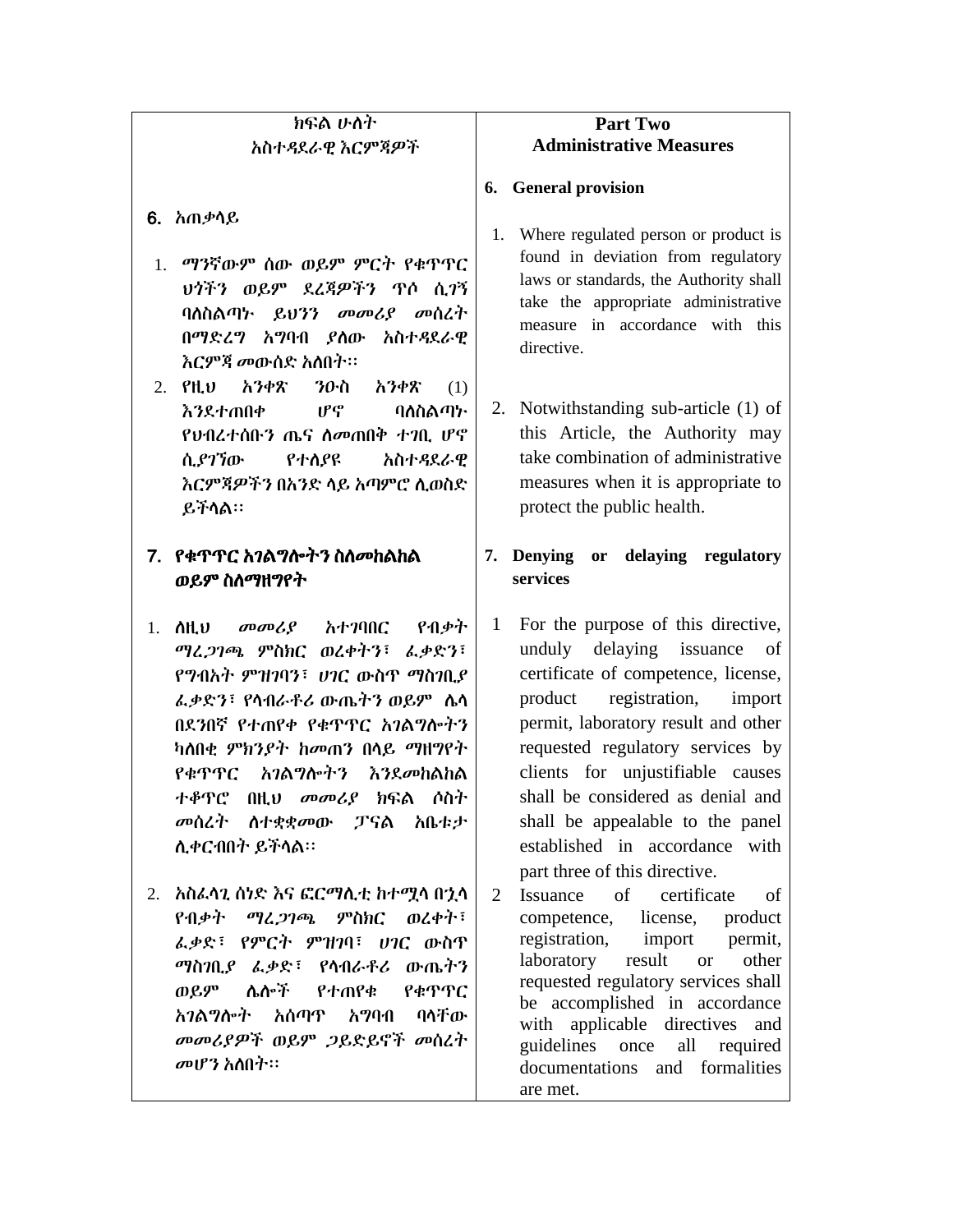- 3. ከባለስልጣኑ ቁጥጥር ውጭ በሆነ ምክንያት የቀረበው ማመልከቻ ባልተሰመደ ሁኔታ ከመጠን በሳይ ከዘገየ ሀሳፊነት ያስበት የባለስልጣኑ የስራ ክፍል ሲጠየቅ የቁጥጥር አገልግሎቱ ለምን እንደዘገየ ስአመልካቹ የማሳወቅ ግጼታ አስበት፡፡
- 4. የቁጥጥር አገሌግልትን መከሌከሌ አስፈሊጊ ሆኖ ሲ*ገ*ኝ እርምጃው*ን* የወሰደው የባለስልጣኑ የስራ ክፍል ማመልከቻው ሇምን ተቀባይነት እንዲሊገኘ የሚከተለትን በማካተት ስአመልካቹ በጽሁፍ የመግለጽ ግዳታ አሇበት፡-
	- ሀ/ አመልካቹ ስምን የቁጥጥር አገልግሎት ሉሰጠው እንዯማይገባ የሚያሳይ ምክንያትና የህግ መሰረት፤
	- ሇ/ መሟሊት ያሇባቸው ነገሮች ካለና እነዚሁ ከተሟለ አመሌካቹ አገሌግልት ማግኘት እንዯሚችሌ፤ እና
	- ሐ/ በውሳኔው ካሌተስማማ ጉዲዩ ሇባሇስሌጣኑ የጤና ቁጥጥር ፓናሌ ቀርቦ እንደገና ሲታይ እንደሚችል መግለጽ አለበት፡፡

## 8. የእርምት ማስታወቂያ

- 1. የእርምት ማስታወቂያ የሚሰጠው ሀላፊነት ባለው የባለስልጣኑ ተቆጣጣሪ የ**ማወሰን ሆኖ የህ**ግ መተ**ላለ**ፉ *ማ*ስጠንቀቂ*ያ* ደብዳቤ ለመስጠት በቂ ካልሆነና ቁጥጥር የሚደረግበት ሰው ጥፋቱን ያስተካክሊሌ የሚሌ በቂ እምነት ሲኖር ነው፡፡ ሀሳፊነት ያስው የባለስልጣት ተቆጣጣሪ ይህ የእርምት ማስታወቂያ የቁጥጥር አሳማን እንዴት እንደሚያሳካ ምክንያት ሉኖረው ይገባሌ፡፡
- 2. የእርምት ማስታወቂያ የሚሰጠው የኢንስፔክሽን ስራ እንዳለቀ ወዲያውኑ ሲሆን ማስታወቂያው በጽሁፍ ሆኖ ቁጥጥር በሚደረግበት ሰው እና
- When an application is delayed for unusually longer period of time because of reasons beyond the control of the Authority, the responsible unit shall inform the applicant, when requested, of the reasons why the respective regulatory service is unduly delayed.
- 4 Where it is appropriate to deny regulatory service, the measure taking unit of the Authority shall notify the applicant in writing and thereby include:
	- a) The reason and legal ground why an applicant should not be granted regulatory service,
	- b) how the application can get the service if certain requirements are fulfilled, if any, and
	- c) The opportunity to appeal to the Health Regulation Panel of the Authority for the case to be reviewed.

## **8. Corrective Notification**

- 1 Corrective notification shall be given at the discretion of responsible inspector of the Authority when violations are not significant enough for issuance of a warning letter and reasonable expectation exist that the respective regulated person will correct violations. The responsible inspector shall have reasonable ground why this notice could serve regulatory interest.
- 2 Corrective notification shall be given in a written form to be signed by responsible person of the regulated person and the inspector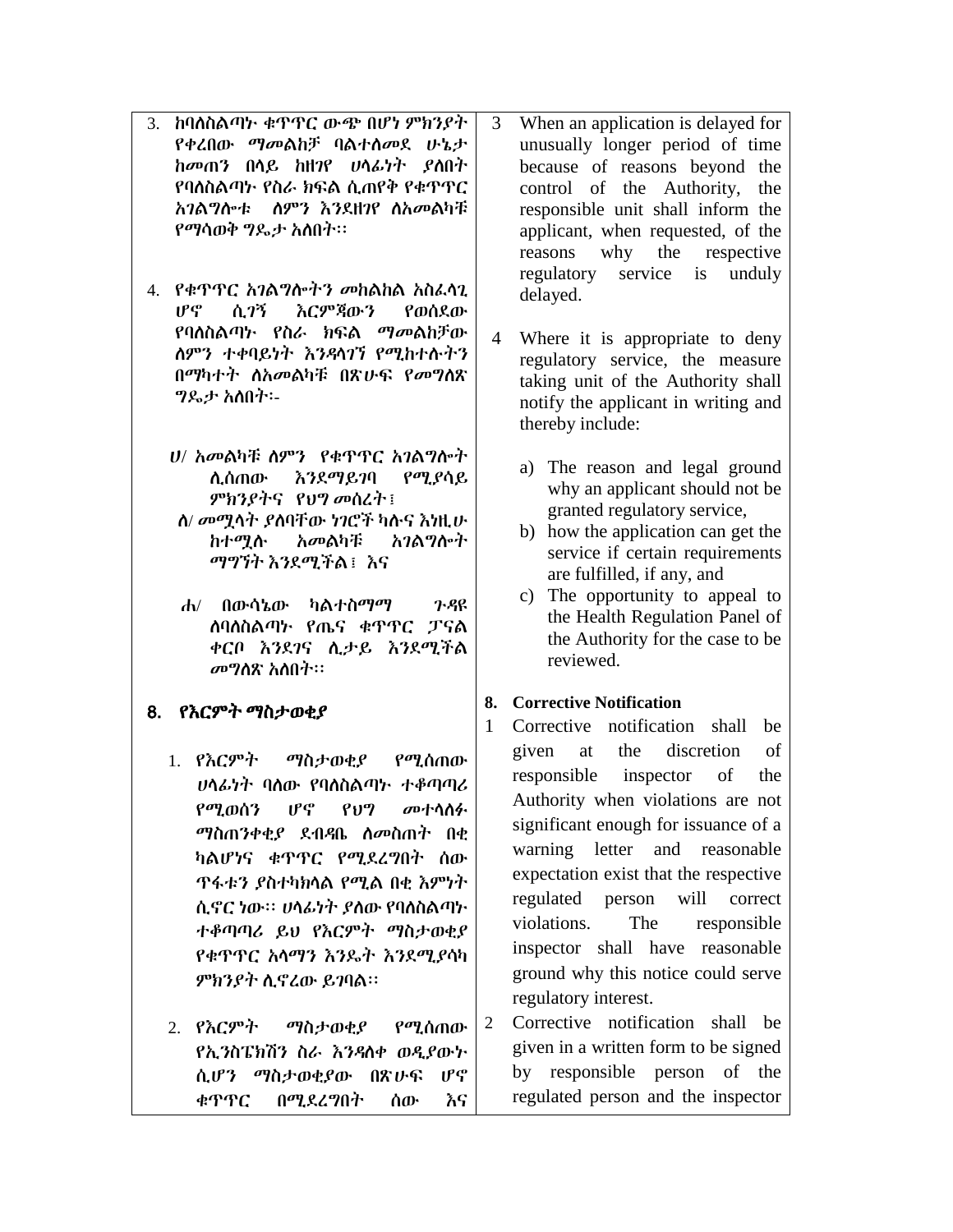በተቆጣጣሪው መፈረም አስበት፡፡ አስፈሊጊ ሆኖ ሲገኝ ከእርምት ማስታወቂያ በተጓዳኝ የፊት ስራት ውይይት፣ ስሌክ፣ ወይም የኤላክትሮኒክ ኮሚኒኬሽን ሲደረግ ይችላል፡፡

- 3. ቁጥጥር የሚደረግበት ሰው የእርምት ማስታወቂያውን ስመፌረም ካልተገኘ ወይም ሰመፌረም ፌቃደኛ ካልሆነ ተቆጣጣሪው በዴርጅቱ በር ሊይ መሇጠፍን ጨምሮ በማንኛውም መንገዴ ማስታወቂያውን ማዴረስ ይችሊሌ፡፡
- 4. ቁጥጥር የሚደረግበት ሰው በታዘዘው የገዜ ገደብ መሰረት አስፈላገውን ማስተካከያ የማድረግ እና ስባስስልጣኑ ሪፖርት የማቅረብ ሃላፊነት አስበት፡፡
- 5. የባለስልጣኑ ተቆጣጣሪ አስፈላጊው ማስተካከያ መደረጉን ስማረ*ጋገ*ጥ ተገቢውን የክትትሌ ስራ መስራት አለበት፡፡
- 6. በታዘዘው የጊዜ ገዯብ መሰረት አስፈሊጊውን ማስተካከያ በከፊሌ ሙለ በሙሉ ካልተደረገ በዚህ መመሪያ *መ*ሰረ*ት ማ*ስጠንቀቂ*ያ* ደብዳቤ ስመስጠት በቂ ምክንያት ይሆናሌ፡፡

## 9. የማስጠንቀቂያ ደብዳቤ ስለመስጠት

- 1. ጥፋትን ለማስተካከል ሰባል መስስተኛ የህግ ጥሰት ተከስቶ ሲ*ገ*ኝ ሀሊፊነት ያሇበት የባሇስሌጣኑ የስራ ክፍል ቁጥጥር ስሚደረግበት ሰው የማስጠንቀቂያ ዯብዲቤ መጻፍ አለበት።
- 2. ሀሳፊነት ያስበት የባስስልጣኑ የስራ ክፍል የማስጠንቀቂያ ደብዳቤ አግባብነት ያስው አስተዳደራዊ እርምጃ መሆኑን ሇመወሰን

right after completion of inspection. When appropriate, faceto-face discussion, phone calls, or electronic communications might accompany the written notice.

- 3 If the responsible person of the regulated person is not available or otherwise unwilling to sign the document, the inspector may deliver the document by any means including posting at its door.
- 4 It shall be the responsibility of the regulated person to take the necessary corrections within the time frame required and report to the Authority.
- 5 The inspectors shall take appropriate follow up measures with a view to check if necessary corrective actions are taken.
- 6 If corrective measures are not partly or fully taken within the time frame required, it shall constitute a material ground to issue a warning letter in accordance with this directive.

#### **9. Issuance of warning letter**

- 1. When minor violations occurred the responsible unit of the Authority shall issue written warning letter to the responsible person with a view to correct the violations.
- 2. In determining where warning letter is an appropriate means, the unit issuing the warning letter should consider whether the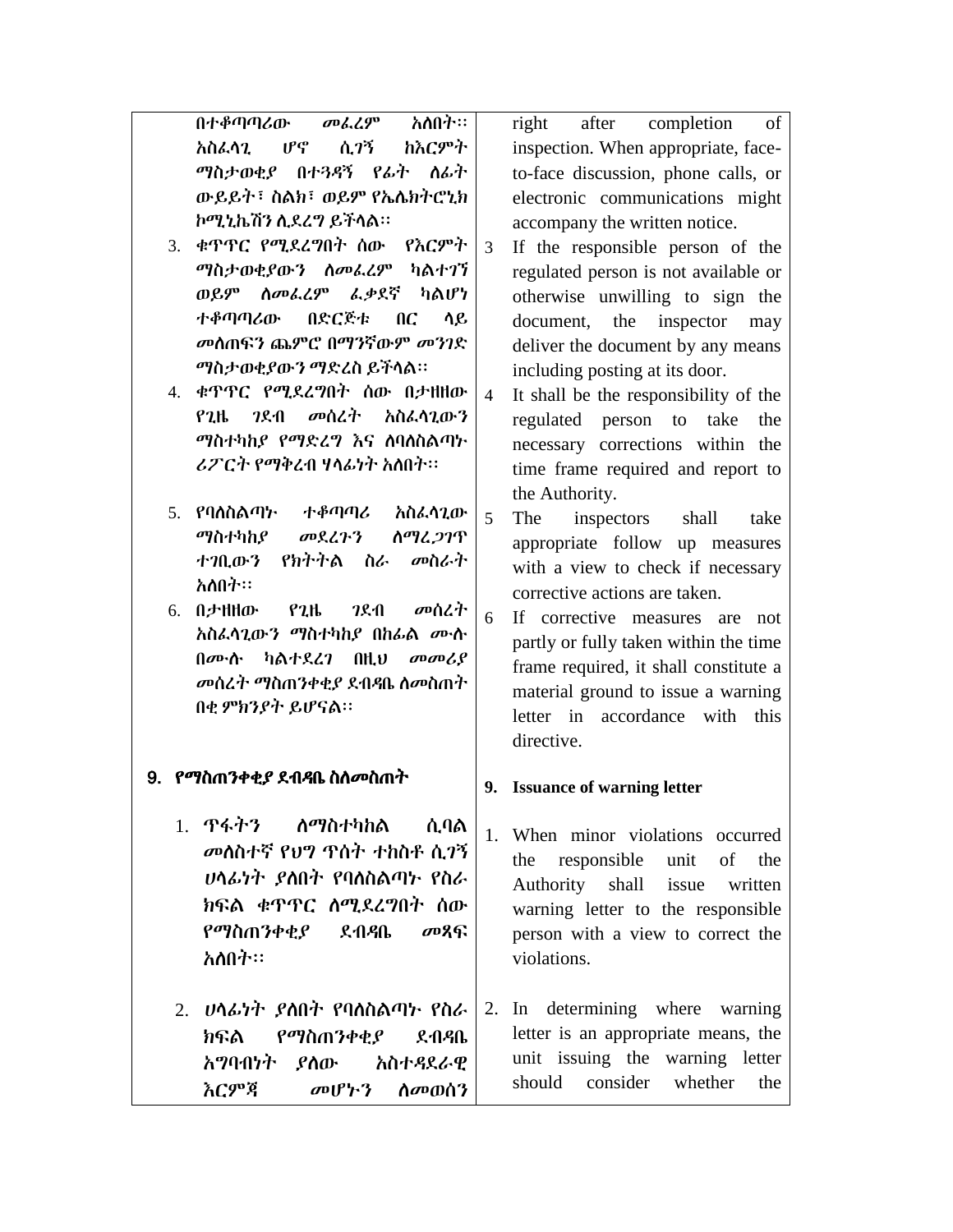የምርመራ ወይም የኢንስፔክሽን ሪፖርት ቁጥጥር የሚደረግበት ሰው ህግ እንዯጣሰ የሚያሳይ ሆኖ ጥፋቱ ወዱያውኑና በበቂ ሁኔታ ባይስተካከሌ እገዳ፣ ስረዛ ወይም ሴሳ ከባድ አስተዲዯራዊ እርምጃ የሚያስወስዴ እንደሆነ እና ቁጥጥር የሚደረግበት ሰው ጥፋቱን ስማስተካከል ፈጣን የሆነ ማስተካከያ እንዯሚወስዴ ግንዛቤ ውስጥ *ማ*ስንባት አለበት፡፡

3. የሚመስከተው የባሰስልጣኑ የስራ ክፍል ጥፋት እንደተከሰተ ካወቀበት ጊዜ ጀምሮ ከአስር የስራ ቀን በማይበሌጥ ጊዜ ውስጥ የማስጠንቀቂያ ዯብዲቤውን *መ*ስጠት አስበት።

## 10. የማስጠንቀቂያ ደብዳቤ ይዘት እና የክትትል ስራ

- 1. የማስጠንቀቂያ ደብዳቤው ሰምን አስተዳደራዊ እርምጃ እንደተወሰደ የሚያሳይ ምክንያትና የህግ መሰረት፣ በምን ያህሌ ጊዜ የህግ ጥሰቱ መስተካከሌ እንዳስበት እና በውሳኔው ካልተስማማ ጉዳዩ ስባስስልጣኑ የጤና ቁጥጥር ፓናል ቀርቦ እንደገና ሊታይ እንደሚችል መግለጽ አለበት፡፡
- 2. የማስጠንቀቂያ ዯብዲቤ በሚሰጥበት ጊዜ የህግ ጥሰቱን በምን ያህሌ ጊዜ *ማ*ስተካከል እ*ንዳ*ለበት ለመወሰን ሀላፊነት ያስበት የባለስልጣኑ የስራ ክፍል ቁጥጥር የሚደረግበትን ሰው ሁኔታ እና የህብረተሰቡን ጤና ግምት ውስጥ ማስገባት አስበት፡፡
- 3. በማስጠንቀቂያ ደብዳቤው መሰረት የማስተካከያ እርምጃ የተወሰደ መሆኑን ስማረ*ጋገ*ጥ ሀላፊነት ያስበት የባለስልጣኑ ሰራተኛ አስፈላጊውን

evaluation or inspection report shows that a regulated person is in violation of the law and failure to achieve adequate and prompt correction may result in the authority"s consideration of suspension, revocation or other severe administrative measures; and there is a reasonable expectation that the responsible person will take prompt corrective action.

- 3. Warning letter shall be issued within a reasonable period of time not exceeding ten working days of the knowledge of non-compliance or knowledge of violation by the respective unit of the authority.
- **10. Content of warning letter and follow-up**

1. The warning letter shall at least include the reason why and the legal ground why the measure in taken, the time frame within which the vilation shall be corrected and the opportunity to appeal to the Health Regulation Panel of the Authority for the case to be reviewed.

2. While issuing letter the responsible unit of Authority shall have due regard to the circumstance of regulated person and the public health in determining the time frame within which violation shall be corrected.

3. The responsible inspector shall take the necessary follow up measures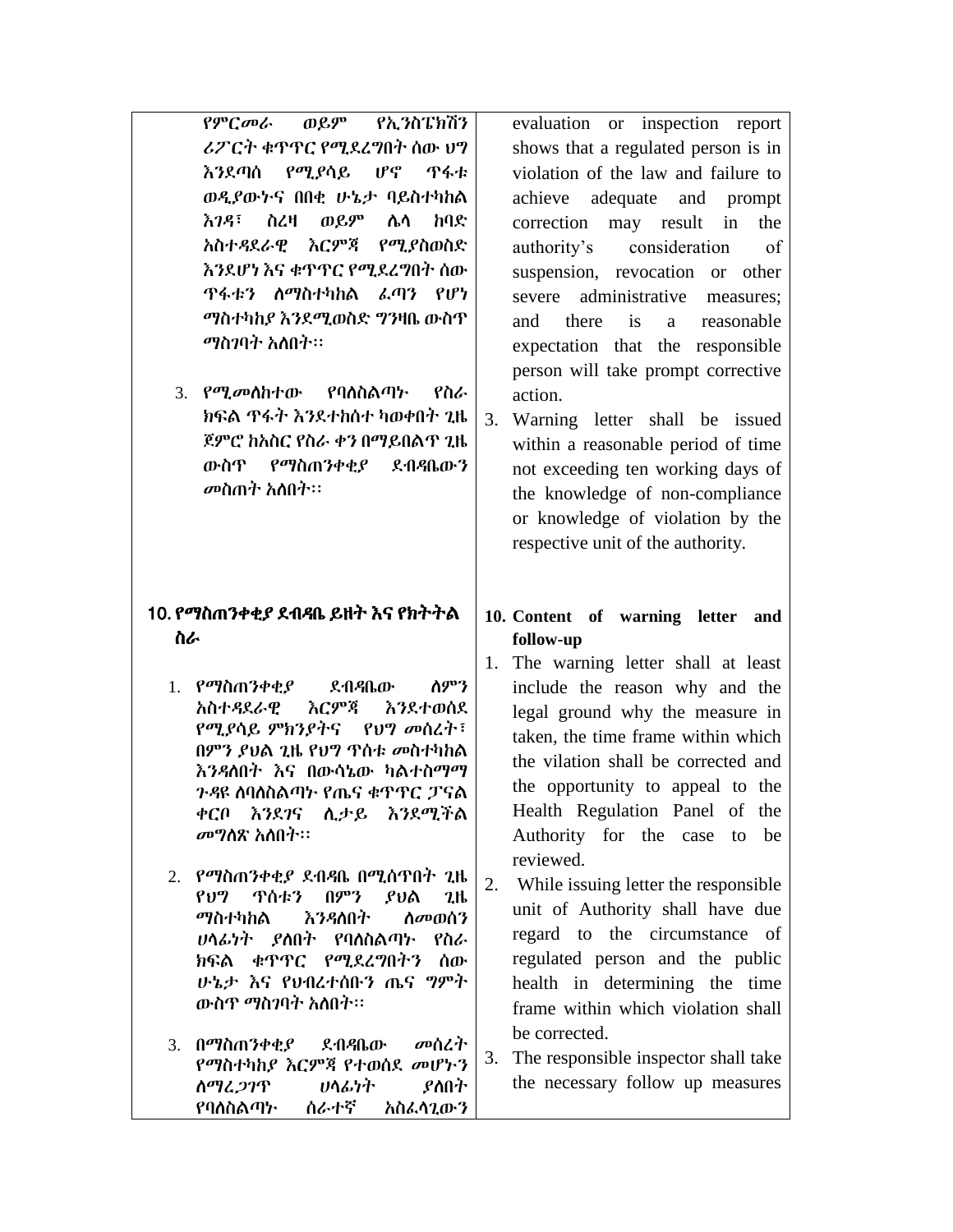| የክትትል ስራ መስራት አለበት፡፡                                                                                                                                                                          | with a view to check if corrective<br>actions are taken in accordance                                                                                                                                                           |
|-----------------------------------------------------------------------------------------------------------------------------------------------------------------------------------------------|---------------------------------------------------------------------------------------------------------------------------------------------------------------------------------------------------------------------------------|
| ውስዋ<br>4. በተፈሰገው<br><b>721</b><br>P211<br>አስፌሳጊው የማስተካከያ እርምጃ በከራል<br>በሙሱ ካልተወሰደ<br>n <sub>H</sub><br>ወይም<br>እርምጃ<br>መሰረት የእንዳ<br>መመሪያ<br><i>ስመ</i> ውሰድ በቂ<br>ምክንያት<br>ሲሆን<br>ይችሳል።           | with the warning letter.<br>If corrective measures are not<br>4.<br>partly or fully taken within the time<br>frame required, it shall constitute a<br>material ground to issue suspension<br>in accordance with this directive. |
| 11. የማስጠንቀቂያ ደብዳቤ የማይሰጥበት ሁኔታ                                                                                                                                                                 | 11. Instances where warning letter may<br>not be issued                                                                                                                                                                         |
| 1. የማስጠንቀቂያ ደብዳቤ ከሚከተሱት በአንዱ<br>ወይም ከአንድ በላይ በሆኑ ምክንያቶች<br>አይሰጥም፡-                                                                                                                            | 1. Warning letter may not be issued<br>for one or more of the following<br>reasons:                                                                                                                                             |
| የህግ ጥሰቱ ተደ <i>ጋጋሚ</i><br>ወይም<br>$U^{/}$<br>ቀጣይነት ያስው ተግባርን የሚያሳይ<br>լբբ<br>ተመሳሳይ ባህሪ ባሰው የህግ<br>ጥሰት ከዚህ ቀደም የማስጠንቀቂ <i>ያ</i><br>ደብዳቤ ተሰጥቶት ከነበረ ፤                                             | a) the violation reflects a history of<br>repeated or continual conduct of a<br>similar or substantially similar<br>nature during which time the<br>regulated person has<br>been<br>of a<br>notified<br>similar<br><b>or</b>    |
| የህግ ጥሰቱ ታስቦ የተደረገ ከሆነና<br>$\Lambda$ /<br>አንዴ ከሆነ በኋላ የማይስተካከል<br>h f'                                                                                                                         | substantially similar violation;<br>b) the violation is intentional or<br>flagrant that<br>having<br>once                                                                                                                       |
| ሐ/ የህግ ጥሰቱ በሰው ህይወት ወይም<br>ጤና ሳይ <i>ጉዳ</i> ት ሲያደርስ ይችሳል<br>ተብሎ የሚገመት ከሆነ፤ ወይም                                                                                                                 | occurred cannot be retracted;<br>c) the violation presents<br>a<br>reasonable possibility of injury or<br>death and                                                                                                             |
| $\sigma$ <sup>0</sup> / በሴሳ $\sigma$ ንገድ<br>ማስታወቂያ<br>ተሰዋቶት ዋፋቱ ካልተስተካከሰ<br>ወይም ከቀጠሰ፡፡                                                                                                        | d) When notice has been given by<br>other means and the violations<br>have not been corrected, or are<br>continuing.                                                                                                            |
|                                                                                                                                                                                               | 2. Issuance of a warning letter in the<br>past may not preclude issuance of                                                                                                                                                     |
| 2. የጥፋቱ አይነት እና ባህሪ እስከተሰወጠ<br>ድረስ ከዚህ በራት የተሰጠ የማስጠንቀቂያ<br>ደብዳቤ<br>ሌሳ የማስጠንቀቂያ ደብዳቤ<br>እንዳይሰጥ ምክንያት አይሆንም፡፡ ይሁን<br>እንጂ በሶስት ተከታታይ አመታት ጊዜ<br>ውስጥ ከሁለት ጊዜ በሳይ የዚህ አይነት<br>ማስጠንቀቂያ ሲሰጥ አይችልም፡፡ | an additional warning letter when<br>nature and cause of the<br>the<br>violation have changed. However,<br>such warning letter shall not be<br>issued more than two times within<br>three consecutive years.                    |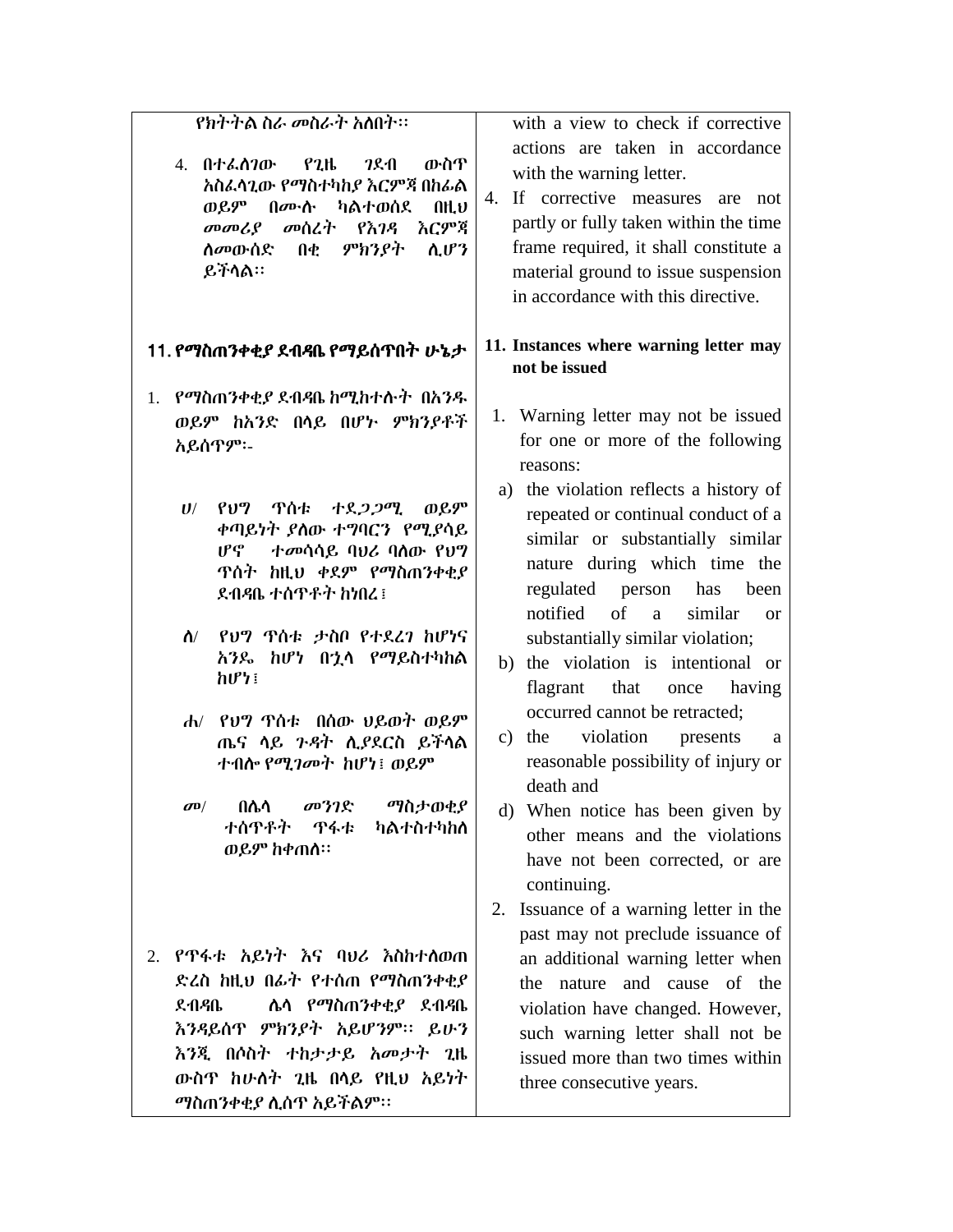## 12.እገዲ

- 1. ኃላፊነት ያስበት የባስስልጣኑ የስራ ክፍል አ**ግባብ ባ**ስው ህግ ላይ የተቀመጡ የእገዳ ምክንያቶች እንደተፈጸሙ ካመነ ፈቃዴን፣ የብቃት ማረጋገጫ ምስክር ወረቀትን፣ የግብአት ምዝገባን፣ የገበያ ፈቃዴን ወይም ሀገር ውስጥ ማስገቢያ ፌቃድን ማገድ አስበት፡፡
- 2. ቁጥጥር የሚካሄዴበት ሰው የማስጠንቀቂያ ዯብዲቤ ተሰጥቶት ጥፋቱን ካላስተካከለ ወይም በሶስት ተከታታይ አመት ውስጥ ከሁለት ጊዜ በሊይ ዯብዲቤ ከተሰጠው ወይም በሶስት አመት ውስጥ የማስጠንቀቂያ ደብዳቤ ተሰጥቶት ስነበረ ተመሳሳይ የቁጥጥር መስፈርትን በዴጋሚ ጥሶ ሲገኝ ሀሊፊነት ያስበት የባለስልጣኑ የስራ ክፍል ፈቃደን፣ የብቃት ማረጋገጫ ምስክር ወረቀቱን፣ የግብአት ምዝገባን፣ የገበያ ፈቃዴን ወይም ሀገር ውስጥ ማስገቢያ *ፌቃዱን ማገ*ድ አስበት፡፡
- 3. ምንም እንኳን አንዴ የህግ ጥሰት በማስጠንቀቂያ ደብዳቤ የሚታስፍ ቢሆንም የህግ ጥሰቱ ታስቦና ሆን ብል የተደረገ ከሆነና ስዚህም የባለስልጣኑ ተቆጣጣሪ ተጨባጭ መረጃ ሲኖረው ቁጥጥር የሚደረግበት ሰው በእገዳ *መቀ*ጣት አስበት፡፡
- 4. ሀሳፊነት ያስበት የባስስልጣኑ የስራ ክፍሌ የተጠረጠረ ህግ ወጥ ዴርጊት በህብረተሰብ ጤና ወይም ህይወት ሊይ ከባድ አደ*ጋ ያመ*ጣል ተብሎ የሚ*ገመት* ከሆነ ፈቃዴን፣ የብቃት ማረጋገጫ ምስክር ወረቀትን፣ የግብአት ምዝገባን፣

#### **12. Suspension**

- 1. The responsible unit of the Authority shall suspend a license, certificate of competence or registration of product, import permit or market authorization permit if it has reasonable ground to believe that any of the ground for suspension defined under appropriate law exists.
- 2. The responsible unit of the Authority shall suspend a license, certificate of competence or market authorization certificate if the regulated person failed to correct violation following issuance of warning letter or happen to get more than two warning letters within three consecutive years or found to violate the same regulatory requirement within three consecutive years for which it has been previously served with a warning letter.
- 3. Regardless of the fact that a particular violation may be subject to a warning letter, regulated person shall be subjected to suspension where the said violation is intentional and the responsible inspector has evidence to that effect.
- 4. The responsible unit of the Authority shall immediately suspend a license, certificate of competence or market authorization certificate when the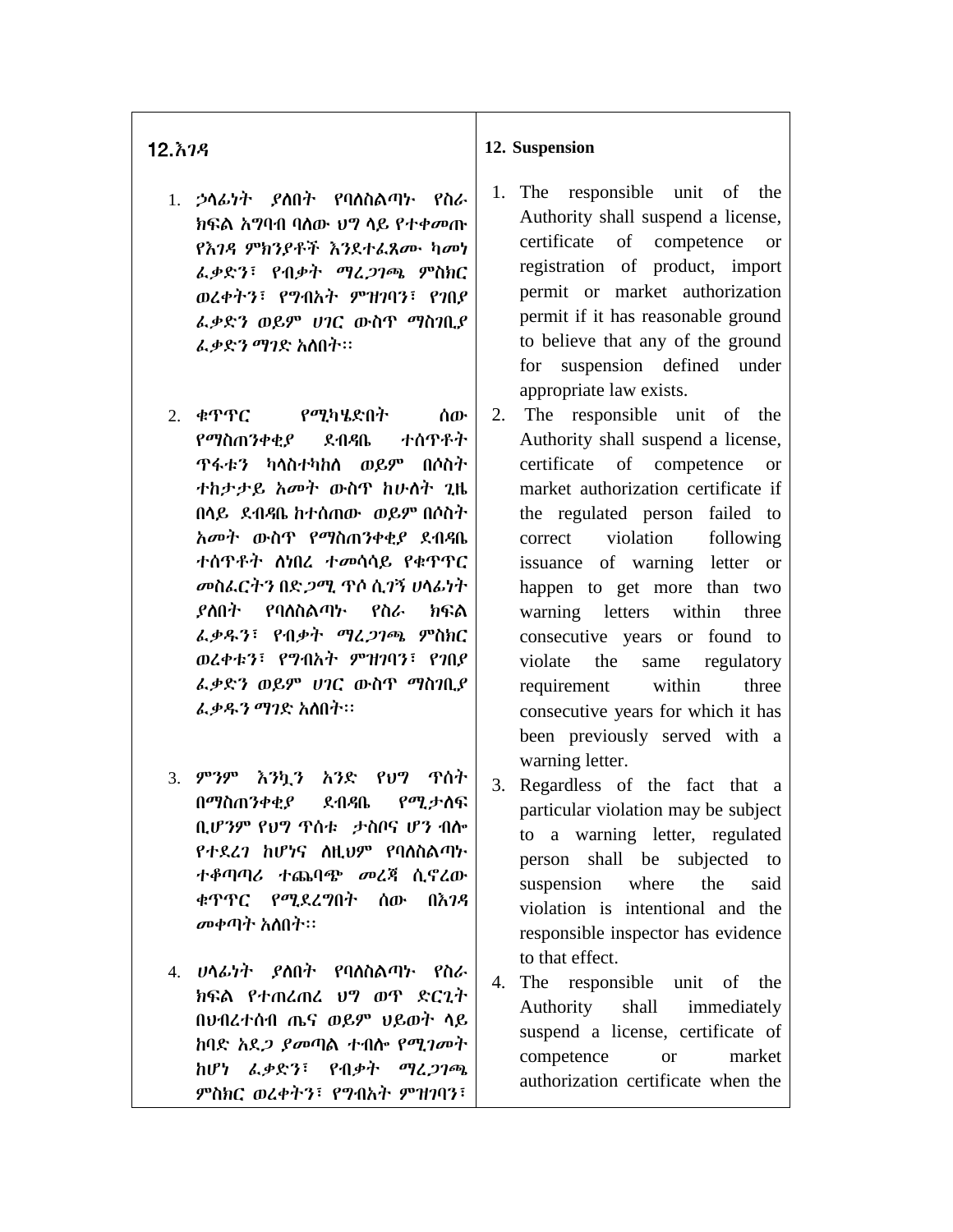የገበያ ፈቃዴን ወይም ሀገር ውስጥ ማስገቢያ ፈቃዴን ወዱያዉኑ ማገዴ አለበት፡፡

#### 13. ስሇ እገዲ እርምጃ አወሳሰዴ

- 1. እገዲ ተገቢ የሆነ አስተዲዯራዊ እርምጃ ሆኖ ሲ*ገኝ ሀ*ሳፊነት ያስበት የባለስልጣት የስራ ክፍሌ ፈቃዴን፣ የብቃት ማረጋገጫ ምስክር ወረቀትን፣ የግብአት ምዝገባን፣ የገበያ ፈቃዴን ወይም ሀገር ውስጥ ማስገቢያ ፌቃድን የሚያግደው የኢንስፔክሽን ወይም የግምገማ ሪፖርት ካገኘ በኋሊ መሆን አስበት፡፡
- 2. ሀሳፊነት ያስበት የባስስልጣኑ የስራ ክፍል በመጨረሻ ፈቃዴን፣ የብቃት ማረጋገጫ ምስክር ወረቀትን፣ የግብአት ምዝገባን፣ የገበያ ፈቃዴን ወይም ሀገር ውስጥ ማስገቢያ ፌቃድን ለማገድ ሲወስን ውሳኔውን በመዯበኛ ዯብዲቤ ቁጥጥር ለማደረግበት ሰው መስጠት አስበት፡፡ ይህ ደብዳቤ ቢያንስ እርምጃው ለምን እንደተወሰደ፣ የህግ መሰረቱን፣ የእገዳ ጊዜውን፣ ቁጥጥር የሚደረግበት ሰው ፌቃዱን ስሰጠው የባለስልጣኑ ክፍል በምን ያህል *ጊ*ዜ *መመ*ስስ እንዳለበት እና ውሳኔውን ስባስስልጣኑ የጤና ቁጥጥር ፓናል ቀርቦ እንደገና ሊታይ እንደሚችል መግለጽ አለበት፡፡
- 3. እንዳን እንደተገቢ አስተዳደራዊ እርምጃ ስመውስድ ሀሳፊነት ያስበት የባስስልጣት የስራ ክፍሌ ቁጥጥር የሚካሄዴበትን ሰው ሇማስተማር የእገዲውን የጊዜ እርዝመት ሇመወሰን የጉዲዩን ሁኔታ እና የህብረተሰቡን ጥቅም ግምት ውስጥ ያስገባ መሆን አስበት።

violation suspected is likely to cause serious danger or threat to the public health or life.

#### **13. Suspension procedures**

- 1. When suspension is the appropriate administrative measure, the responsible unit of the Authority shall suspend a license, certificate of competence or market authorization certificate after receiving the inspection or evaluation report.
- 2. Where the responsible unit of the Authority finally decides to suspend license, certificate of competence or market authorization certificate, it shall deliver an official letter of its decision to the regulated person. Such letter shall at least contain the reason why this measure is taken, its legal basis, length of suspension, the time frame within which the regulated person shall return the same to the issuing unit of the Authority and the possibility of appealing the decision to the Health Regulation Panel of the Authority.
- 3. While considering suspension measure the responsible unit of the Authority shall have due regard to the circumstance of the case and the interest of the public in determining the length of suspension required to discipline regulated person.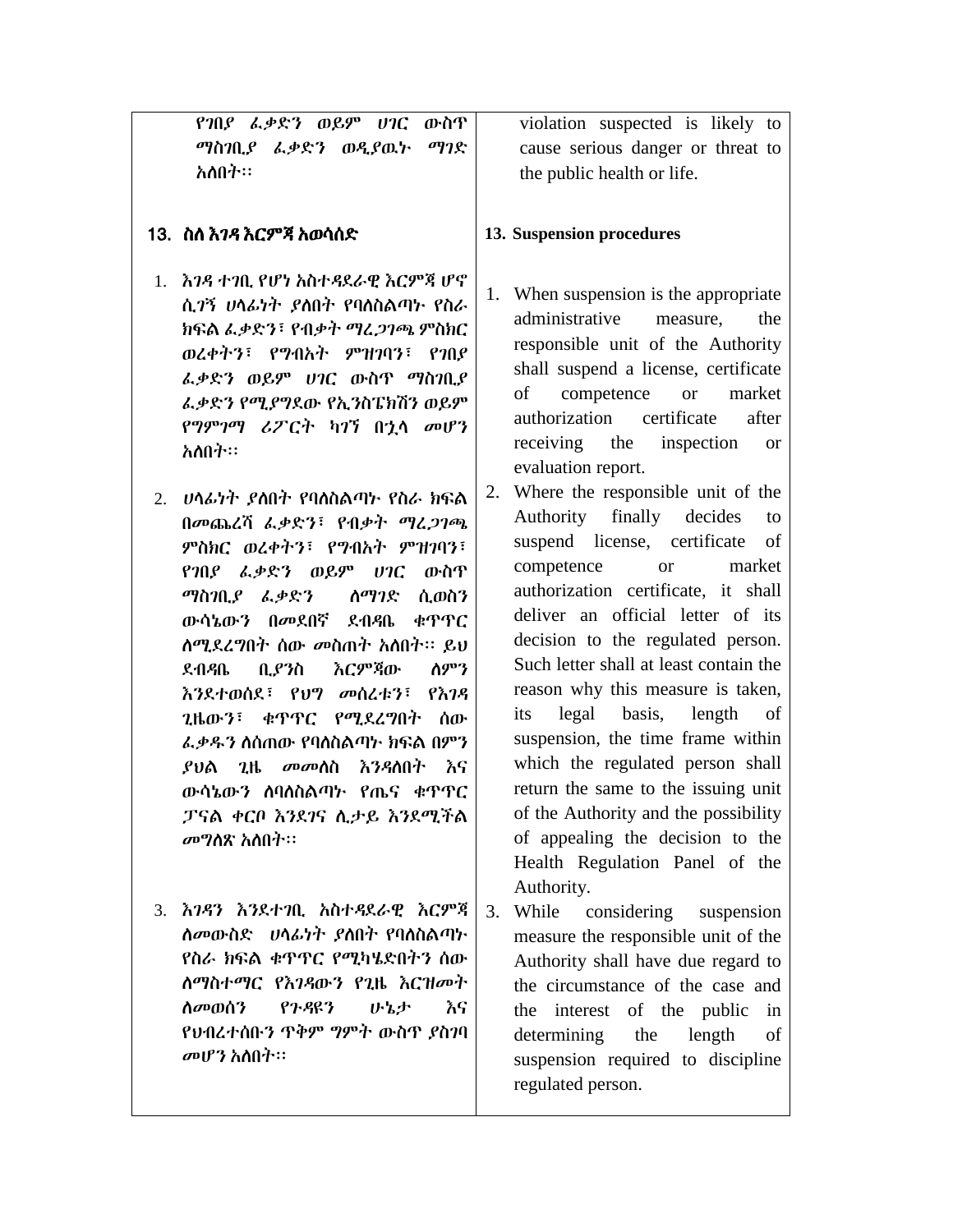- 4. ቁጥጥር የሚደረግበት ሰው የእገዳ ደብዳቤ ከዯረሰው በኋሊ ፈቃዴን፣ የብቃት ማረጋገጫ ምስክር ወረቀትን፣ የግብአት ምዝገባን፣ የገበያ ፈቃዴን ወይም ሀገር ውስጥ ማስገቢያ ፈቃዴን ፈቃደን በሰጠው የባለስልጣኑ የስራ ክፍል እንዲቀመጥ በሶስት የስራ ቀናት ውስጥ የመመስስ ግዳታ አሇበት፡፡
- 5. የእንዳ ጊዜው ካበቃ በኋላ ሀላፊነት ያስበት የባለስልጣኑ የስራ ክፍል ፌቃድን፣ የብቃት ማረጋገጫ ምስክር ወረቀትን፣ የግብአት ምዝገባን፣ የገበያ ፈቃዴን ወይም ሀገር ውስጥ ማስገቢያ ፈቃዴን ቁጥጥር ሇሚዯረግበት ሰው ይመሌሳሌ፡፡
- 6. ሀላፊነት ያስበት የባለስልጣኑ የስራ ክፍል የእገዳ እርምጃ ከተወሰደ እገዳው መተግበር ባለበት ሁኔታ መፈጸሙን ስማረ*ጋገ*ጥ ተገቢውን ክትትል ማድረግ አስበት፡፡
- 7. የእገዲ ሁኔታ በከፊሌ ወይም በሙለ በእገዲው መሰረት ካሌተፈጸመ ሀሊፊነት ያስበት የባለስልጣኑ የስራ ክፍል የቁጥጥር አሊማውን ሉያሳካ የሚችሌ ላሊ እስተዳደራዊ እርምጃ መውሰድ አስበት፡፡

# 14. ስረዛ

- 1. የሚመስከተው የባለስልጣኑ የስራ ክፍል አግባብ ባሊቸው ህጎች ሊይ የተቀመጡ የስረዛ ምክንያቶች እንዲለ ካመነ ፈቃዴን፣ የብቃት ማረጋገጫ ምስክር ወረቀትን ወይም የገበያ ፈቃዴን መሰረዝ አለበት፡፡ እንዲሁም በባለቤት ጥያቄ መሰረት ሉሰረዝ ይችሊሌ፡፡
- 2. የቁጥጥር ህግ ጥሰት ታስቦ አስመደረጉ ከተረ*ጋገ*ጠ ባስስልጣት እንዳስፈላጊነቱ ስህተቱን ስማረም ወይም ስማስተካከል
- 4. The person shall have the obligation to return license, competence certificate, product registration, market authorization or import permit within 3 working days to be under the custody of the issuing unit of the Authority during the suspension term.
- 5. After having the suspension period has elapsed, the responsible unit of the Authority shall return the license, certificate of competence or market authorization certificate to the regulated person.
- 6. The responsible unit of the Authority shall take the necessary follow up measures with a view to check if conditions of suspension measure are taken in accordance with the measure.
- 7. If conditions are not partly or fully met in accordance with the suspension, the responsible unit of the Authority shall consider other administrative measure suitable to achieve its regulatory purpose.

## **14. Revocation**

- 1. The responsible unit of the Authority shall revoke a license, certificate of competence or market authorization certificate if it has reasonable ground to believe that any of the ground for revocation defined under applicable law exists. It will also be cancelled up on the request of holder of a license.
- 2. If violations of regulatory law are demonstrated not to be willful, the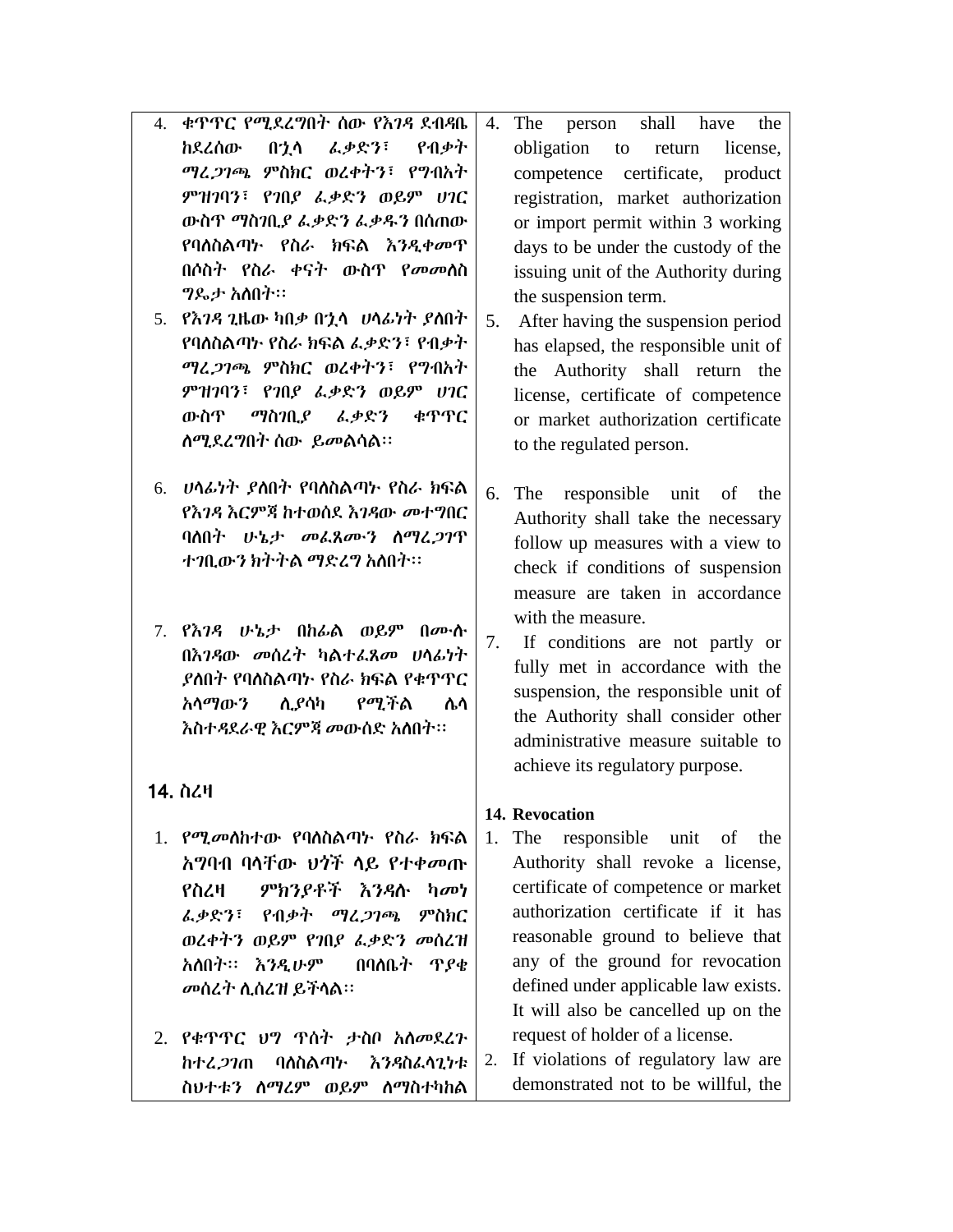ፈቃደን፣ የብቃት ማረጋገጫ ምስክር ወረቀቱን ወይም የገበያ ፌቃዱን ስመሰረዝ ጥብቅ ማስጠንቀቂያ ሉሰጥ ይችሊሌ፡፡ በዚህ አንቀጽ መሰረት አግባብ ያለው ክፍል ማስጠንቀቂያ ስመስጠት የባስስልጣኑን የህግ አገሌግልት ማማከር እና ስምምነት ማግኘት አስበት፡፡

- 3. በዚህ አንቀጽ ንኡስ አንቀጽ (2) መሰረት ፌቃዱን ስመሰረዝ ጥብቅ ማስታወቂያ መስጠት አግባብ ያስው አስተዳደራዊ እርምጃ ሆኖ ሲ*ገ*ኝ ሀላፊነት ያስበት የባለስልጣኑ የስራ ክፍል በማስታወቂያው መሰረት አስፈሊጊ ማስተካከያዎች እንደተደረጉ ለማረጋገጥ ክትትል ማድረግ አለበት፡፡
- 4. በዚህ አንቀጽ ንኡስ አንቀጽ (2) በተሰጠው የጊዜ ገዯብ መሰረት አስፈሊጊ ማስተካከያዎች ካልተወሰደ ወይም በከፊል ብቻ ከተሰራ ይህንን መመሪያ መሰረት በማድረግ ሀሳፊነት ያስበት የባስስልጣኑ የስራ ክፍሌ ፈቃደን ይሰርዛሌ፡፡
- 5. የቁጥጥር መስፌርቶችን መተላስፉ ታስቦ የተዯረገ ከሆነ አስፈሊጊ ማስተካከያዎችን ስማድረግ እድል ሳይሰጥ ባስስልጣ፦ ፈቃደን ይሰርዛሌ፡፡
- 6. ቁጥጥር የሚደረግበት ሰው በእገዳ ላይ እንዳለ ከሰራ ወይም በሶስት ተከታታይ አመታት ውስጥ ከሁለት ጊዜ በላይ ከታገደ ወይም ከዚህ በፊት ታግድ በነበረበት ተመሳሳይ በሆነ ጥፋት በሶስት ተከታታይ አመት ውስጥ እንደገና አጥፍቶ ሲ*ገ*ኝ ሀሊፊነት ያሇበት የስራ ክፍሌ ፈቃዴን፣ የብቃት ማረጋገጫ ምስክር ወረቀትን ወይም የገበያ ፈቃዴን ይሰርዛሌ፡፡

Authority, when appropriate, may provide a notice of intent to revoke the certificate of competence or license with a view to demonstrate or achieve compliance. In order to give notice of intent to revoke the responsible unit shall consult with and reach in agreement with the legal servise unit of the Authority.

- 3. When notice of intent to revoke in accordance with sub-article (2) of this article is found to be an appropriate measure, the responsible unit of the Authority shall take the necessary follow up measures with a view to check if corrective measure is instituted.
- 4. If corrective actions are not taken within the required time or partially completed in accordance with subarticle (2) of this article, the responsible unit of the Authority shall issue revocation in accordance with this directive.
- 5. When violation is found to be willful, the Authority shall move directly to revocation without providing an opportunity to demonstrate or achieve compliance.
- 6. The responsible unit shall revoke a license, certificate of competence or market authorization if the regulated person happens to involve in activities while in suspension, or subjected to suspension more than two times in three consecutive years; or found to violate same regulatory requirement within three consecutive years for which it has been previously served with suspension order.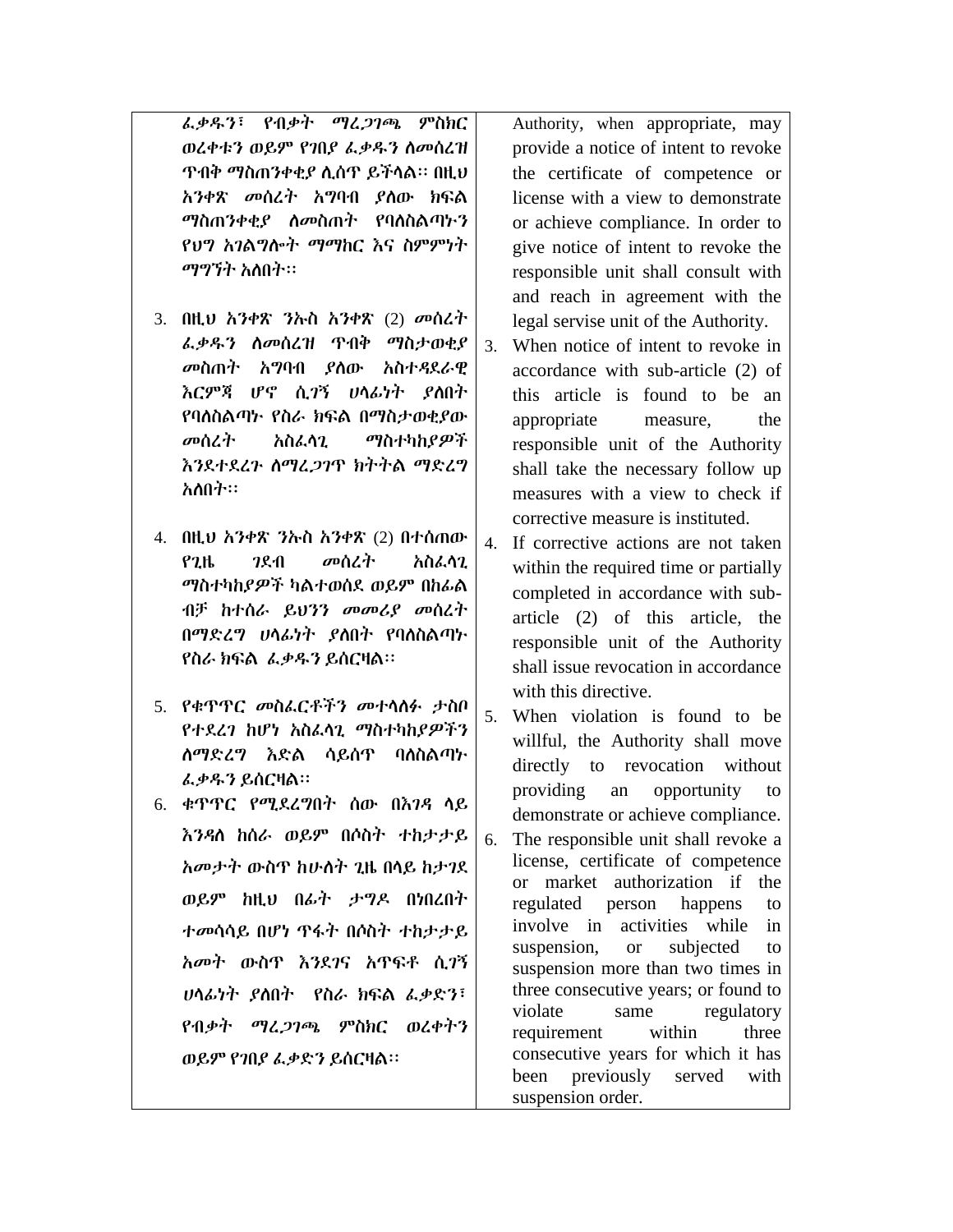| 15. የህግ ክፍልን ስለማማከር                                                                                                                                                                                                                                                                                                                                                                                        | 15. Review by legal service                                                                                                                                                                                                                                                                                                                                                                                                                                                            |
|------------------------------------------------------------------------------------------------------------------------------------------------------------------------------------------------------------------------------------------------------------------------------------------------------------------------------------------------------------------------------------------------------------|----------------------------------------------------------------------------------------------------------------------------------------------------------------------------------------------------------------------------------------------------------------------------------------------------------------------------------------------------------------------------------------------------------------------------------------------------------------------------------------|
| _ያስበት _ የባለስልጣ <u>ት</u><br>ひへんケヤ<br>ክፍል<br>1.<br>ወይም<br>እገዳን<br>እንደ<br>ተገቢ<br>ስረዛን<br>አስተዳደራዊ<br>እርምጃ<br>በ <i>ሚያ</i> ጤንበት<br>ወቅት የውሳኔ ሀሳቡን በባለስልጣኑ የህግ<br><i>አገ</i> ልማሎት ክፍል ማሳየት አስበት፡፡                                                                                                                                                                                                                   | Where the responsible unit of the<br>1.<br>Authority<br>is<br>considering<br>recommendation for suspention or<br>revocation<br>as<br>an<br>appropriate<br>measure it shall seek review of its<br>opinion by the legal service unit of<br>the authority.                                                                                                                                                                                                                                |
| 2. የባለስልጣኑ የህግ አገልግሎት ክፍል<br>ከውሳኔ ሀሳቡን ጋር ከተስማማ ሀሳፊነት<br><i>ያስ</i> በት የባለስልጣት ክፍል በዚሁ መሰረት<br>እርምጃ ይወስዳል፡፡                                                                                                                                                                                                                                                                                                 | Where<br>the legal service<br>2.<br>unit<br>concurs with the opinion, the<br>responsible unit of the Authority<br>shall take the appropriate measure<br>accordingly.                                                                                                                                                                                                                                                                                                                   |
| 3. የባለስልጣኑ የህግ አገልግሎት ክፍል<br>ከውሳኔ ሀሳቡን ጋር በከራል ወይም<br>በሙሉ ካልተስማማ ሀላፊነት ያስበት<br>የባለስልጣ፦ ክፍል <i>ጉዳ</i> ዩን አግባ ሳለው<br>የባለስልጣኑ ምክትል ዋና ዳይሬክተር<br><i>ያቀርባል። የህግ አገልግ</i> ሎት<br>ክፍሉ<br>ከአስተያየቱ <i>ጋ</i> ር በከራል ወይም በሙስ<br><i>ያ</i> ልተስማማበትን ምክንያቶች በዝርዝር<br>አማባቡ<br>ሴሎች<br>ጠቅሶ<br>እንደ<br>P <sub>1</sub><br><i>ማ</i> ስፌጸም አ <i>ማ</i> ራጮችን<br>$\sigma$ ካጠቆም<br>አለበት፡፡ በዚሁ መሰረት የባለስልጣኍ<br>ምክትል ዋና ዳይሬክተር ውሳኔ ይሰጣል። | Where the legal service unit partly<br>3.<br>wholly deviates<br>with<br>the<br><b>or</b><br>recommendation, the responsible<br>unit of the Authority shall forward<br>the case to the appropraite Deputy<br>Director General of the Authority.<br>The legal service unit shall list the<br>reasons for the disapproval and<br>other enforcement<br>provides<br>options, if appropriate, to the<br>recommending unit. The Deputy<br>Director General<br>shall<br>decide<br>accordingly. |
| 16. ስስ ስረዛ እርምጃ አወሳሰድ                                                                                                                                                                                                                                                                                                                                                                                      | <b>16. Revocation procedures</b>                                                                                                                                                                                                                                                                                                                                                                                                                                                       |
| 1. ስረዛ አማባብ ያለው አስተዳደራዊ<br>እርምጃ ሆኖ ሲ <i>ገ</i> ኝ እና ሀሳፊነት <i>ያ</i> ስበት<br>የባለስልጣኑ የስራ ክፍል የንዳዩን<br>ሁኔታ እና የህብረተሰቡን ጥቅም ግምት<br>ውስዋ ባስገባ ሁኔታ ፌቃድ፣ የብቃት<br><i>ጣሬ ጋገጫ ም</i> ስክር ወረቀት ወይም<br>የንበያ ፌቃድ እንዲሰረዝ ያቀረበው<br>የውሳኔ ሀሳብ በሀግ ክፍሱ ድ <i>ጋ</i> ፍ ካገኘ<br>በዚ <i>ሁ መ</i> ሰረት ዉሳኔ ይሰጣል።                                                                                                                           | 1. When revocation is appropriate<br>having due regards to the<br>circumstance of the case and the<br>interest of the public and the<br>Authority recommends revocation<br>a license, certificate<br><sub>of</sub><br>of<br>competence<br>market<br><b>or</b><br>authorization certificate and the<br>legal service supports, it shall be<br>decided accordingly.                                                                                                                      |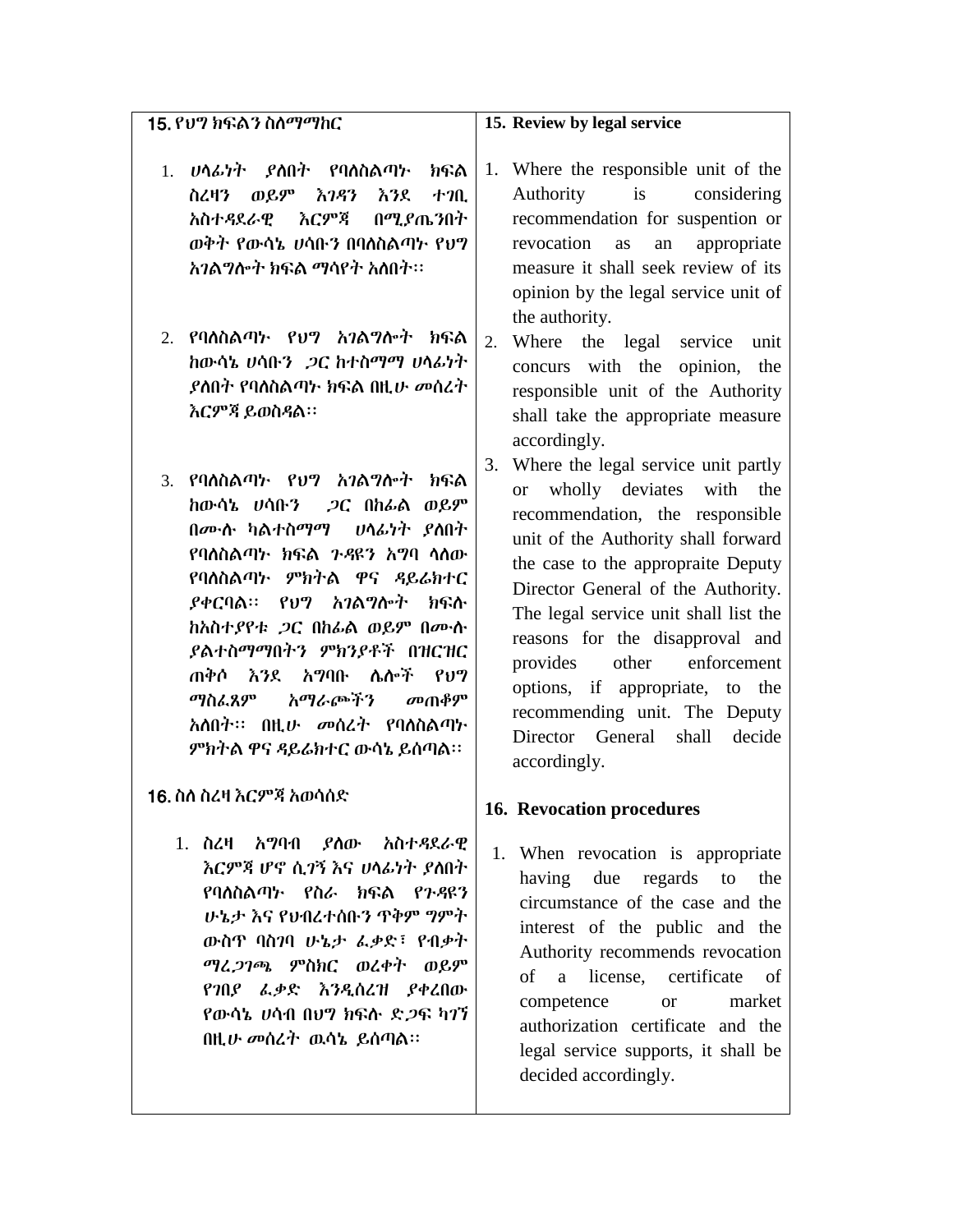- 2. ፈቃዴ፣ የብቃት ማረጋገጫ ምስክር ወረቀት ወይም የገበያ ፌቃድ ስመሰረዝ ሲወስን ውሳኔውን በመደበኛ ደብዳቤ ቁጥጥር ስሚደረግበት ሰው መስጠት አለበት፡፡ ይህ ደብዳቤ ቢያንስ እርምጃው ለምን እንደተወሰደ፣ የህግ መሰረቱን፣ የእገዳ ጊዜውን፣ ቁጥጥር የሚደረግበት ሰው ፌቃዱን ስሰጠው የባሰስልጣኑ ክፍል በምን ያህል *ጊ*ዜ *መመ*ነስ እንዳለበት እና ውሳኔውን ስባስስልጣኑ ቅሬታ ሰሚ አካል ማቅረብ እንደሚችል *መግ*ስጽ አስበት፡፡ 2. Where a license, certificate of competence or market authorization certificate is revoked, official letter of decision shall be delivered to the regulated person. Such letter shall at least contain the reason why this measure is taken, its legal basis, the time frame within which the regulated person shall return the same to the issuing unit of the Authority and the possibility of appealing the decision to the
- 3. ቁጥጥር የሚደረግበት ሰው የስረዛ ደብዳቤ ከደረሰው በኋላ ፌቃድን፣ የብቃት ማረጋገጫ ምስክር ወረቀትን ወይም የገበያ ፌቃድን ስባስስልጣኑ በሶስት የስራ ቀናት ውስጥ የ*መመ*ስስ ግዳታ አሇበት፡፡
- 4. የቁጥጥር ህጉን መተሳሰፉ ሲያሰርዝ የሚችል ከሆነ ሀሳፊነት ያስበት የባለስልጣኑ ክፍል ወዲያኑ ፌቃድን፣ የብቃት ማረጋገጫ ምስክር ወረቀትን ወይም የገበያ ፌቃድን ስባስስልጣኍ በሶስት የስራ ቀናት ውስጥ የመመስስ ግዳታ አሇበት፡፡

## 17.ማቆየት፣ መያዝ እና ማስወገዴ

1. ቁጥጥር የሚደረግባቸው ግብአቶች የቁጥጥር ህጎችን ጥሰው ሲገኙ በአዋጁ አንቀጽ 48 (2) መሰረት የህብረተሰቡን ጥቅም ስማስከበር ሲባል ባስስልጣኑ ግብአትን ማቆየት፣ መያዝን ማስወገዴን ጨምሮ ማናኛውንም አግባብ ያስው

- grievance handling organ of the authority.
- 3. Regulated person shall have the obligation to return the license, certificate of competence or market authorization certificate within 3 working days after receiving the revocation letter to the authority.
- 4. The responsible unit of the Authority may suspend a license, certificate of competence or market authorization certificate within three working days after reciving the revocation letter to the Authority when the regulatory law violation suspected is likely to result in revocation.

## **17. Detention, seizure and disposal**

1. Whenever regulated products are found to be in violation of regulatory laws, the responsible unit of Authority in accordance with Article 48 (2) of the proclamation shall have the power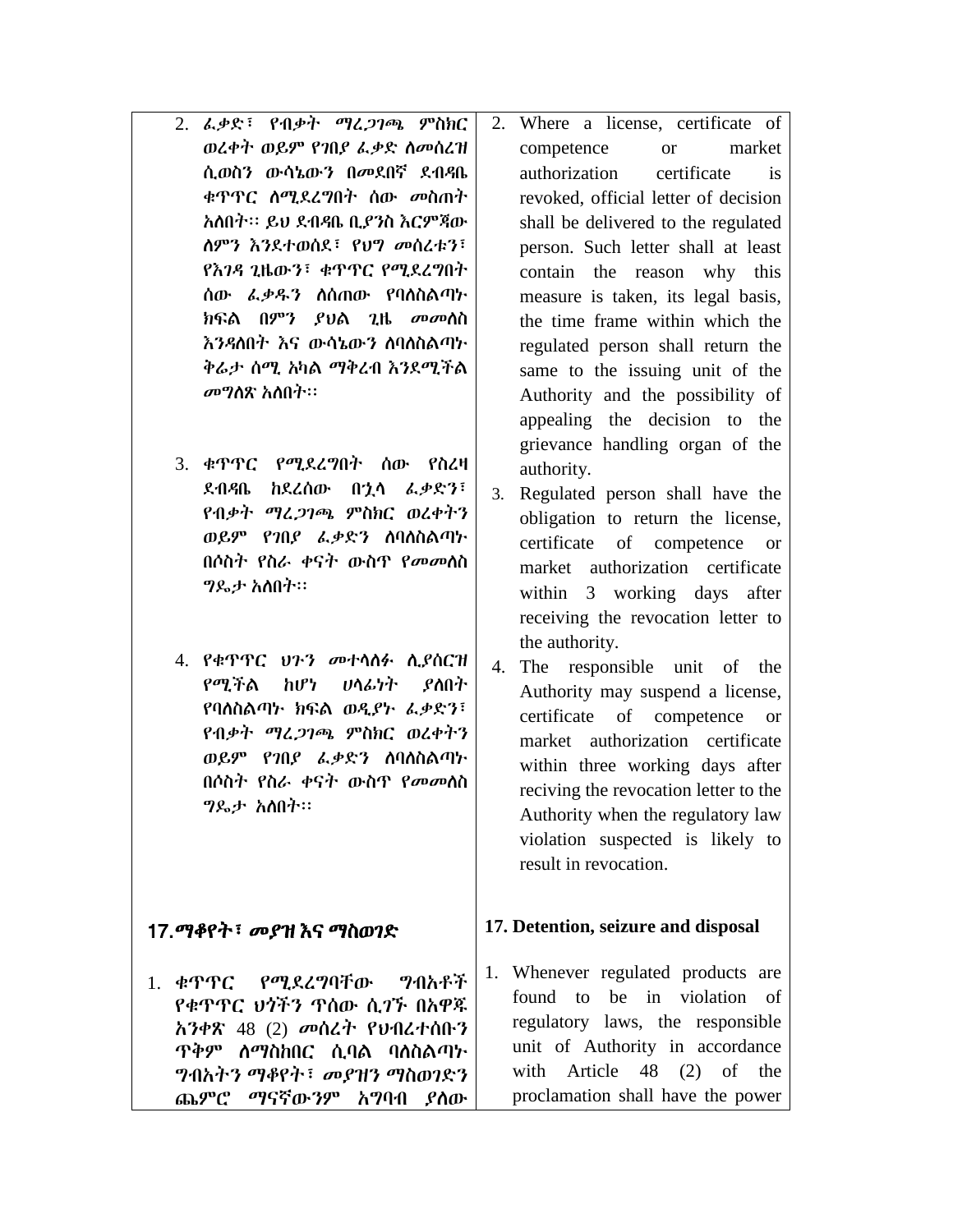| 2. | እርምጃ ስመውሰድ ስልጣናና ሀሳፊነት<br>አለበት።<br>የባለስልጣኑ ኢንስፔክተር ህግን የጣሱ<br><i>ግ</i> ብአችን ሲ <i>ያቆ</i> ይ፣ ሲይዝ<br>ወይም<br>ሲያስወግድ ይህንን መመሪያና ሴሎች<br>አግባብ ያላቸው ህጎችን ማክበር አስበት፡፡                       | 2. | and responsibility to take every<br>essential measure in the public<br>interest including detention, seizing<br>and disposing products.<br>Inspector of the Authority shall be<br>in compliance with this directive<br>and other applicable laws when<br>detaining, seizing and disposing                                                  |
|----|------------------------------------------------------------------------------------------------------------------------------------------------------------------------------------|----|--------------------------------------------------------------------------------------------------------------------------------------------------------------------------------------------------------------------------------------------------------------------------------------------------------------------------------------------|
|    | 3. <i>ሀላፊነት ያስ</i> በት የባስስልጣት ስራተኛ<br>እንደ አ <b>ግባቡ ከ</b> ሴሎች የመንግስትና<br>የግል ተቋማት <i>ጋ</i> ር መስራት አስበት፡፡                                                                            | 3. | illegitimate products.<br>Responsible officers<br>of<br>the<br>authority, when necessary, shall<br>work together with other public and<br>private institutions.                                                                                                                                                                            |
| 4. | የባለስልጣኑ ኢንስፔክተር በኢንስፔክሽን<br>ወይም በምርመራ ጊዜ ምግብ ወይም<br><i>መ</i> ድኃኒት ስህብረተሰቡ ጤና ከባድ<br>ወይም<br>የሞት ጉዳት<br>ሲያደርስ<br>እንደሚችል ተጨባጭ መረጃ ሲኖረው<br>ምግቡን ወይም መድሀኒቱን እንዲቆይ<br><i>ማ</i> ዘዝ አለበት፡፡ | 4. | Inspector of the Authority shall<br>order the detention of any article of<br>food or medicine that is found<br>during an inspection, examination<br>or investigation if the inspector has<br>credible evidence indicating that<br>the article of food or medicine<br>presents a threat of serious adverse<br>health consequences or death. |
|    | 5. የባለስልጣኑ ኢንስፔክተር ቁጥጥር<br>የሚደረግበት ሰው መደበኛ የስራ ሂደት<br>እንዳይስተ3ጎል አስፌሳጊ ጥንቃቄዎችን<br>የማድረግ ሀሳፊነት አስበት።                                                                                 | 5. | The inspector of the Authority shall<br>be responsible to make sure all<br>necessary precautions<br>not<br>to<br>hamper normal business operations                                                                                                                                                                                         |

6. የባለስልጣኑ ኢንስፔክተር ግብአት እንዱቆይ እርምጃ ሇመውሰዴ በቂ ምክንያት እንዳለው የሚቆጠረው የስሜት ህዋሳትን፣ የመዴሀኒት አዴቨርስ ሪአክሽን ሪፖርት፣ ከምግብ መመረዝ ጋር በተያያዘ የሚቀርብ መረጃን ወይም ከሊብራቶሪ ምርመራ ውጭ ግብአቱ ህጋዊ እንዲሌሆነ በአግባቡ የሚሰይበትን ሴሳ መንገድ በመጠቀም የምግቡ ወይም መዴሀኒቱ ጥራት፣ ዯህንነት ወይም ፈዋሽነት አጠራጣሪ ሲሆን ነው፡፡

of the regulated person. 6. Inspector of the Authority shall be deemed to have sufficient reasons to order administrative detention when the quality, safety or efficacy of any products is suspicious including through *organo-leptical* test, adverse Drug Reaction reports, and information from food poison outbreak; if the product can be identified as illegal without further laboratory test.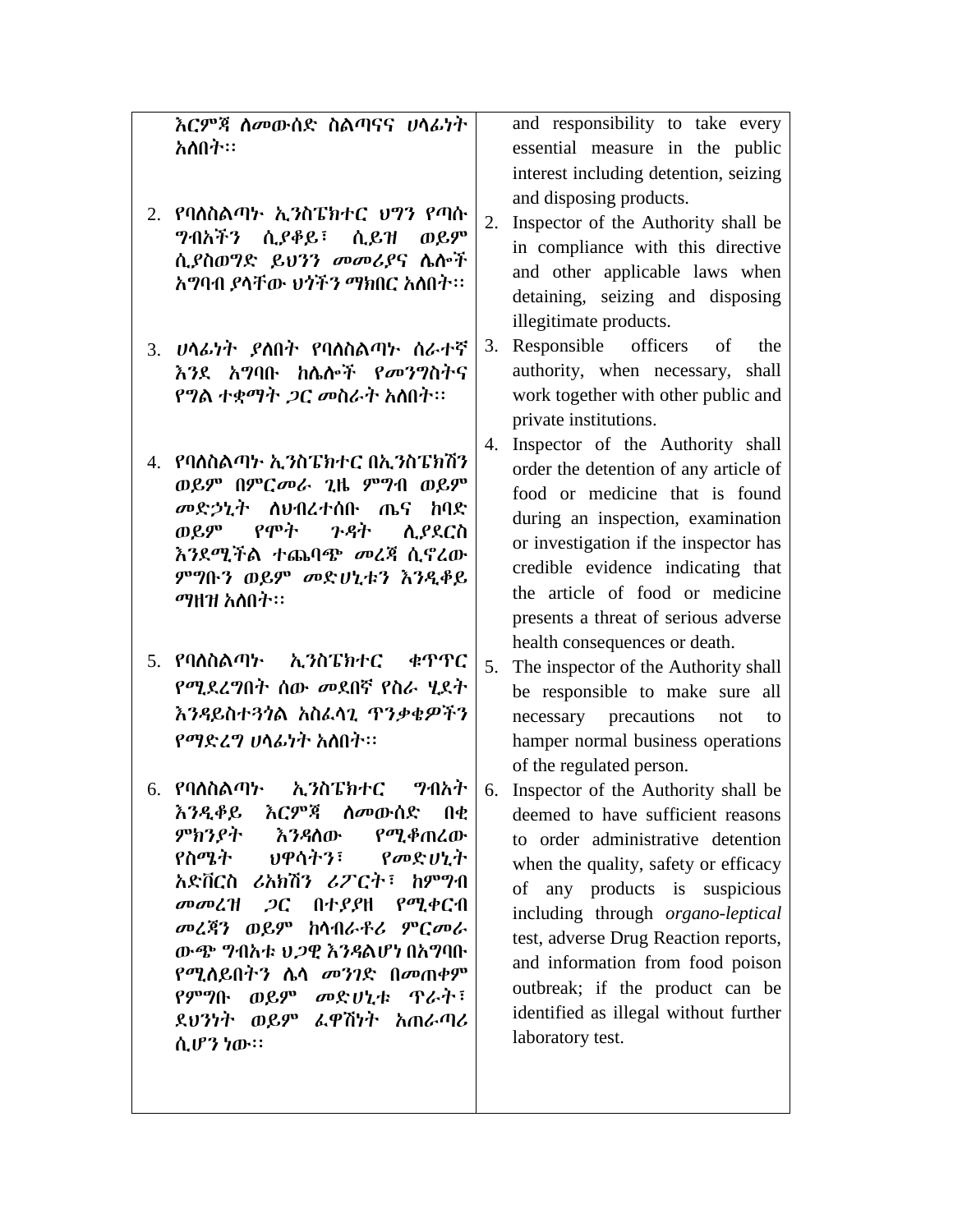- 7. የዚህ አንቀጽ ንኡስ ቁጥር (6) እንደተጠበቀ ሆኖ አጠራጣሪ ግብአት ኖሮ የምርቱ ጥራት፣ ደህንነት ወይም ፈዋሽነት ያስ ሳብራቶሪ ምር*መ*ራ ውጤት የማይታወቅ ከሆነ ኢንስፔክተሩ ግብአቱን በማቆየት የግብአቱን ናሙና ስሳብራቶሪ ይልካል፡፡ አስተዳደራዊ እርምጃው የሚቀጥለው የሳብራቶሪ ውጤቱ ከሀያ ቀናት ባልበስጠ አግባብ ባለው ጊዜ ውስጥ መድረስ አለበት፡፡ የላብራቶሪ ምርመራ የማቆየት እርምጃው ስተወሰደባቸው ግብአቶች ቅድሚ*ያ መ*ሰጠት አስበት፡፡ 7. Without prejudice to sub-article 6 of this Article, when inspector is
- 8. የሊብራቶሪ ምርመራ ከታወቀ በኋሊ ወይም የመጨረሻ ምርመራ ሪፖርት ከተገኘ፣ አግባብ ያስው የባስስልጣኑ የስራ ክፍል ቁጥጥር ስማካሄድበት ሰው የመጨረሻ ውሳኔውን ከአንዴ የስራ ቀን ባልበለጠ ጊዜ ውስጥ ማሳወቅ አለበት፡፡
- 9. ሀላፊነት ያስበት የባስስልጣኑ የስራ ክፍሌ የማቆያ ትእዛዙን የሚሰጠው ምግቡ ወይም መዴኃኒቱ የሚገኝበት ቦታ ሳይ ሳሰው ባሰቤት ወይም ተወካይ ይሆናሌ፡፡ የማቆያ ትእዛዙ ቢያንስ አስተዲዯራዊ እርምጃው ሇምን እንደተወሰደ እና ስምን ያህል ጊዜ እንደሚቆይ መግለጽ አለበት፡፡
- 10. በዚህ አንቀጽ ንኡስ ቁጥር (9) መሰረት የተዘጋጀው የማቆያ ትእዛዝ በጽሁፍ ሆኖ ግብአቱ እንደተያዘ ወይም ወደ ንግድ ተመልሶ ሲገባ እንደሚችል መግለጽ አለበት፡፡ ግብአቱ በገበያ ላይ እንዳይውል ከተወሰነ በባለቤቱ ወጪ
- encountered with suspicious products whose quality, safety or efficacy cannot be readily determined withoutout laboratory test, inspectors shall detain such products and sent sample to laboratory. However, the laboratory result for the continuity of this administrative measure shall be available within a reasonable period of time not exceeding twenty days. Detained products shall be given priority for laboratory test.
- 8. After the laboratory result is known or final inspection report is made, the concerned unit of the Authority shall notify the regulated person whose product is detained regarding the final decision within a reasonable period of time not exceeding one working day.
- 9. The responsible unit of the Authority shall issue the detention order to the owner or agent in charge of the place where the article of food or medicine is located. The detention order shall contain a brief, general statement of the reasons for the detention and state for how long the product is going to be under detention.
- 10. The notice prepared in accordance with sub-article (9) of this article shall be in writing and state whether the product under detention is seized or if the product is free to make its way back to the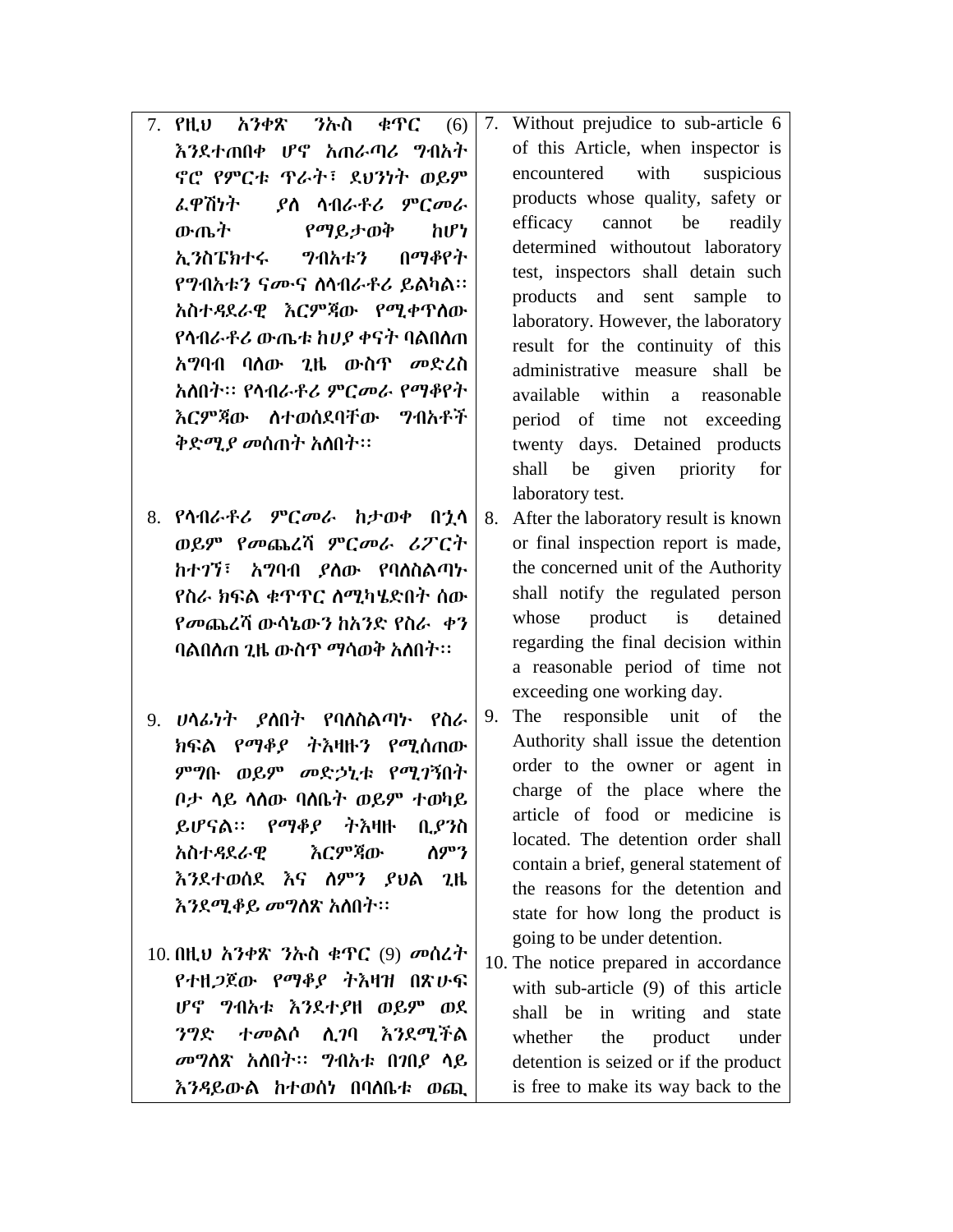| እንዲወገድ ወይም ወደ መጣበት ሀገር<br><i>እንዲመ</i> ስስ ይደፈ <i>ጋ</i> ል፡፡                                                                                                                                                                                                                                                                       | In<br>market.<br>respect of seized<br>products, the product shall be<br>disposed or send it back to its<br>origin at the expense of its owner.                                                                                                                                                                                                                                                                                                                                                                                                                                                               |
|---------------------------------------------------------------------------------------------------------------------------------------------------------------------------------------------------------------------------------------------------------------------------------------------------------------------------------|--------------------------------------------------------------------------------------------------------------------------------------------------------------------------------------------------------------------------------------------------------------------------------------------------------------------------------------------------------------------------------------------------------------------------------------------------------------------------------------------------------------------------------------------------------------------------------------------------------------|
| ወይም መድኃኒቱ እንዲቆይ<br>$11.9$ <sup>p</sup> $901$<br>የተደረገው በተሽከርካሪ ላይ ወይም ሴሳ<br><i>ማጓጓጒ</i> ላይ ሲሆን ሀላፊነት <i>ያ</i> ስበት<br>የባለስልጣታ የስራ<br>$\rho$ oy $\rho$<br>ክፍል<br>ሰው ወይም ማንነቱ የሚታወቅ ከሆነ<br><i>ስምግ</i> ቡ ወይም <i>መ</i> ድኃኒቱ ባስቤት<br><i>መ</i> ስጠት አስበት፡፡                                                                              | 11. If the article of food or medicine is<br>detained in a vehicle or other<br>carrier used to transport<br>the<br>product, the responsible unit of<br>Authority shall provide a copy of<br>the detention order to the operator<br>of the article or the owner of the<br>food or medicine, if their identities<br>can be readily determined.                                                                                                                                                                                                                                                                 |
| 12. የማቆይ ጊዜው ከ 20 ቀናት ይልበሰጠና<br>ምክንያታዊ ሆኖ ግብአቱን ስመያዝ<br>ወይም ስማስወንድ አስፌሳጊ ሆኖ ሲገኝ<br><i>የማቆያ ጊ</i> ዜው እስከ 30 ቀናት ሲራዘም<br>ይችሳል።<br>$13.$ የማቆያ ትእዛዝ ማቋረጫ<br>የማቆያ<br>ትእዛዝ ስተሰጠው ሰው ወይም ስተወካዩ<br><i>መ</i> ሰጠት አስበት።<br>14. ማንኛውም ቁጥጥር የሚደረግበት እና<br>ጥቅም ሳይ የማይውል ግብአት አግባብ<br>ባሰው ህግ መሰረት መወገድ ወይም<br>ወደመጣበት ሀገር እንዲመስስ መደረግ<br>አለበት። | 12. The period of the detention must be<br>for a reasonable period, not to<br>exceed 20 days. However, the<br>period may be extended up to a<br>total of 30 days, if necessary to<br>provide sufficient time to institute a<br>seizure or disposal of the product.<br>13. The Detention Termination Notice<br>shall be delivered to the person(s)<br>who received the detention notice,<br>or his agent or representative.<br>14. Any regulated product unfit for use<br>shall be disposed off in accordance<br>with the applicable laws or be sent<br>to back to its origin at the expense<br>of its owner. |
| 18. የማቆያ ትእዛዝ የተሰጠበት ወይም የተያዘ<br><b>ግብአት ዝውውር</b>                                                                                                                                                                                                                                                                               | 18. Movement<br>and<br>transfer<br>of<br>detained or seized products                                                                                                                                                                                                                                                                                                                                                                                                                                                                                                                                         |
| $1.$ የማቆያ ተእዛዝን በሚጻረር መልኩ<br>በማቆይ ትእዛዝ ስር ያስን<br><i>ግ</i> ብአት<br>ወይም በማቆያ<br>ネネリル<br><b>THPOC</b><br><u>ስመስየት</u><br>የሚደረግ<br><i>ግ</i> ብአቱን<br>ምልክትን ወይም <i>ገ</i> ሳጭ<br>8い63<br><i>ማ</i> ስወ <i>ገ</i> ድ ወይም <i>መቀየር</i> የተከሰከሰ                                                                                                   | It shall be a prohibited act to move<br>1<br>detained product in violation of a<br>detention order or to remove or<br>alter any mark or label required by<br>a detention order that identifies the<br>product as detained.                                                                                                                                                                                                                                                                                                                                                                                   |

ነው፡፡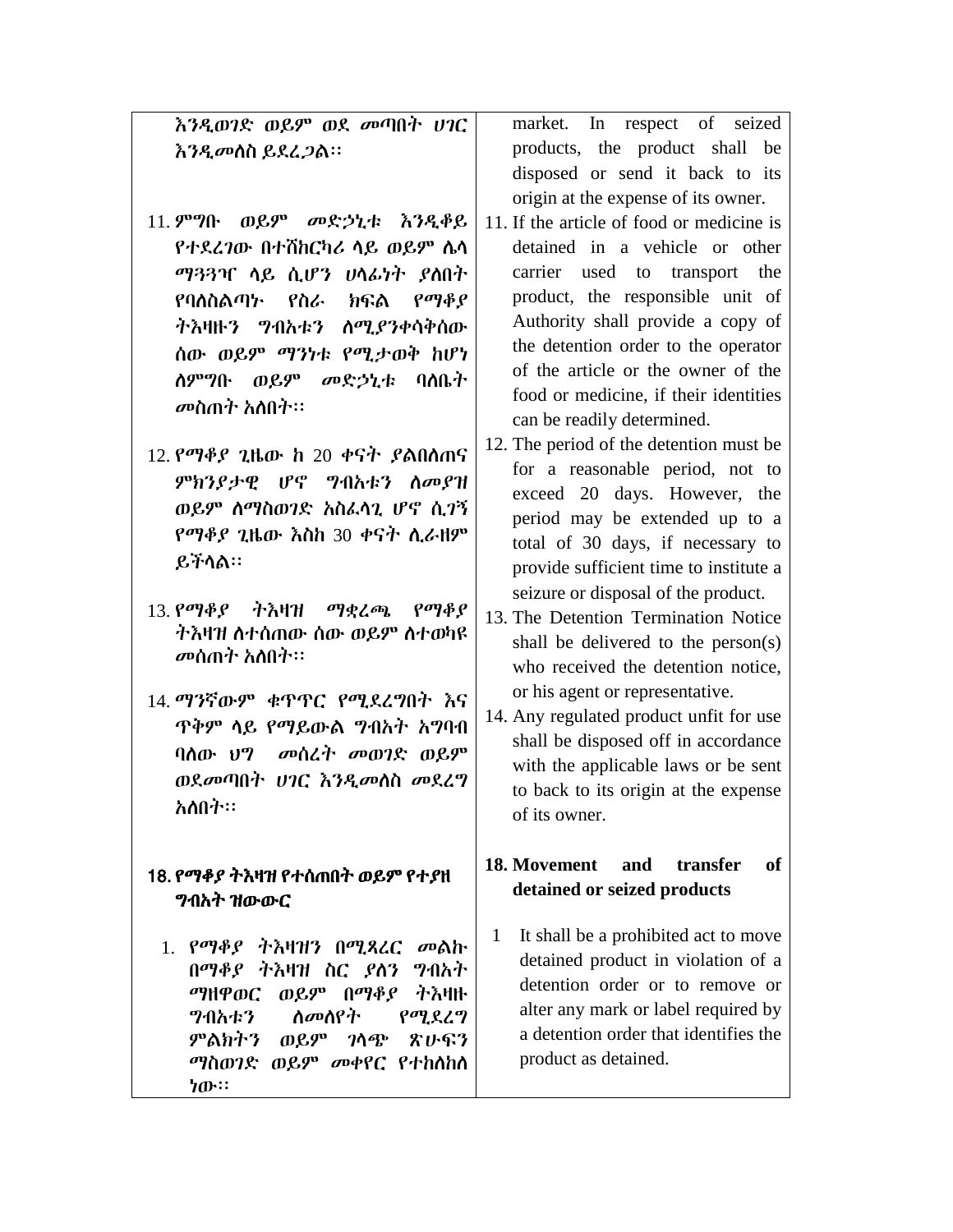- 2. የዚህ አንቀጽ ንኡስ አንቀጽ (1) እንደተጠበቀ ሆኖ ባለስልጣኑ በማቆያ ትእዛዝ ስር ያለን ግብአት እንዲዘዋወር ሲፈቅዴ፣ ግብአቱ እንዱወገዴ፣ የግብአቱ ጥራትና ዯህንነት እንዱጠበቅ ወይም ማንኛውም አግባብ ሳሰው ምክንያት እንዲዘዋወር ሊያደርግ ይችሊሌ፡፡
- 3. አግባብ ባሊቸው ምክንያቶች በማቆያ ትእዛዝ ስር ያለ ግብአት እንዲዘዋወር ሲጠየቅና ባለስልጣኑ ሲፈቅድ ግብአቱ ከመዘዋወሩ በፊት፣ በሚዘዋወርበት ጊዜ እና ከተዘዋወረ በኋሊ በማቆያ ትእዛዝ ስር ሆኖ ሉዘዋወር ይችሊሌ፡፡
- 4. የማቆያ ትእዛዙ በህግ ካሌተቋረጠ በስተቀር ማንኛውም ሰው በማቆያ ትእዛዝ ስር ያለ ግብአትን እንዲቆይ ከታዘዘበት ቦታ ወይም በታዘዘበት ቦታ ውስጥ ወይም ከተዘዋወረበት ቦታ ማዘዋወር የተከለከለ ነው።

## 19. ግብአት እንዱሰበሰብ ስሇማዴረግ

- 1. ባለስልጣኑ ለአንድ *ግ*ብአት *መጋ*ስጥ ወይም ግብአቱን መጠቀም የጤና ችግር ወይም ሞት እንደሚያስከትል ምክንያት ካስው የመድኃኒት ወይም ምግብ ተቋማት ያሰራጩትን ግብአት እንዱሰበስቡና ግብአቱን ማከፋፈሌ እንዲያቆሙ ማዘዝ አስበት፡፡
- 2. ባለስልጣኑ ግብአት እንዳሰበሰብ ትእዛዝ የሚሰጠው ውሳኔው እርምጃውን በሚወስደው የባለስልጣኍ የስራ ክፍል ተቀባይነት ባሰው በቂ ማስረጃ የተደገፈ ሆኖ በገበያ ላይ ያስው *ግ*ብአት ስጤና ወይም ህይወት አደ*ጋ* መሆኑ ሲረጋገጣና የመጨረሻው
- 2 Notwithstanding to sub-article (1) of this article, the Authority may direct to move detained product to a secure facility, to destroy the product; to maintain or preserve the integrity or quality of the product or for any other purpose that the Authority believes is appropriate in the case.
- 3 Where the Authority approves a request based on good causes for modification of a detention order to allow the product to be moved, the product may be transferred but remains under detention before, during, and after the transfer.
- 4 No person may transfer a detained product within or from the place where it has been ordered to be detained, or from the place to which it was removed, until the detention order is legally terminated.

## **19. Recall**

- 1. The Authority may order medicine or food institutions to recollect their distributed products and to immediately cease distribution of the product when it has a reason to believe that the use or exposure to the product will have adverse health consequences or would result in death.
- 2. Recall order by the Authority shall be supported by evidences to the satisfaction of the measure taking unit that the marketed product is a threat to public health and life and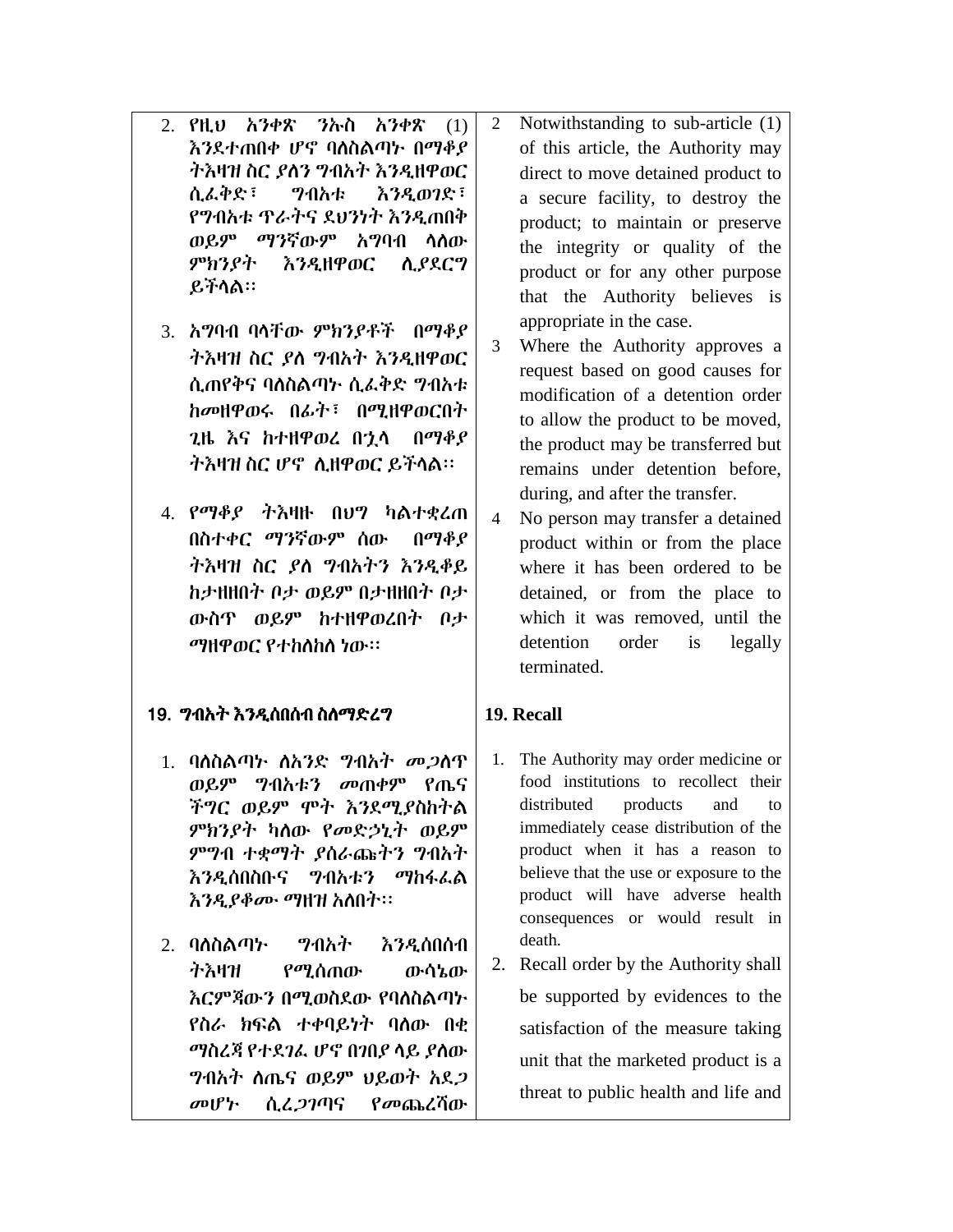ትእዛዝ በባለስልጣኑ ዋና ዳይሬክተር ሲጸዴቅ ነው፡፡

- 3. የመዴኃኒት ወይም የምግብ ንግዴ ተቋማት **ስ**አንድ የተወሰነ ባች (batch) ግብአት መጋሇጥ ወይም ግብአቱን መጠቀም ተቃራኒ የጤና ችግር ወይም ሞት እንደሚያስከትል መረጃ ካላቸው በራሳቸው ጊዜ ግብአቱን የመሰብሰብና ወዲያውኑ ስባስስልጣኑ በራሳቸው ስስወሰዱት እርምጃ የማሳወቅ ግዴታ አለባቸው፡፡ ባለስልጣኑም *የመ*ሰበሰብ ስርአቱን መከታተሌና አስፈሊጊ እርምጃዎችንም የመውሰዴ ሀሊፊነት አለበት፡፡
- 4. በባለስልጣኑ ተጠይቆ ግብአትን ስመሰብሰብ ፌቃደኛ ያልሆነ ተቋም ወይም ተቋሙ የምርት መሰብበቡን ተግባር በተገቢው ጊዜ ካሊጠናቀቀ ወይም ባለስልጣኑ የስብሰባው ስልት ተፈላጊውን ውጤት እንደማያስገኝ *ምክንያት* ካለው ባለስልጣ**ኑ ሴ**ላ የቁጥጥር እርምጃ በተቋሙ ሊይ መውሰድ አስበት፡፡
- 5. የሚሰበስበው ተቋም ግብአቱን ማከፋፈሌ በማቆም ወዱያውኑ መሰብሰብ መጀመር ሲኖርበት የሚሰበሰበውን ግብአት በሙለ ማስታወቂያ ከተሰጠበት ቀን ጀምሮ በሃያ ቀናት ውስጥ ግብአቱን *መ*ሰብሰብ አለበት፡፡ እ*ንዲ*ሁም ስስወሰደው እርምጃ የምርት መሰብበቡን ተግባር ካከናወነ በኋሊ በአምስት ቀናት ውስጥ ሰባስስልጣ፦ ማሳወቅ ይኖርበታሌ፡፡ የሚሰበሰበውን ግብአት በሚመሇከት ወዱያውኑ ሇገበያ እንዲይቀርብ በስሌክ ወይም ላሊ *መንገ*ድ ማሳወቅ አስበት፡፡
- 6. በዚህ መመሪያ መሰረት የተሰበሰበ ግብአት እንዯአግባቡ በተቋሙ ወጪ እንዱወገዴ ወይም ወዯ አምራቹ ወይም አከፋፋዩ ሀገር ተመልሶ እንዲላክ ተደርጎ ባለስልጣኑ ክትትል በማድረግ አስፈሊጊውን እርምጃ ይወስዲሌ፡፡

final order shall be approved by the Director General of the Authority.

- 3. When medicine or food trade institutions have the information that use or exposure to a particular batch of product is likely to have adverse health consequences or would result in death, they shall recollect their marketed products in their own and immediately notify the Authority of the selfinitiated actions and the Authority should follow the recall procedure and take appropriate action.
- 4. When an institution refuses to recall after being requested to do so by the Authority or the institution fails to complete a recall in a timely fashion or the Authority has reason to believe that a recall strategy is not effective; the Authority shall take such other regulatory actions against the institution.
- 5. The recalling institution shall halt distribution, start collecting immediately and collect the entire recalled product within 20 days from the date of notification and report action taken to the Authority within five working days after recollection is completed. However, it shall make sure to immediately notify to halt distribution of the product from being marketed through telephone and other means of communication.
- 6. Recalled products in accordance with this directive shall be disposed of or sent back to the manufacturer or supplier at the expense of the institution and the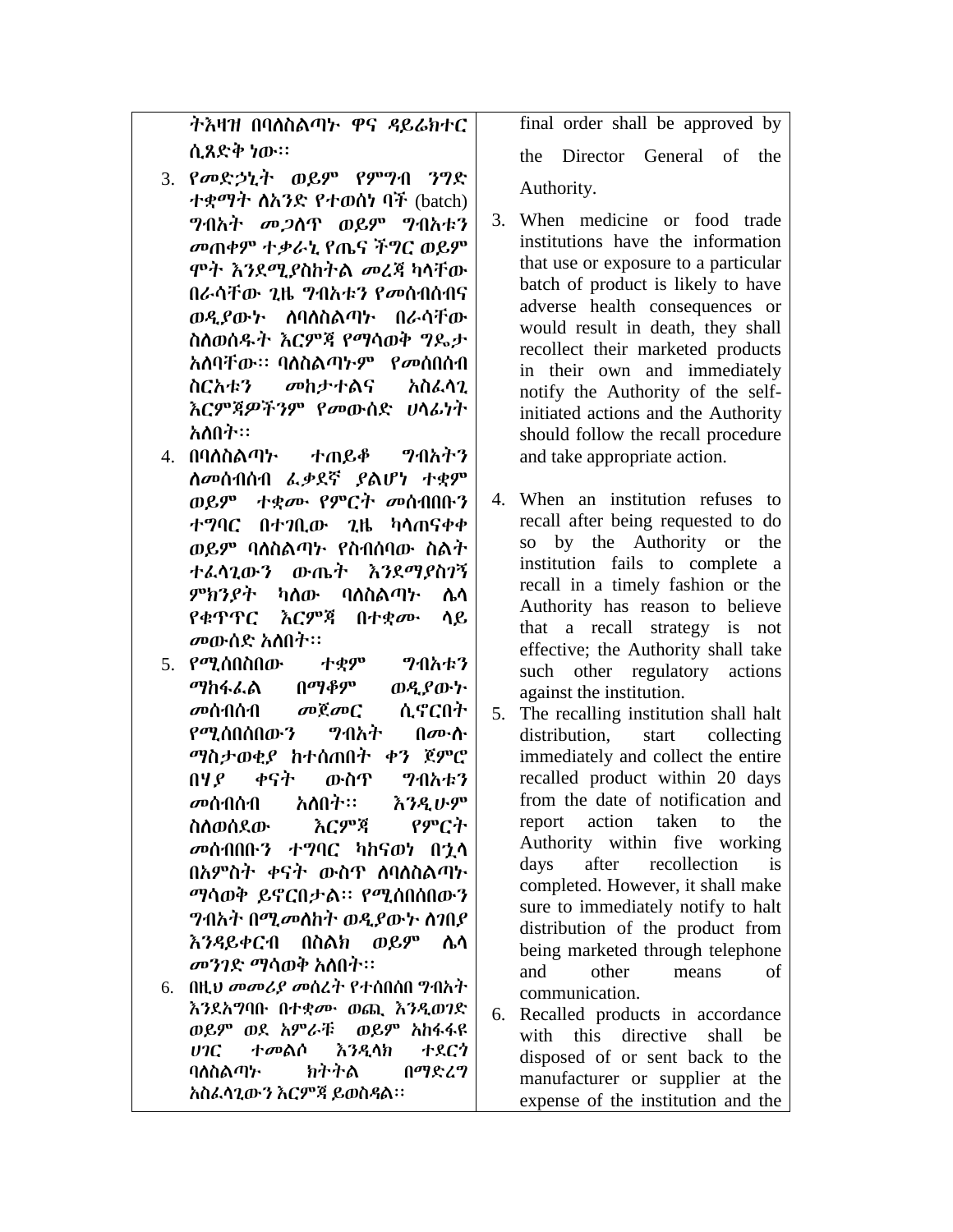| 8. | $7.$ ባለስልጣ $r$ ፣<br>በአምራቹ<br>ወይም<br>ሲጠየቅ፣<br>ግብአቱን<br>በአስ <i>መጨ</i> ው<br>የመሰብሰብ አስተዳደራዊ እርምጃ ስምን<br>እንደተወሰደበት<br>ማስረጃ<br>መስጠት<br>አስበት።<br><i>ሁ</i> ሱም ባለድርሻ አካላት<br>ስስተወሰደው<br>ማወቃቸውን<br><i>የመ</i> ሰብሰብ<br>እርምጃ<br>ባለስልጣኑ ያፈ <i>ጋግ</i> ጣል፡፡                                                                                                                                                                                                                                                                                                                                                                                         | 8.                     | Authority shall follow up<br>all<br>necessary measures are taken.<br>7. The Authority, up on request by<br>the manufacturer or importer, shall<br>give<br>the<br>reason why<br>recall<br>measure has been taken.<br>The Authority shall make sure all<br>concerned<br>stakeholders<br>are<br>informed regarding the recall.                                                                                                                                                                                                                                                                                                                                                                                                                                                                                                                                                                                                                                                            |
|----|-------------------------------------------------------------------------------------------------------------------------------------------------------------------------------------------------------------------------------------------------------------------------------------------------------------------------------------------------------------------------------------------------------------------------------------------------------------------------------------------------------------------------------------------------------------------------------------------------------------------------------------|------------------------|----------------------------------------------------------------------------------------------------------------------------------------------------------------------------------------------------------------------------------------------------------------------------------------------------------------------------------------------------------------------------------------------------------------------------------------------------------------------------------------------------------------------------------------------------------------------------------------------------------------------------------------------------------------------------------------------------------------------------------------------------------------------------------------------------------------------------------------------------------------------------------------------------------------------------------------------------------------------------------------|
|    | 20.ለወንጀል ክስ ስለመምራተ                                                                                                                                                                                                                                                                                                                                                                                                                                                                                                                                                                                                                  |                        | 20. Recommendation for prosecution                                                                                                                                                                                                                                                                                                                                                                                                                                                                                                                                                                                                                                                                                                                                                                                                                                                                                                                                                     |
|    | 1. በዚህ መመሪያ መሰረት ቀሳል ያልሆነ<br>የህግ ጥሰት ሲከሰት ይህንት በወንጀል<br>ሊያስጠይቅ እንደሚችል ስማየት ` አግባብ<br>የባለስልጣኍ<br>የስራ<br>ያስው<br>ክፍል<br>ወዲያውኑ ስባስስልጣኑ የህግ አገልግሎት<br>ክፍል ሪፖርት ማድረግ አስበት፡፡<br>2.   የህግ አገልግሎት ክፍሱ በዚህ አንቀጽ<br>$70$ ፡ስ-አንቀጽ $(1)$ መሰረት የተላከሰትን<br><i>ጉዳ</i> ይ የወንጀል <b>ሀ</b> ግን ጥሷል ብሎ<br>ሲያምን መረጃ ስማጠናቀርና የወንጀል<br>ክስ እንዲመሰረት ስመምራት አግባብ<br>ካላቸው የባለስልጣ፦ ክፍሎች <i>ጋ</i> ር<br>በ <i>ጋራ</i> ይሰራል።<br>3. የባለስልጣ፦ ህግ አ <i>ገ</i> ልግሎተ ክፍል<br>የተሳከሰትን ንዳይ በአግባቡ ከመረመረ<br>በኋሳ የወንጀል ህግ እንደተጣሰ<br>ሲያምንና <i>ጉዳ</i> ዩን<br>በፍርድ<br>ቤት<br><i>ስመደገ</i> ፍ ማስረጃ ሲኖረው ማንኛውም<br>ሰው ክስ እንዲመሰረተበት አግባብ<br><u>ላለው የክልል ወይም ፌጼራል አቃቤ</u><br><u>ህግ ያስተሳልፋል፡፡</u> | $\mathbf{1}$<br>2<br>3 | Unless violations are minor as<br>defined under this directive, the<br>relevant unit of the Authority shall<br>report violating cases to the legal<br>service unit for an appropriate<br>consideration of the case and its<br>implication with the criminal<br>justice system.<br>If the legal service unit has a reason<br>to believe that the case forwarded<br>to it in accordance with the sub-<br>article (1) of this article may violate<br>criminal provisions, it shall work<br>with relevant units of the Authority<br>organizing evidences<br>in<br>and<br>eventually<br>to<br>institute<br>recommendation for prosecution.<br>The legal service unit of the<br>Authority<br>after<br>having<br>duly<br>considered cases forwarded to it<br>shall recommend prosecution on<br>the<br>to<br>concerned<br>any person<br>regional or federal prosecutors<br>when a violation of criminal law<br>has been established and it has<br>evidence in support of the case in<br>court. |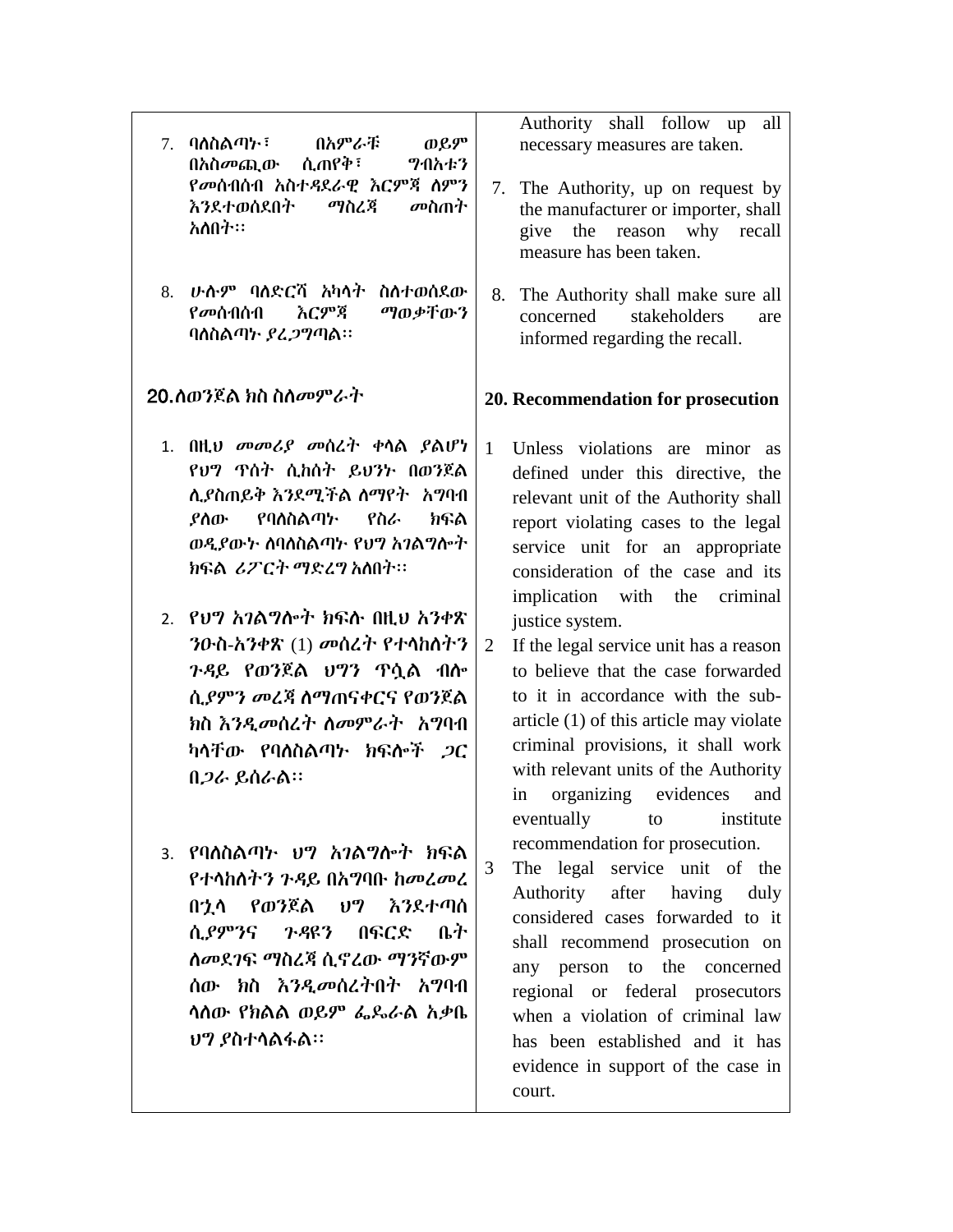| 4. የ <i>ህግ አገ</i> ል <i>ግ</i> ሎት ክፍሉ ሁሉ <i>ን</i> ም                                                                                                                                             | The legal service unit shall closely<br>4                                                                                                                                                                     |
|-----------------------------------------------------------------------------------------------------------------------------------------------------------------------------------------------|---------------------------------------------------------------------------------------------------------------------------------------------------------------------------------------------------------------|
| <i>ጉዳ</i> ዮች በመከታተል ከፖሊስና አቃቤ                                                                                                                                                                 | follow all cases and work closely                                                                                                                                                                             |
| ህግ ጋር በቅርበት ይሰራል፡፡                                                                                                                                                                            | with police and prosecutor.                                                                                                                                                                                   |
| 5. የህግ አገልግሎት ክፍሉ የመጨረሻ<br>የፍርድ ቤት ውሳኔን አማባብ ሳሳቸው<br>ክፍሎች<br>የባለስልጣታየስራ<br><i>ያ</i> ስታውቃል።<br>6. የመጨረሻ የፍርድ ቤት ውሳኔ ራከርድ<br>እርምጃ<br>አወሳሰድ<br>አስተዳደራዊ<br><i>እንዲረዳ</i> በአማባቡ <i>መቀመ</i> ጥ አስበት፡፡ | The legal service unit shall notify<br>5<br>final decision of court to relevant<br>units of the Authority.<br>Record of final decision of the<br>6<br>court shall be kept on file for<br>regulatory purposes. |
| ክፍል ሶስት<br>ስስ ቅሬታ አቀራረብ                                                                                                                                                                       | <b>Part three</b><br><b>Complaint Handling</b>                                                                                                                                                                |
| 21. ስስቅሬታ ሰሚ አካል መቋቋም                                                                                                                                                                         | 21. Establishment<br>of<br>grievance<br>hearing body                                                                                                                                                          |
| 1. በአዋጁ አንቀጽ 49(1) በተሰጠው ሥልጣን                                                                                                                                                                 |                                                                                                                                                                                                               |
| መሠረት ባሰሥልጣት የጤናና ጤናነክ                                                                                                                                                                         | In accordance with the power<br>1                                                                                                                                                                             |
| ቁጥጥር ቅራታ ሰሚ ፓናል (ከዚህ በኋላ                                                                                                                                                                      | bestowed by Article 49 (1) of the                                                                                                                                                                             |
|                                                                                                                                                                                               | proclamation the Authority hereby                                                                                                                                                                             |
| ፓናል እየተባለ የሚጠራ) በዚህ መመሪያ                                                                                                                                                                      | established the Health and Health                                                                                                                                                                             |
| <b>አቋቁ</b> ሟል።                                                                                                                                                                                | Related Regulation Grievance                                                                                                                                                                                  |
|                                                                                                                                                                                               | Hearing Panel (hereinafter referred                                                                                                                                                                           |
| ተጠሪካቱ ስባስሥልጣኮ<br>ዋና<br>2.<br>ፓናሱ                                                                                                                                                              | to as "the panel").<br>The Panel shall be accountable to<br>2                                                                                                                                                 |
| ዳይሬክተር ይሆናል።                                                                                                                                                                                  | Director<br>of<br>General<br>the<br>the                                                                                                                                                                       |
| ባለሥልጣኑ እንደአስፌሳጊነቱ<br><b>3.</b><br>ፓናሱን                                                                                                                                                        | Authority.                                                                                                                                                                                                    |
|                                                                                                                                                                                               | The Authority may establish such<br>3 <sup>1</sup>                                                                                                                                                            |
| ጽ/ቤትም<br>በየቅርንጫፍ<br>ሲያቋቁም                                                                                                                                                                     | organ at Branch Office level as it                                                                                                                                                                            |
| ይችሳል።                                                                                                                                                                                         | deems necessary.                                                                                                                                                                                              |
|                                                                                                                                                                                               |                                                                                                                                                                                                               |
| 22. ዓላማ                                                                                                                                                                                       | 22. Objective                                                                                                                                                                                                 |
|                                                                                                                                                                                               |                                                                                                                                                                                                               |
|                                                                                                                                                                                               |                                                                                                                                                                                                               |
| የፓናሱ ዓላማ በባስሥልጣት ልዩ ልዩ የሥራ<br>ክፍሎች የተወሰዱ አስተዳደራዊ እርምጃዎች ላይ                                                                                                                                    | The objective of the panel shall be to<br>review complaints lodged against                                                                                                                                    |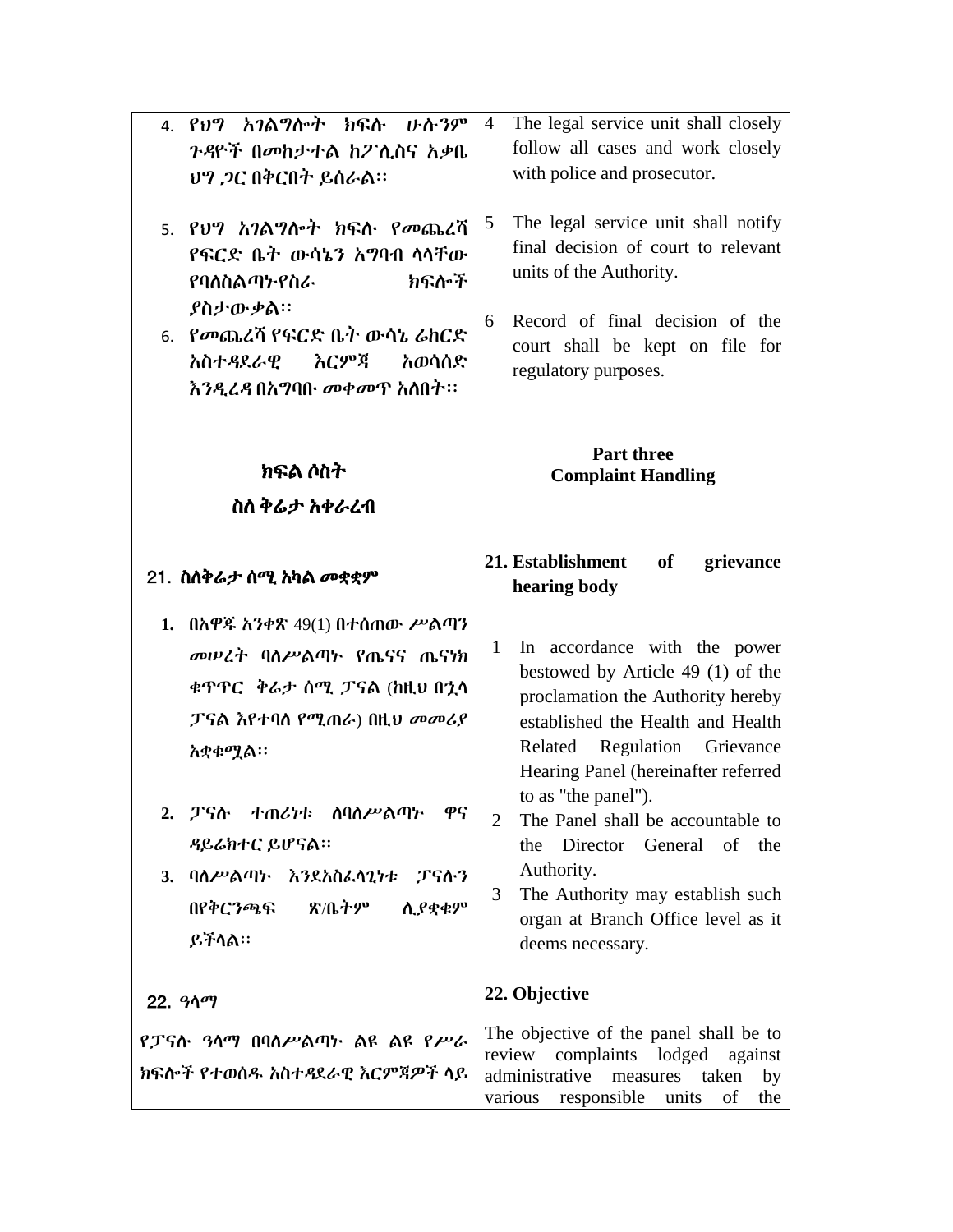| fairness and submit recommendation to<br>the Director General.<br>23. Organization of the panel<br>1. The panel shall have:<br>a) chairperson and<br>deputy<br>a                                                                                                                                                                                                        |
|-------------------------------------------------------------------------------------------------------------------------------------------------------------------------------------------------------------------------------------------------------------------------------------------------------------------------------------------------------------------------|
|                                                                                                                                                                                                                                                                                                                                                                         |
|                                                                                                                                                                                                                                                                                                                                                                         |
|                                                                                                                                                                                                                                                                                                                                                                         |
| chairperson<br>b) members, and<br>c) a secretariat.<br>2. The chairperson of the panel shall<br>be appointed from members by the<br>Director General of the Authority.<br>The Deputy Chairperson shall be<br>elected with simple majority from<br>members by the panel.<br>4. The legal unit of the Authority<br>shall<br>the<br>panel's<br>serve<br>as<br>secretariat. |
| 24. Members of the panel                                                                                                                                                                                                                                                                                                                                                |
| Members of the panel shall<br>be<br>composed from each technical units of<br>the Authority.                                                                                                                                                                                                                                                                             |
| 2. Notwithstanding sub-article (1) of<br>this article, the unit that took the<br>administrative measure shall not be                                                                                                                                                                                                                                                    |
| considered as a member of the                                                                                                                                                                                                                                                                                                                                           |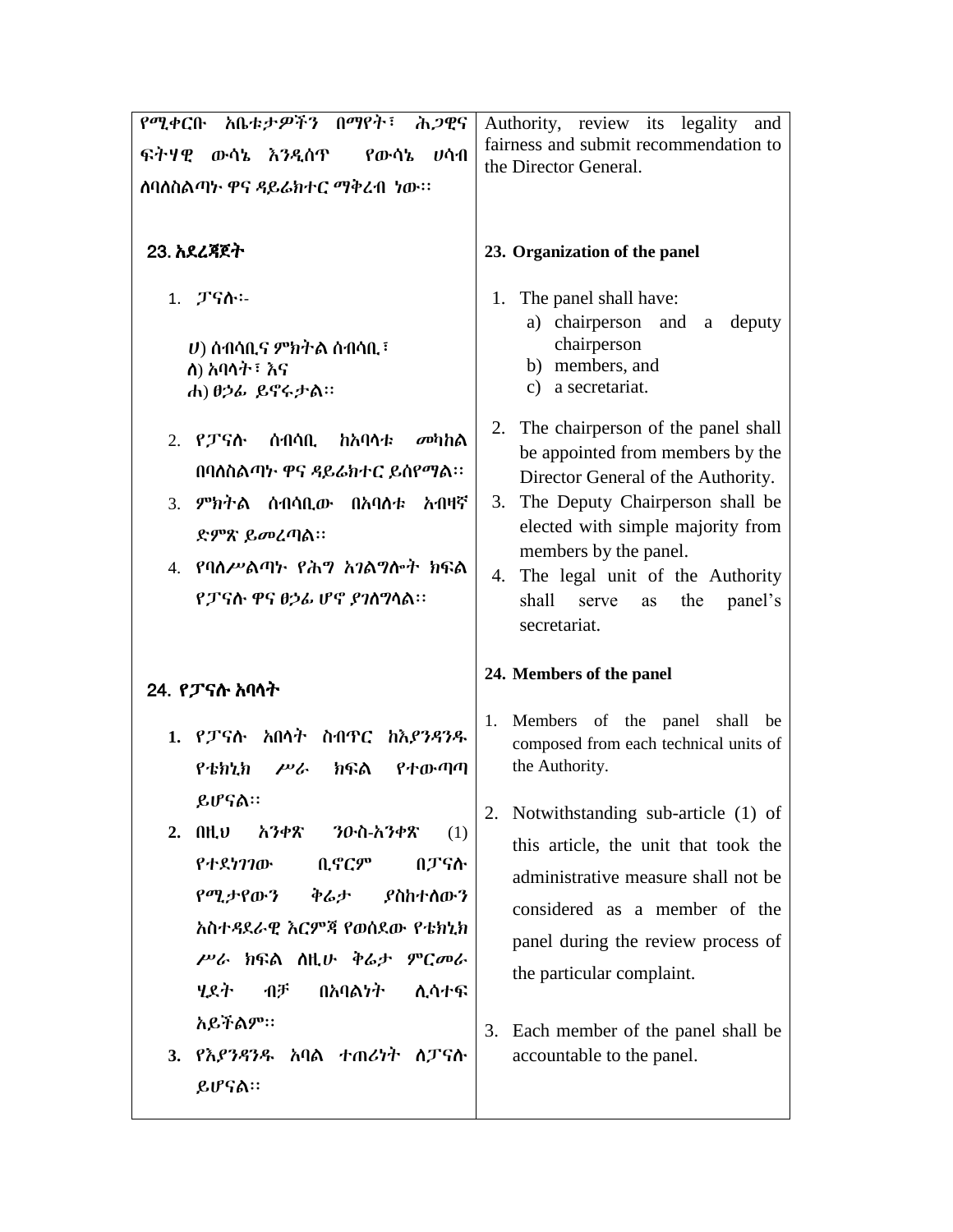|                                                   | The legal unit, Ethics and Anti-<br>4.                                |
|---------------------------------------------------|-----------------------------------------------------------------------|
| 4. የህግ ክፍል፣ የፀረ ሙስና እና የሰውጥ                       | corruption Reform unit of the                                         |
| ትግበራ የሥራ ክፍል በድምጽ አልባነት                           | Authority shall be a non-voting<br>member of the panel.               |
| የፓናሱ አባሳት ይሆናሱ።                                   | The assigned individual from the<br>5.                                |
| 5. በዚህ አንቀጽ ንዑስ አንቀጽ (4) መሠረት                     | legal unit in accordance with sub-                                    |
| <i>ከሕግ አገ</i> ል <i>ግ</i> ሎት የተሰየ <i>መ</i> ባልደረባ   | article (4) of this article shall also                                |
| የፓናሱ ቋሚ ፀሐፊ ሆኖ ያገስግሳል።                            | serve as a permanent secretary of<br>panel.                           |
| 6.   የባለሥልጣኑ የሕግ አገልግሎት በፓናሱ                      | The legal unit of the Authority shall<br>6.                           |
| በሚቀርቡስት ጉዳዮች ሳይ አስፈሳጊውን                           | provide legal advice to the panel                                     |
| የሕግ ምክር ይሰጣል።                                     | when necessary.                                                       |
|                                                   |                                                                       |
| 25. የፓናሱ ተግባርና ኃላፊነቶች                             | 25. Power and duties of the panel                                     |
| ፓናሱ የሚከተሱት<br>ተግባርና ኃሳፊነቶች                        | The panel shall have the power and                                    |
| ይኖሩታል፡-                                           | responsibility to:                                                    |
| 1. የተወሰደውን አስተዳደራዊ እርምጃ                           | 1. to notify and give copy of the                                     |
| ሳጸደቀው የሥራ ክፍል የቀረበበትን ቅሬታ                         | complaint to the unit that approved                                   |
| <i>እንዲያ</i> ውቀውና ስቀረበው ቅሬታ -በጽሁፍ                  | the administrative measure and                                        |
| መልስ እንዲያቀርብ ያደር <i>ጋ</i> ል ፤                      | give order to the same unit to<br>come up with response with          |
| በማንኛውም የባለሥልጣኮ የሥራ ክፍል<br>2.                      | supporting documentations;                                            |
| በተወሰደ አስተዳደራዊ እርምጃ የቀረበ                           | hear, review and recomend on<br>2.                                    |
| ቅሬታንይሰማል፣ይመረምራል፣የውሳኔሀ                             | complaints made against<br>any<br>administrative measure taken by     |
| ሳብ ያቀርባል ፤                                        | unit of the authority;                                                |
| 3. የቀረበሰትን ቅሬታ መርምሮ ውሳኔሀሳብ                        | 3. give order for the presentation of                                 |
| <i>ስመ</i> ስጠት የሚያስፌልጉትን ማንኛውንም                    | documents, evidences or witness,                                      |
| የሰነድ፣ ማስረጃ ወይም ምስክር እንዲሁም                         | including inspection report and                                       |
| የኢንስፔክሽን ሪፖርት እንዲቀርብስት                            | inspector, necessary for<br>the                                       |
| ያደርጋል፤                                            | determination of a case submitted                                     |
| ፓናሱ የሚቀርብስትን ማንኛውም ቅሬታ<br>4.                      | to it;                                                                |
| መርምሮ<br>ውሳኔ<br>ሀሳብ<br><i>ስመ</i> ስጠት               | 4. in reaching final disposition on a                                 |
| አማባብነት ካሳቸው አዋጅ፣<br>ደንብና                          | particular case the Panel shall give                                  |
| በ <i>ጣገ</i> ናዘብ<br>ተገቢውን<br>መመሪያ<br>$\mathcal{L}$ | regard<br>applicable<br>due<br>to<br>proclamation, regulations<br>and |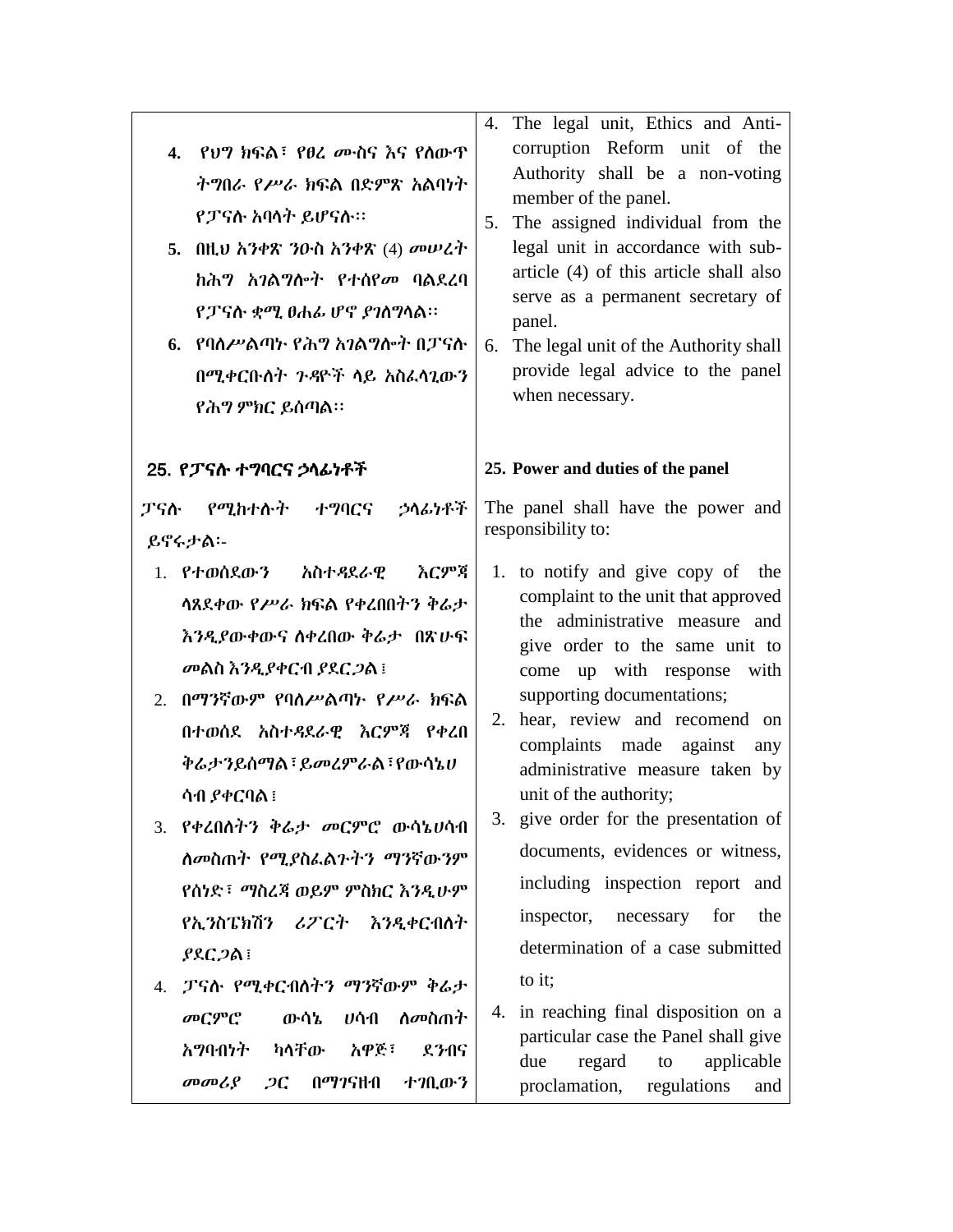| ትኩረት በመስጠት ይሰራል፤<br>directives;                                           |             |
|---------------------------------------------------------------------------|-------------|
| 5. Uphold, modify or reverse any<br>ሀሳቡ የአስተዳደራዊ<br>እርምጃ<br>በውሳኔ<br>5.    |             |
| administrative measures as well as<br>ሲ.ዖሻሽል<br>ሊያፀና፣<br>ወይም<br>ውሳኔ       |             |
| give further consequential order<br>ሲለውጥና ለውሳኔ አሰጣጥ አስፌሳጊ የሆነ             |             |
| necessary for the final disposition<br>of the case. In doing so the panel |             |
| ተያያዥነት ያስው ትዕዛዝ ሲሰዋ ይችላል።<br>shall state in its decision, the legal       |             |
| ፓናሱ የባለስልጣኑን የስራ ክፍል ውሳኔ<br>basis upholding, modifying or                 |             |
| <u>ለማጽናት፣ ለማሻሻል ወይም ለመለወጥ</u><br>reversing the earlier decision made      |             |
| by unit of the Authority;<br><u>የተጠቀመበትን</u><br>የሕግ<br>መሰረት               |             |
| በውሳኔሀሳቡ ውስጥ ማመልከት አለበት ፤                                                  |             |
| 6. ፓናሱ የሰጠውን የውሳኔ ሀሳብ ሰዋና<br>Director General with a<br>6.<br>serve       |             |
| copy its recomendation;<br>ዳይሬክተር ያቀርባል፤                                  |             |
| 7. የባለሥልጣኑ የተለያዩ የሥራ ክፍሎች<br>advise the Director General of the<br>7.     |             |
| Authority on matters of repeated<br>በ <b>ሚወስ</b> ዱት<br>አስተዳደራዊ<br>እርምጃ    |             |
| devaition<br>from<br><i>የሚፌጽሙትን</i> የተደ <i>ጋገመ</i> ስህተትና ከባድ              | appropraite |
| regulations and grave faults of<br>ግድፌት<br>የአሠራር<br>በተመስከተ                |             |
| units of the Authority while taking                                       |             |
| administrative measures;<br>ስባስሥልጣኮ ዋና ዳይሬክተር ተገቢውን                       |             |
| ምክር ይሰጣል ፤                                                                |             |
| 8. የራሱን የአሰራር <i>ሥነ-ሥርዓት</i> ደንብ<br>8. adopt its own rules of procedures; |             |
| and<br>ያወጣል ፡ እና                                                          |             |
| 9. ከሳይ የተመለከቱትን ተግባርና ኃሳፊነቶች<br>9. Exercise other incidental              | and         |
| necessary activities to achieve the<br>ሌሎች<br>ለመተግበር አስፌሳጊ የሆኑ            |             |
| abovementioned<br>powers<br>ሥራዎችን ያከናውናል።<br>responsibilities.            | and         |
|                                                                           |             |
| 26. የፓናሉ ስነ-ምግባር<br>26. Ethics of the panel                               |             |
|                                                                           |             |
| 1.   ፓናሱ የቀረበስትን ቅሬታ ከአድሎ ነፃ ሆኖ                                           |             |
| The panel shall excersie its power<br>1.<br><i>ማ</i> የት አለበት::            |             |
|                                                                           |             |
| impartially;<br>2. ማንኛውም የፓናሉ አባል ሚስጢራዊ የሆነ                               |             |
| 2. No member of the panel may<br>መረጃን ሶስተኛ ወገን እንዲያውቅ                     |             |
| disclose confidential information to<br><i>ማ</i> ድረግ የሰበትም::              |             |
| third party.<br>3. ማንኛውም የፓናሱ አባል ከቀረበው ጉዳይ                               |             |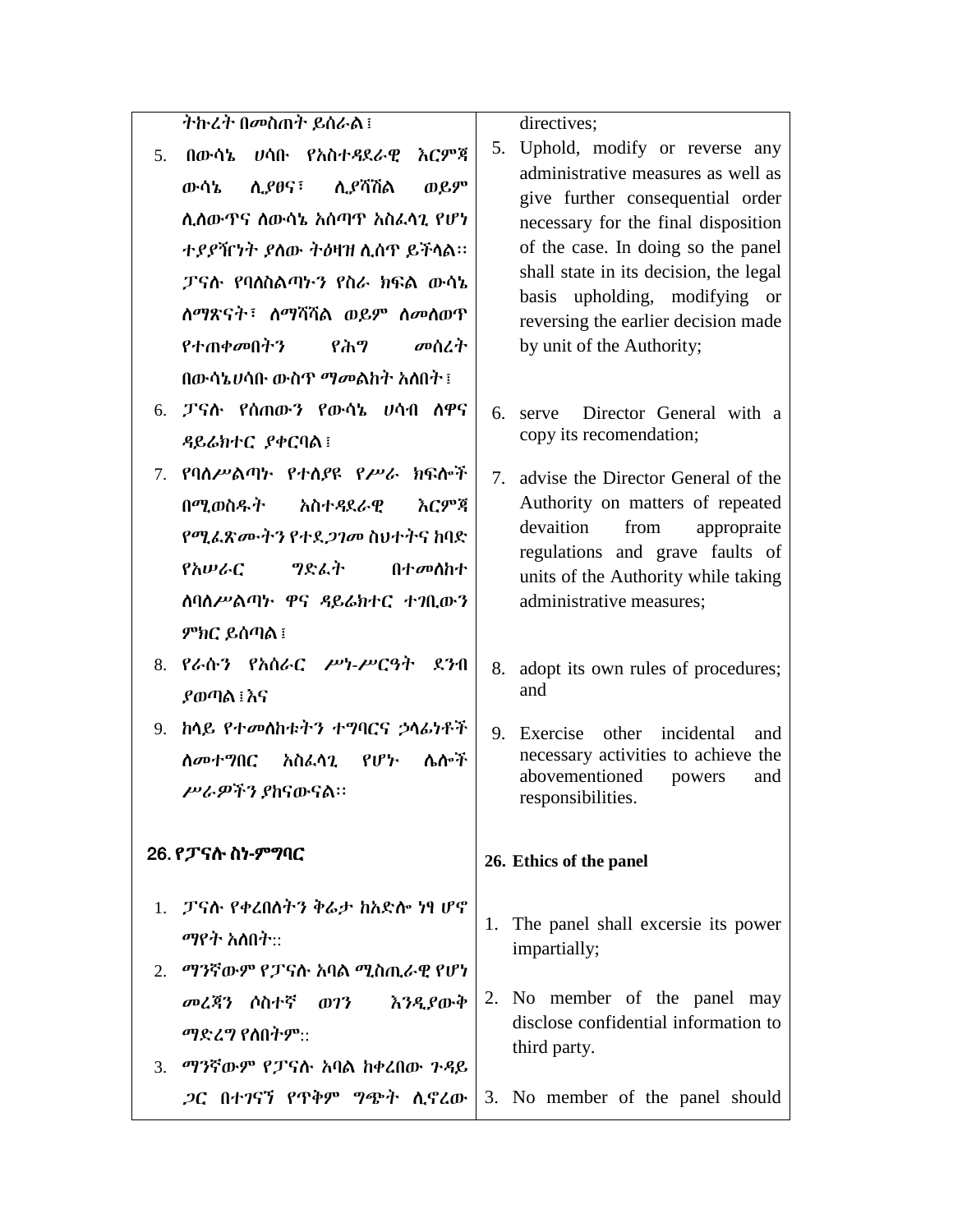| አይንባም፡፡<br>4. የጥቅም ግጭት ያስው አባል ጉዳዩን<br>ለሰብሳቢው በማሳወቅ ራሱን ከአባልነት<br>ማግለል ይኖርበታል:: | have any conflict of interest over<br>the case.<br>4. A member who has an interest over<br>should<br>resign<br>by<br>case<br>a<br>communicate with the chairperson<br>of the panel. |
|---------------------------------------------------------------------------------|-------------------------------------------------------------------------------------------------------------------------------------------------------------------------------------|
| 27. የስብሳቢው ተግባርና ኃሳፊነቶች                                                         | duties<br>27. Powers<br>of<br>and<br>the<br>chairperson                                                                                                                             |
| የፓናሉ ሰብሳቢ የሚከተሉት ተግባርና                                                          | The chairperson of the panel shall have<br>the following powers and duties:-                                                                                                        |
| ኃሳፊነቶች ይኖሩታል፡-                                                                  | 1. to preside over meetings of the<br>panel;                                                                                                                                        |
| በሰብሳቢነት<br>ስብሰባዎች<br>1. የፓና <b></b> ትን                                          |                                                                                                                                                                                     |
| ይመራል!                                                                           | to assign individual member of the<br>2.<br>panel to do the preliminary review                                                                                                      |
| 2. የፓናሱን አባል በቀረቡ ቅሬታዎች ላይ                                                      | of complaints and come up with                                                                                                                                                      |
| የቅድመ<br>ምርመራ<br>ተግባራትን                                                          | concrete legal reasons for the                                                                                                                                                      |
| እንዲያከናውን በመምረዋ ፓናሱ ማጤን                                                          | panels consideration;                                                                                                                                                               |
| <i>ያስ</i> በትን ተጨባጭ የህግ ምክንያቶች ሳይ                                                | to delegate part of his powers and<br>3.                                                                                                                                            |
| እንዲሰራ ያደር <i>ጋ</i> ል፤                                                           | duties to the Deputy chairperson                                                                                                                                                    |
| 3. ከሥልጣንና ተግባራቱ በከፊል ስምክትል                                                      | or other members of the panel;                                                                                                                                                      |
| ሰብሳቢው ወይም ስሴሎች የፓናሱ አባሳት                                                        | 4. to represent the panel and made                                                                                                                                                  |
| ሲሰጥ ይችሳል ፡                                                                      | communication, when necessary,                                                                                                                                                      |
| <i>ፓና</i> ሱን በመወከል አስራሳጊ ሲሆን ከዋና<br>4.                                          | with the Director General of the                                                                                                                                                    |
| ዳይሬክተሩ ጋር ግንኙነቶችን ያደርጋል ፡                                                       | Authority;<br>5. to report final decisions of each                                                                                                                                  |
| 5. ማንኛውም በፓናሉ የሚታዩ ንዳዮች                                                         | cases up on determination to the                                                                                                                                                    |
| እንደተወሰኑ ስዋና ዳይሬክተሩ ሪፖርት                                                         | Director General; and                                                                                                                                                               |
| <b>ያቀርባል።</b>                                                                   | 6. To prepare bi-annual report to the                                                                                                                                               |
| 6. በየ 6 ወሩ ጊዜ አጠቃሳይ ሪፖርት ሰዋና                                                    | Director General.                                                                                                                                                                   |
| ዳይሬክተሩ ያቀርባል።                                                                   |                                                                                                                                                                                     |
| 28. የጸሀፊ ተግባርና ኃሳፊነቶች                                                           | 28. Power and duties of secretariat of<br>the panel                                                                                                                                 |
| የፓናሱ ጸሀራ የሚከተሱት ተግባርና ኃሳፊነቶች                                                    |                                                                                                                                                                                     |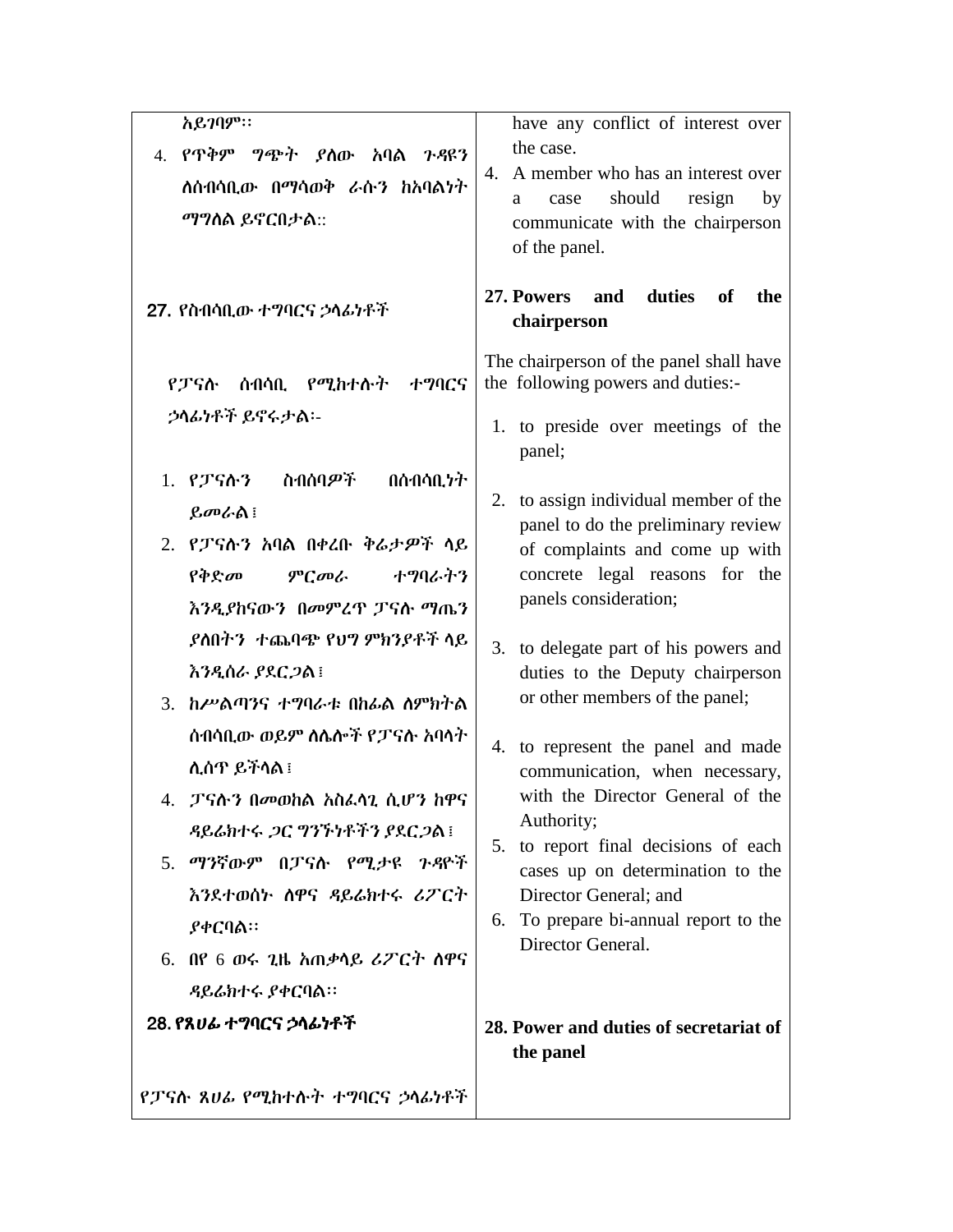| ይኖሩታል፡-                                       | The secretariat shall have the power                                  |
|-----------------------------------------------|-----------------------------------------------------------------------|
| 1. ከፓናስ ሰብሳቢ <i>ጋ</i> ር በመመካከር የፓናስ ን         | and responsibility to:                                                |
| መደበኛና<br>አስቸኳይ ስብሰባዎችን                        | 1. coordinate regular and urgent                                      |
| ያስተባብራል ፡                                     | of the<br>meetings<br>panel<br>in                                     |
| 2. የቅሬታ ሰነዶችን፣ ቃስ ንባኤ፣ የፓናሱን                  | consultation with the chairperson of<br>the panel;                    |
| ውሳኔዎች እና ሌሎች ሰነዶችንም በአግባቡ                     | 2. provide all administrative support                                 |
| መያዝን ጨምሮ ስፓናሱ አስራሳጊ የሆኮ                       | necessary to the panel including                                      |
| <u>አስተዳደራዊ ስራዎችን በተመለከተ ድ<i>ጋ</i>ፍ</u>        | keeping complaint<br>records,                                         |
| ያደር ጋል ፤                                      | minuets, panel's decision and other<br>documents on file;             |
| ቅሬታዎችን በመቀበል<br>3. የሚቀርቡ                      | 3.<br>receive complaints and make sure                                |
| ስስብሳቢው ከማሳወቁ በራት የአቀራረብ                       | necessary compliant formalities are                                   |
| ፎርማሲቲዎችን ያሟሉ መሆናቸውን                           | before notifying<br>the<br>met                                        |
| ያፈ <i>ጋግ</i> ጣል፣ አስፌሳጊ ሆኖ ሲ <i>ያገ</i> ኘውም     | chairperson about the compliant<br>and communicate amendment order    |
| የቀረበው ቅሬታ ማሻሻያ እንዲደረግበት                       | complainant,<br>to the<br>where                                       |
| ሲያዝ ይችላል ፤                                    | necessary;                                                            |
|                                               |                                                                       |
| 4. አስራሳጊ <i>መ</i> ስራርቶችን <i>ያሚ</i> ሱ<br>やんナ   | 4. accept complaints where it satisfies                               |
| ሲቀርቡ ይህንኮ በማፈ <i>ጋገ</i> ጥ የቀረበው ቅራታ           | the necessary requirement<br>and<br>notify the complaint<br>the<br>to |
| በቀዋታ ስሰብሰባቢው ያሳውቃል፤ እና                        | chairperson of the panel; and                                         |
| 5. በፓናስ የተሰጡ<br>ሴሎች<br>አስፌሳጊ                  | 5. Perform such other duties as may                                   |
| ሀሳፊነቶችን ይወጣል።                                 | be assigned by the panel.                                             |
|                                               |                                                                       |
| 29. የፓናሉ ስብሰባዎች                               | 29. Meetings of the panel                                             |
| <i>ከፓና</i> ሉ አባላት ውስጥ ከ <i>ግ</i> ማሽ በላይ<br>1. |                                                                       |
| የሚሆኑት በስብሰባው ሳይ ከተ <i>ገኙ ም</i> ልዓተ            | There shall be a quorum where<br>1.                                   |
| ንባኤ ይሆናል።                                     | simple majority of the members of                                     |
| ፓናሱ በቀረቡ ቅሬታዎች ሳይ ውሳኔ<br>2.                   | the panel are present at its<br>meeting.                              |
| የሚሰጠው በአብዛኛው ድምጽ ሲሆን ድምጽ                      | The<br>Panel<br>shall<br>2.<br>give                                   |
| <u>እኩል ለእኩል ከተከፌስ ሰብሳቢው <i>ያ</i>ስበት</u>       | recomendation on complaints by a                                      |
| ወገን ድምጽ የበሳይነት ይኖረዋል።                         | majority vote; in case of a tie, the                                  |
|                                               | chairperson of the panel shall have                                   |
| 3. የማንኛውም የፓናሱ አባል የተሰየ ሃሳብ                   | a casting vote.                                                       |
| በውሳኔው ሳይ በግልጽ ይቀመጣል፣ የፓናሱ                     | Dissenting opinion of any member<br>3.                                |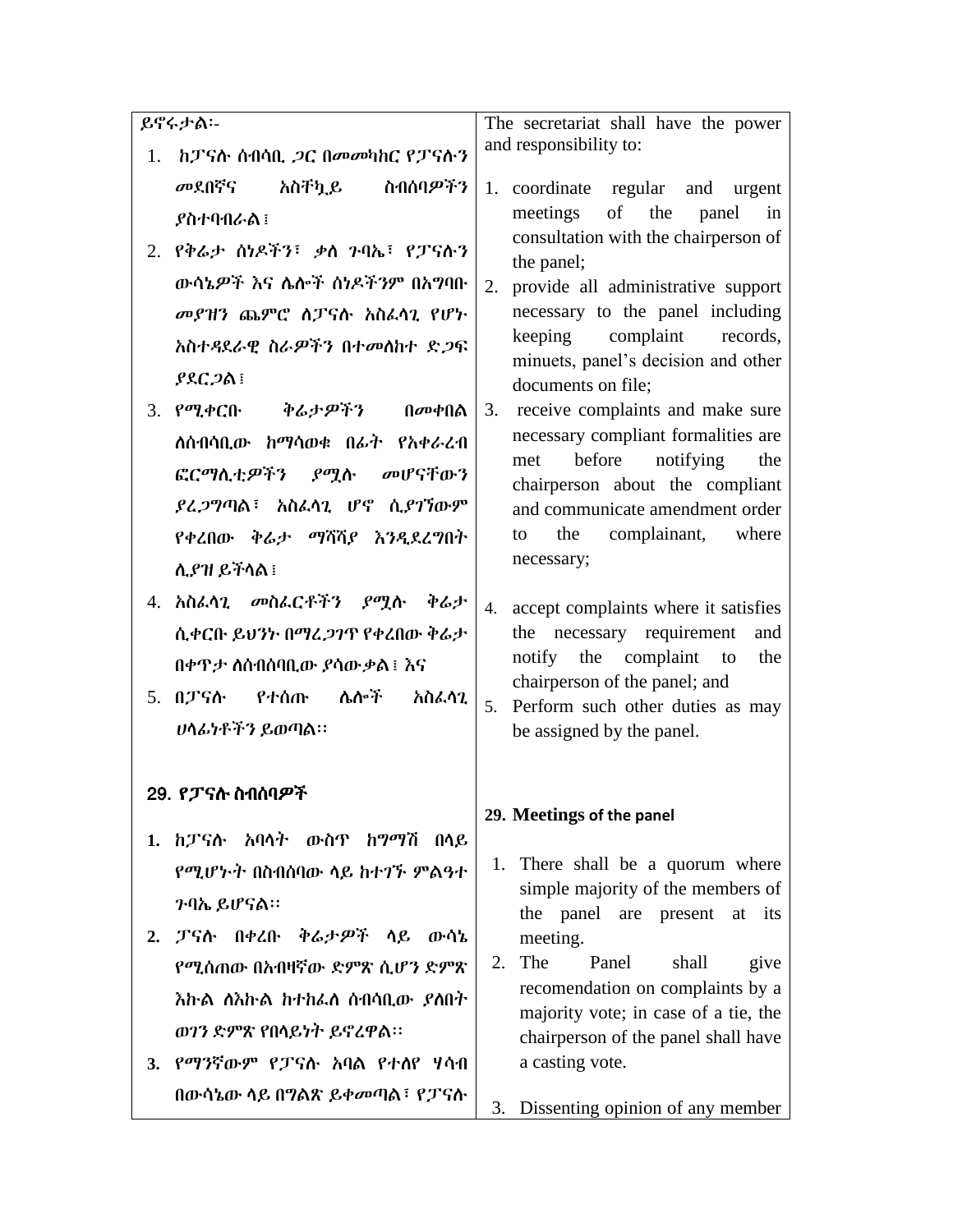ጸሀፊ የሃሳብ ሌዩነቶችን በአግባቡ መዝግቦ የመያዝ ኃሳፊነት አስበት፡፡

- **4.** ፓናለ በዚህ መመሪያ መሰረት የሚቀርብ ቅሬታን ስመመርመር በየሳምንቱ ይሰበስባሌ፡፡
- **5.** የዚህ አንቀጽ ንዐስ አንቀጽ (4) ቢኖርም አስተዲዯራዊ እርምጃው የዴርጅትን ስራ ሙለ በሙለ የሚያጓትት ከሆነ ሰብሳቢው ሇጉዲዩ ቅዴሚያ በመስጠት አስቸኳይ ስብሰባ በመጥራት በተቻለ መጠን በአጭር ጊዜ ውስጥ ውሳኔ እንዲሰጥበት ሊደርግ ይችሊሌ፡፡

## 30. ስስ ቅሬታ አቀራረብ

- 1. ቅሬታ ሲቀርብ የሚችለው በባለ ፌቃዱ ወይም በድርጅቱ ባለቤት ወይም በባለፌቃዱ ውክሌና በተሰጠው ሰው ይሆናሌ፡፡
- 2. ማንኛውም ቅሬታ በጽሁፍ ተዘጋጀቶ ሇፓናለ ጸሃፊ መቅረብ አሇበት፡፡ ቅሬታው የሚቀርበው ውሳኔ ከተሰጠበት ቀን በኋሊ ባለ 3ዏ ቀናት ጊዜ ውስጥ ይሆናሌ፡፡
- 3. በዚህ አንቀጽ ንዐስ አንቀጽ (2) መሠረት የሚቀርብ ቅሬታ ቢያንስ ባስሥልጣኑ እርምጃውን የወሰደበት ምክንያቶች፣ የባለሥልጣኑን ውሳኔ እና አመልካቹ አስተዳደራዊ እርምጃው አግባብነት የስውም ወይም ትክክል አይደለም የሚልበትን ምክንያቶች በዝርዝር ሁኔታ መግለጽ አለበት።
- 4. ስፓናሉ የሚቀርብ ቅሬታ ስቅሬታው አስረጂ

shall be stated in the decision thereof. The secretariat shall be responsible to keeping dissenting opinions on file.

- 4. The panel shall meet periodically every one week to review complaints lodged in accordance with this directive.
- 5. Notwithstanding sub-article (4) of this article, where a particular administrative measure is likely to fully hamper the business, the chairperson may call an urgent meeting with a view to prioritize the case at hand and reach into final decision within reasonable time.

## **30. Complaint submission**

- 1. Complaints may be submitted by the licensee, owner of the business or a duly authorized agent of the owner or licensee.
- 2. Complaints shall be made in writing and submitted to the secretariat of the panel. The complaint shall be submitted within 30 days from the time when decision is rendered.
- 3. The complaint prepared in accordance with sub-article (2) of this article shall, at least, state the authorities" alleged reason to take the measure, decision of the authority, reasons of the complainant why he/she believes the measure is unjustifiable or inappropriate and shall be signed and dated by the complainant.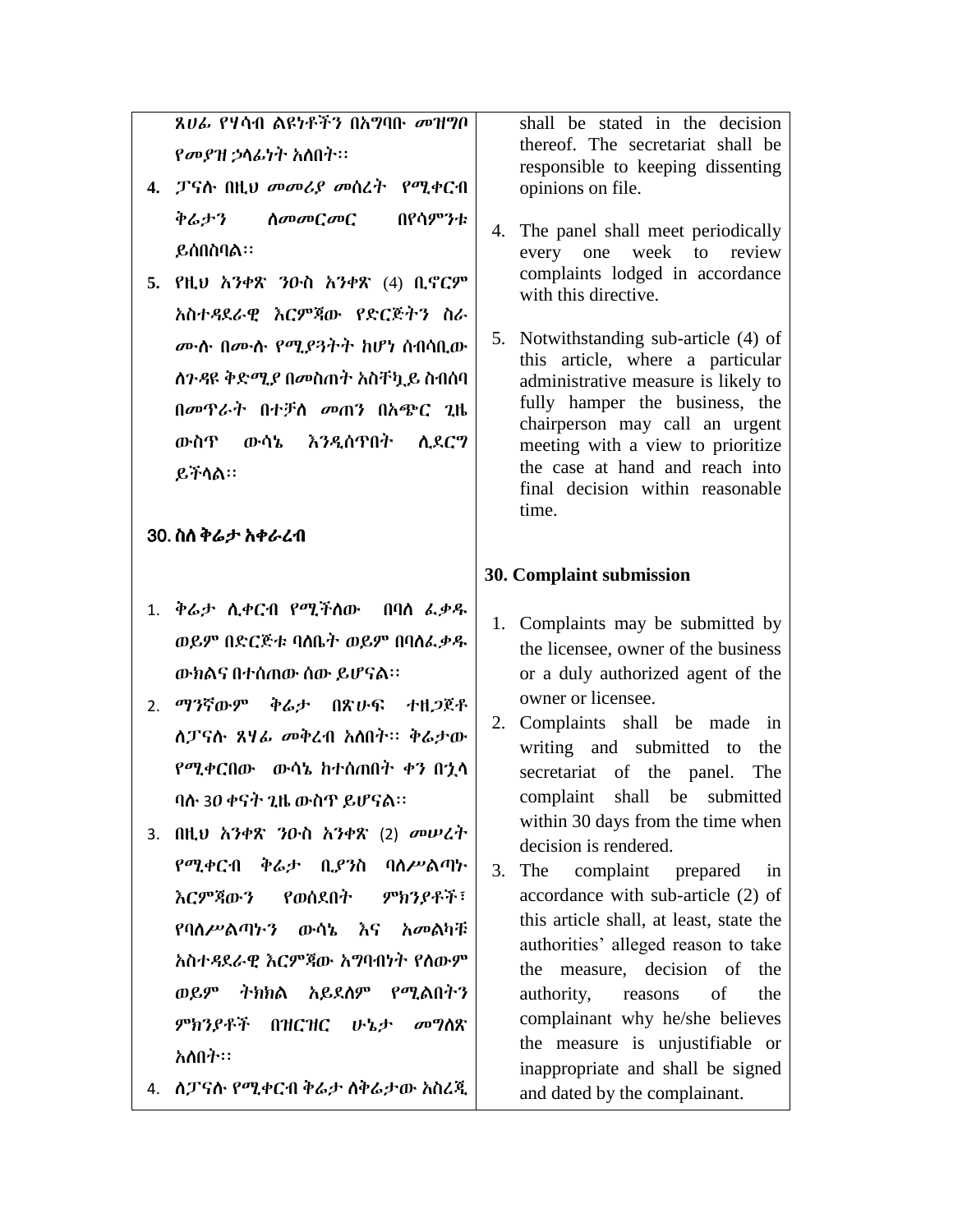ይሆናለ የሚሊቸውን የሰነዴ ማስረጃዎች እና ምስክር ይሆናለ የሚባለ ምስክሮችን ስም ዝርዝር በአባሪነት አያይዞ ማቅረብ አለበት፡፡

- 5. ከላይ የተገለፁትን መስፈርቶች አማልቶ የሚቀርብ ቅሬታን የፓናለ ጸሀፊ ተቀብል ቅሬታው ከቀረበሰት ጊዜ ጀምሮ ባሉት ከሶስት የሥራ ቀናት ባልበለጠ ጊዜ ውስጥ ለሰብሳቢው ማሳወቅ አስበት፡፡
- 6. በዚህ መመሪያ የተመሰከቱ መስፈርቶችን ያላሟላ ቅሬታ የቀረበ እንደሆነ የፓናሉ ጸሀፊ የቀረበው ቅሬታ የስበትን ጉድስቶች ሇይቶ በማውጣት አቅራቢው ተገቢውን ማስተካከያ በማድረግ እንደገና እንዲያቀርብ በጽሁፍ ያሳውቃሌ፡፡
- 7. ቅሬታ አቅራቢው መስፈርቶችን ያሟሊ ነው የሚሌ ከሆነና ጸሀፊው መስፈርቶችን በአቋሙ ከፀና ቅሬታ አቅራቢው ይህንኑ በተመስከተ ያስውን አቤቱታ ስባስሥልጣኑ ዋና ዲይሬክተር ማቅረብ ይችሊሌ፡፡
- 8. የባስሥልጣኑ ዋና ዳይሬክተር ጉዳዩን በመመርመር አግባብነት ያስውን ውሳኔ ይሰጣሌ፡፡

## 31. የቅሬታ ማስታወቂያ እና ምሊሽ

1. የፓና<u>ሉ ሰብሳቢ የቀረበ</u>ስትን ቅሬታ እርምጃውን ስወስደው የሥራ ክፍል ካሳወቀና ቅጂውም ምክንያታዊ በሆነና ከሶስት የሥራ ቀናት ባልበለጠ ጊዜ ውስጥ እንዲደርስ ካደረገ

- 4. The complainant may also provide appropriate documentary evidences and attach list of witnesses relevant to the case when necessary.
- 5. Where the complaint fulfills the above mentioned requirements, the secretariat shall receive the complaint and notify the chair person within a reasonable time no later than three working days after receiving the complaint.
- 6. Where a complaint is rejected for reason of not fulfilling requirements in accordance with this directive, the secretariat shall inform in writing the complainant to correct the submission accordingly and re-submit the complaint.
- **7.** Where the complainant believes its complaint fulfilled the requirements of the law and if the secretariat insists that the application is not fulfilled, the complainant may appeal the case to the Director General of the Authority.
- **8.** The General Director of the Authority shall see in to the case and render the appropriate decision.

## **31. Complaint notice and response**

1 The chair person shall notify and serve with copy of the complaint within a reasonable period not to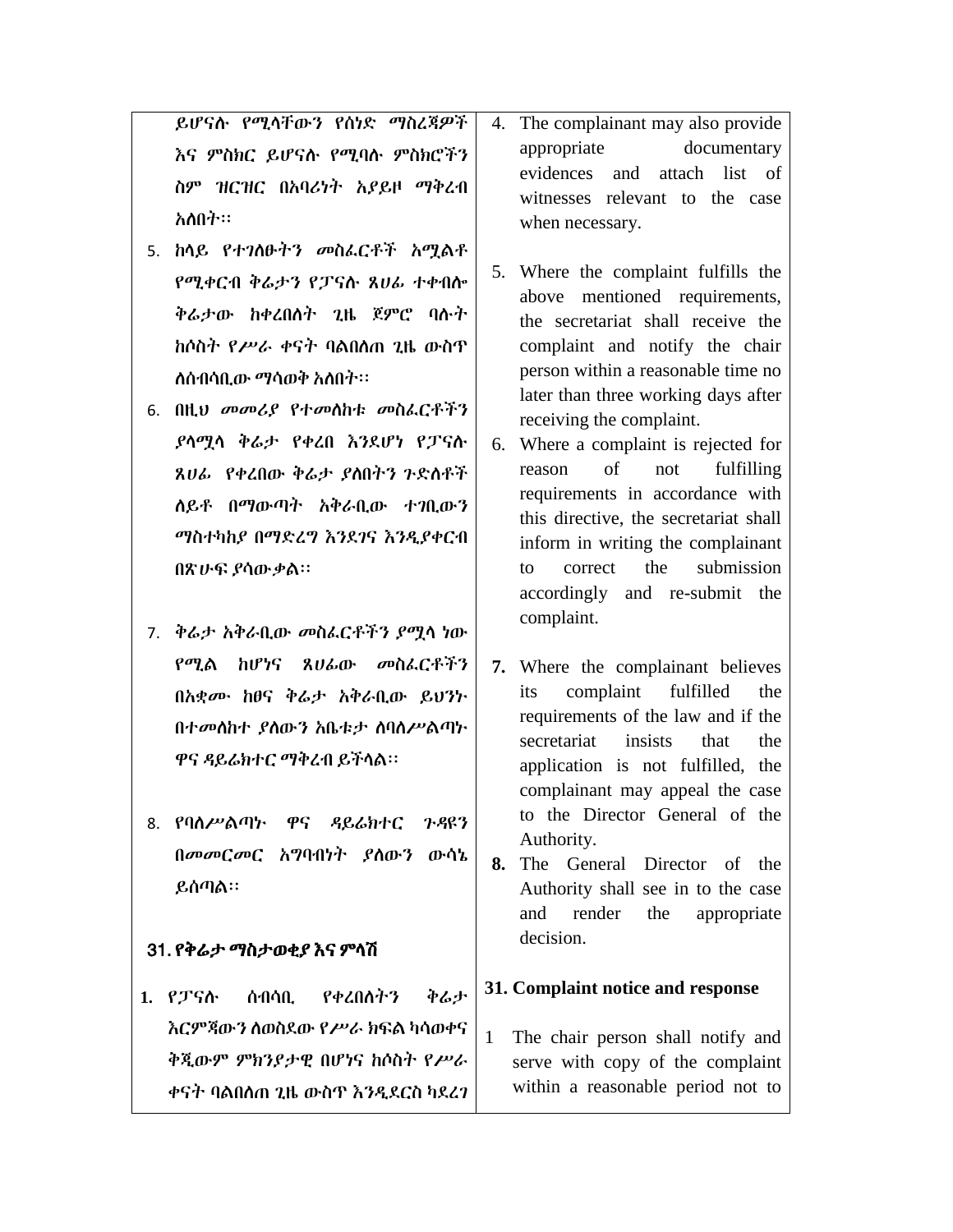በኂሳ እርምጃ የወሰደው ክፍል በቀረበው ቅሬታ ላይ ምላሽ ከ3 የሥራ ቀናት ባልበለጠ ጊዜ ውስጥ በጽሁፍ እንዲያቀርብ ያደር*ጋ*ል፡፡

- **2.** በዚህ አንቀጽ ንኡስ አንቀጽ (1) መሠረት የሚሰጥ ምሊሽ ቢያንስ አቤቱታ የቀረበበትን እርምጃ ሕጋዊነት የሚያሳይ እና የቀረበው ቅሬታም አግባብነት የስውም የሚባልበትን ምክንያት የሚገልጽ መሆን አስበት፡፡
- 3. እርምጃውን የወሰደው የ*ሥራ* ክፍል አግባብነት አሊቸው የሚሊቸውን የሰነዴ ማስረጃዎችና የምስክሮችን ዝርዝር አያይዞ ማቅረብ አለበት፡፡
- 4. እርምጃውን የወሰደው ክፍል በዚህ አንቀጽ ንዐስ አንቀጽ (3) መሰረት ምሊሽ ሳይሰጥ ከቀረ ክፍሉ በሁለት የሥራ ቀናት ውስጥ ምላሽ እንዲሰጥ ሰብሳቢው በጽሁፍ እንደገና ሉጠይቀው ይችሊሌ፡፡ በሰብሳቢው የሚጻፍለትን ደብዳቤንም የሥራ ክፍሉ ምላሽ የማይሰጥ ከሆነ ጉዳዩ በሌለበት የሚታይ መሆኑን የሚገሌጽ ሲሆን በግሌባጭም ዋና ዳይሬክተሩ እንዲያውቀው ይደረ*ጋ*ል፡፡
- 5. ስሁስተኛ *ጊ*ዜ በተጻፈስት ደብዳቤ እርምጃውን የወሰደውና ቅሬታ የቀረበበት የሥራ ክፍል ምላሽ ሳይሰጥ የቀረ እንደሆነ ሰብሳቢው ንዳዩ ስፓናሉ ቀርቦ ሙሉ በሙሉ እንዲታይ ያደር*ጋ*ል፡፡

## 32. የቅሬታ ምርመራ ሥነ ሥርዓት

**1.** ፖናለ ቅሬታው እውነተኛና መሰረታዊ ፍሬ ነገር ከሴስው ቅሬታው ተቀባይነት የስውም ብስ<sub>"</sub> ሳሰ*መመርመር* ስልጣን አሰው፡፡

exceed three working days to the measure taking unit and require the same to respond to the complaint in writing within reasonable period of time not to exceed three working days.

- 2 The response to be prepared in accordance with sub-article (1) of this article shall, at least, include the reasons why it is legal to take the challenged measure and why the complaint should not be acceptable for any reasonable ground.
- 3 The measure taking unit shall provide copies of relevant evidences supporting its decision and may list witnesses with the response.
- 4 Where the measure taking unit fails to respond in accordance with subarticle (1) of this article the chairperson may request in writing the measure taking unit again to respond in two working days. This letter shall state the case will be reviewed in the absence the measure taking unit if it fails for the second time to respond and it shall be copied to the Director General of the Authority.
- 5 Where the measure taking unit fails to respond for the second time the chair person shall present the case to full panel review.

## **32. Review procedure**

1 The panel has the Authority to deny review when the complaint raises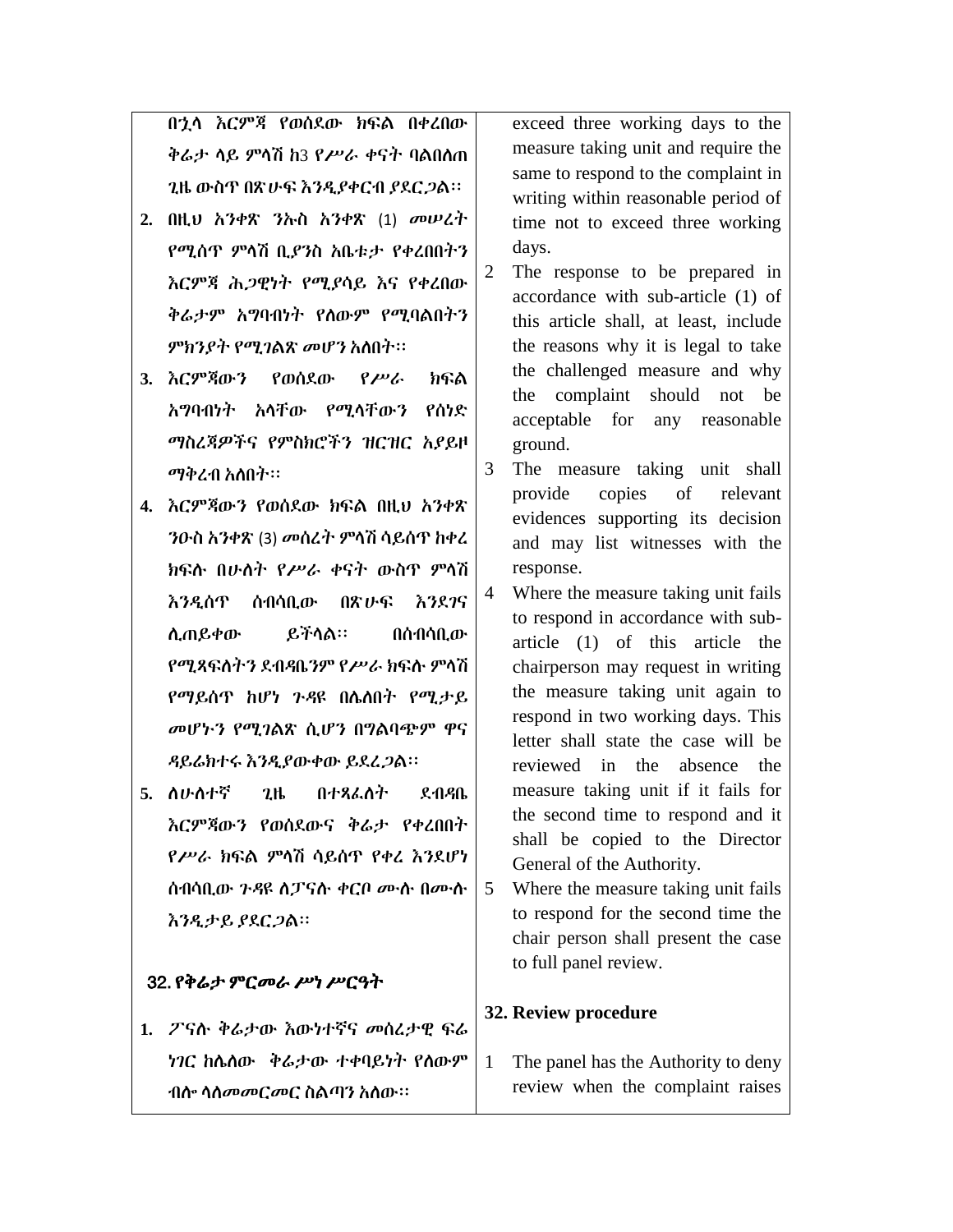| 2.  ፖናሱ የቀረበሰትን  ቅሬታ አሳይም ብሎ $\mid$ |  |  |  |  |
|-------------------------------------|--|--|--|--|
| የሚወስነው የዚህን መመሪያ አንቀጽ 29            |  |  |  |  |
| መሠረት በማድረግ ይሆናል፡፡                   |  |  |  |  |

- 3. ፖና<u>ሉ የቀረበ</u>ስትን ቅሬታ መመርመር አግባብነት ያስው መሆኑን ሲወስን የውሣኔ አሰጣጡ ከዚህ በሚከተለት ሥነ ሥርዓት መሠረት የሚመራ ይሆናሌ፣
	- ሀ) ከዚህ በላይ በተመለከቱት ድን*ጋጌዎች* መሠረት የቀረበስት ቅሬታና መልስ መሰረት በማድረግ ጉዳዩን ስማየት በቀ ሆኖ ሲያገኘው ፓናለ ተከራካሪ ወገኖቹን መስማት ሳያስፈሌገው የቅሬታ ማጣራት ሥራውን አከናውኖ ውሳኔ ሉሰጥ ይችሊሌ፡፡
	- ሇ) ሇውሣኔ አሰጣጥ ላልች የሰነዴ ማስረጃዎች አስፈሊጊ ሆነው ሲያገኛቸው እነዚሁ ተከራካሪዎቹ ወገኖችን እንዲቀርብስት በማድረግ ከተከራካሪ ወገኖቹን መስማት ሳያስፈሌገው ውሣኔ ይሰጣሌ፡፡
	- ሐ) በቀረበው ቅሬታ ሳይ ውሣኔ ስመስጠት አስፈሊጊ ነው ብል ካመነበት ፖናለ ስስተከራካሪዎቹ ከሚያውቁት ሶስተኛ ወገኖችም ማናቸውም ተጨማሪ ሠነዴ ወይም ማስረጃ ሉጠይቅ ይችሊሌ፡፡
		- መ) መስማት አስፈሊጊ ሲሆን ፖናለ ሇተከራካሪዎቹ ወገኖች እና ምሥክሮች ይህንኑ ያሳውቃሌ፡፡ የፓናለ ጸሀፊም የተከራካሪ ወገኖች

no genuine and substantial issue of fact and application of regulatory requirements.

- 2 The decision not to review the complaint shall be made in accordance with Article 29 of this directive.
- 3 Where, the panel decides to review the complaint it shall review the complaint in accordance with the following procedures፡
	- a) When the panel believes that the complaint and response submitted in accordance with the previous articles are sufficient to conduct review of the compliant, it may undertake the same without granting hearing and decide the case accordingly.
	- b) When additional documentation or evidences are necessary to decide on the case the panel may request the same from parties and decide the case without hearing the parties.
	- c) When additional documentation or evidences are necessary to decide on the case the panel may also request the same from third party with the knowledge of the parties.
	- d) Where hearing the parties and witnesses is necessary the panel may grant hearing and notify parties and witnesses accordingly. The secretariat shall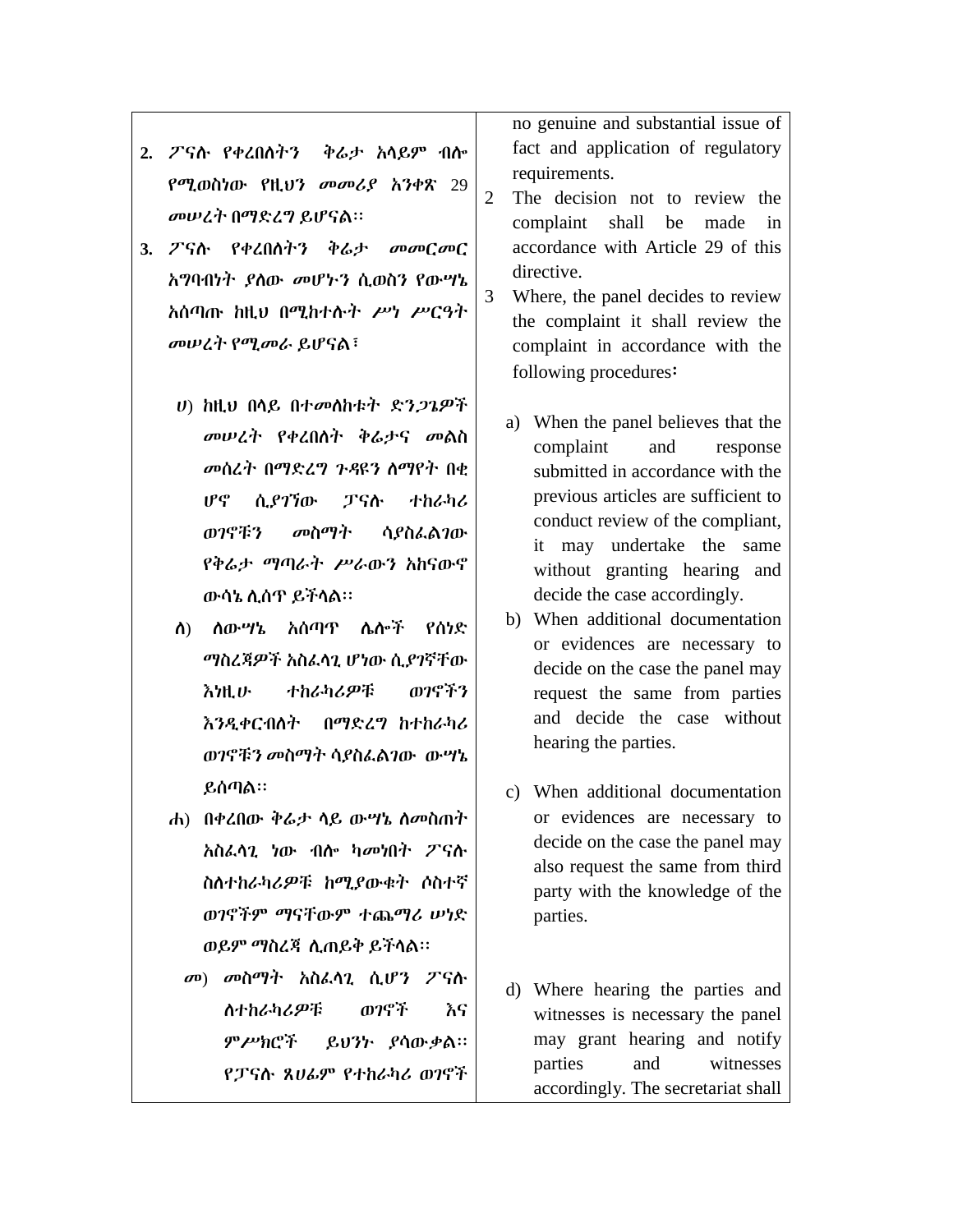|                                          | እና ም <i>ሥ</i> ክሮች ስመሰማት                                                 |  |  |
|------------------------------------------|-------------------------------------------------------------------------|--|--|
|                                          | እንዲቀርቡ መጥሪያው ያደርሳል፡፡                                                    |  |  |
| <i>ν</i> ) የመሰማት ዕድል ሲሰዋ ፖናሱ <i>ግ</i> ልጽ |                                                                         |  |  |
|                                          | ያልሆኑ ነጥቦችን ግልጽ ስማድረግ                                                    |  |  |
|                                          | ተከራካሪ ወገኖች ወይም ምሥክሮች                                                    |  |  |
|                                          | ሊጠይቅ ይችሳል።                                                              |  |  |
|                                          | $k$ ሮ $k$ ሮ አ $\theta$ $\theta$ አ $\theta$ ъ $\theta$ ብ $\Omega$ ችግ ወአው |  |  |

- ረ) ክርክር ሊይ ያለ ጭብጦችን ግሌጽ <u>ለማድረግ ፓናሉ የመሰማት ሂደቱን</u> እንደአግባቡ ሲያደርግ ይችላል፡፡
- ሰ) ፖናለ ጉዲዩን ከመረመረ በኋሊ በዚህ መመሪያ አንቀጽ 29 መሠረት የውሣኔ ሀሳብ ይሰጣሌ፡፡
- ሸ) የውሳኔ ሀሳቡ በግሌፅ የተፃፈና የሁለም የፓናለ አባሊት ፊርማ ያረፈበት ሆኖ ቃስጉባኤውም ተያይዞ መቅርብ ይኖርበታሌ::
- ቀ) ፖናሉ የውሣኔ ሀሳቡን ሰባስሥልጣ፦ ዋና ዳይሬክተር እንዲደርስ ያዯርጋሌ፡፡

#### 33. የዋና ዲይሬክተር ሥሌጣን

- 1. ዋና ዳይሬክተሩ በፓናሉ የቀረበስትን የውሳኔ ሀሳብ ተቀብሎ ካፀደቀው የባለስልጣኑ የመጨረሻ ውሳኔ ይሆናል፡፡
- 2. የዚህ አንቀጽ ንዑስ አንቀፅ (1) እንደተጠበቀ ሆኖ ዋና ዲይሬክተሩ የፓናለን የውሳኔ ሀሳብ ሉቀይር፣ ሉያሻሽሌ ወይም በዴጋሚ እንዲታይ ወደ ፓናሉ ሲመልስ የሚችሇው:-

be responsible to serve parties and witnesses with summon to appear for a hearing.

- e) When hearing is granted, the panel may question parties or witnesses in order to clarify issues of doubt.
- f) The panel shall be free to undertake the hearing in appropriate manner that is helpful to clarify the issue under litigation.
- g) After hearing the case, the panel shall dispose and recommend on the case in accordance with Article 29 of this directive.
- h) The recommendation shall be clearly written, all panel members shall sign it and minutes shall be attached with the recommendation.
- i) After deciding on the case the panel shall serve copy of its recommendation to the Director General of the Authority.

## **33. Power of Director General**

- 1. Where the Director General approves recommendation of the panel, it shall be deemd to be the final decision of the Authority.
- 2. Without prejudice to sub-article (1) of this article the Director General may ammend, vary, or send back to the panel to revise the case if ፡-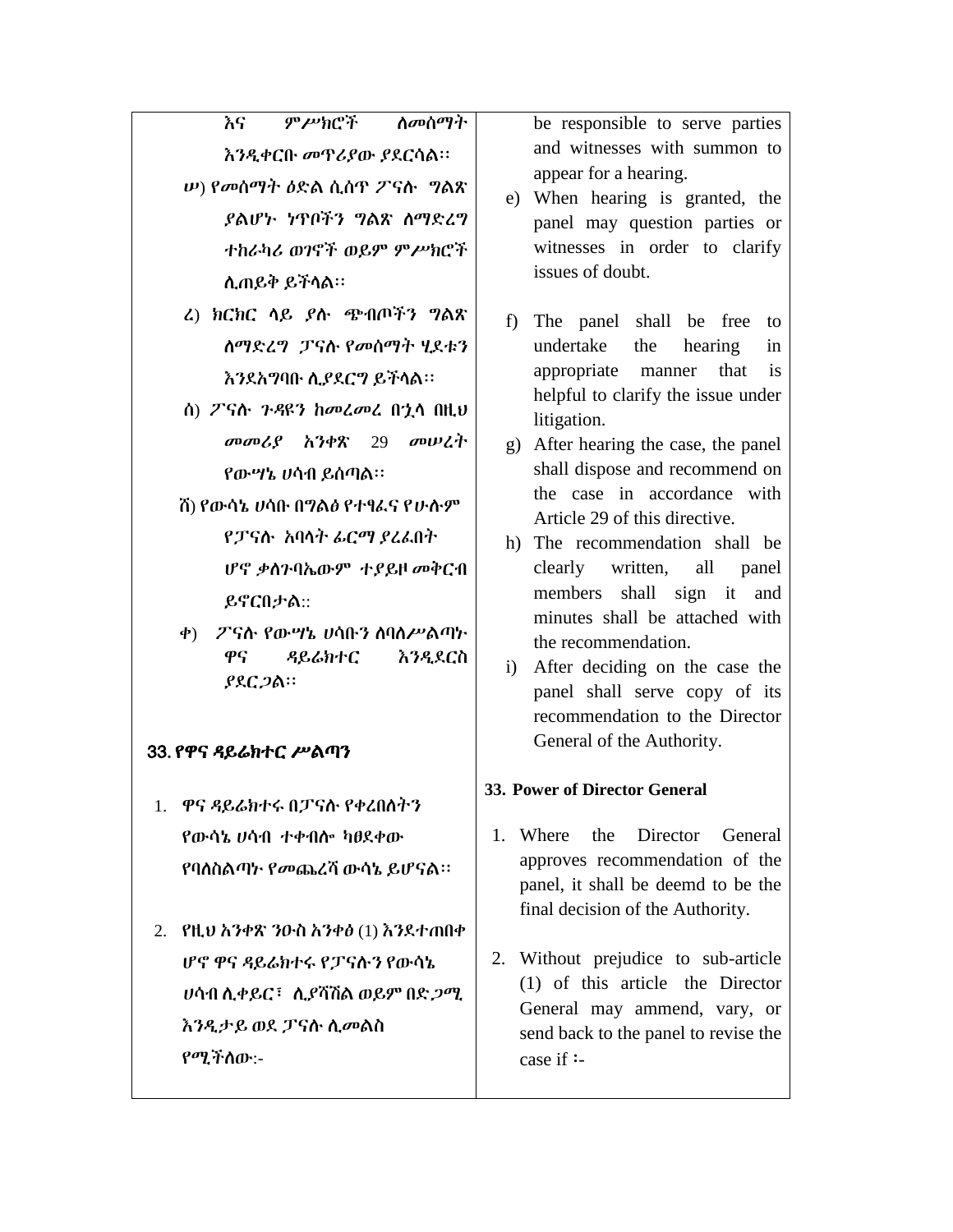- ሀ). ጉዲዩ የታየው የመጨረሻ ውሳኔውን ሉያስቀይሩ የሚችለ አግባብነት ያሊቸው መረጃዎችን እና ተጨባጭ ሁኔታዎችን በአግባቡ ግምት ውስጥ ባሊስገባ መሌኩ ከሆነ፤
- $\Lambda$ ). የወሳኔ ሀሳቡ ከባለስልጣኑ ህግ ጋር ሲገናዘብ አግባብነት ወይም ፍትሀዊነት የሳደለው ከሆነ፤ እና
- ሐ). የፓናለን አዴልአዊነት የሚያሳይ መረጃ ካስ ይሆናል።
- 3. የባለስልጣኑ የመጨረሻው ውሳኔ የተፃፈና የዋናዲይሬክተሩን ፊርማ የያዘ ሆኖ በወሳኔው ቅር የተሰኘ አካሌ ስልጣን ሳሰው ፍርድ ቤት ይግባኝ የማስት መብቱ የተጠበቀ እንደሆነ የሚገልጽ መሆን አለበት::

# ክፍሌ አራት ልዩ ልዩ ድን*ጋጌዎች*

## 34. ሪከርድን ስስመጠበቅና ማስታወቅ

- 1. በዚህ መመሪያ መሰረት የተወሰደ ማንኛውም አስተዲዯራዊ እርምጃ እርምጃውን በወሰደው የባስሥልጣኑ የስራ ክፍል ሪከርድ ውስጥ መያዝ አለበት፡፡
- 2. ማንኛውም አስተዳደራዊ እርምጃ በተቻለ መጠን በባለስልጣኑ ቁጥጥር በሚካሄድበት ሰው ወይም ግብአት መዝገብ ውስጥ አብሮ መቀመጥ አለበት፡፡ ይህ መዝገብ እርምጀውን በወሰደው የባለሥልጣኑ የስራ ክፍል ከሌለ የእርምጃው ግልባጭ መዝገቡን ስሚይዘው የስራ ክፍል ተሰጥቶ ከመዝገቡ ጋር አንዴ ሊይ ተያይዞ መቀመጥ
- a) the case is reviewed without proper consideration of relevant evidences and examination of factual circumstances which could affect the out come of the final decision;
- b) the recommendation is found improper or unfair in accordance with the laws of the Authority; and
- c) There is evidence which show the partiality of the panel.
- 3. The final decision should be in written form, have signature of the Director General, and state complaints have a right to appeal the case to ordinary court.

#### **Part four**

#### **Miscellaneous**

## **34. Record keeping and notification**

- 1 Every administrative measure taken in accordance with this directive shall be kept on file by the measure talking unit of the Authority.
- 2 Every administrative measure, as much as possible, shall be kept together with primary dossier of regulated person or product available with the Authority. If such dossier is not available with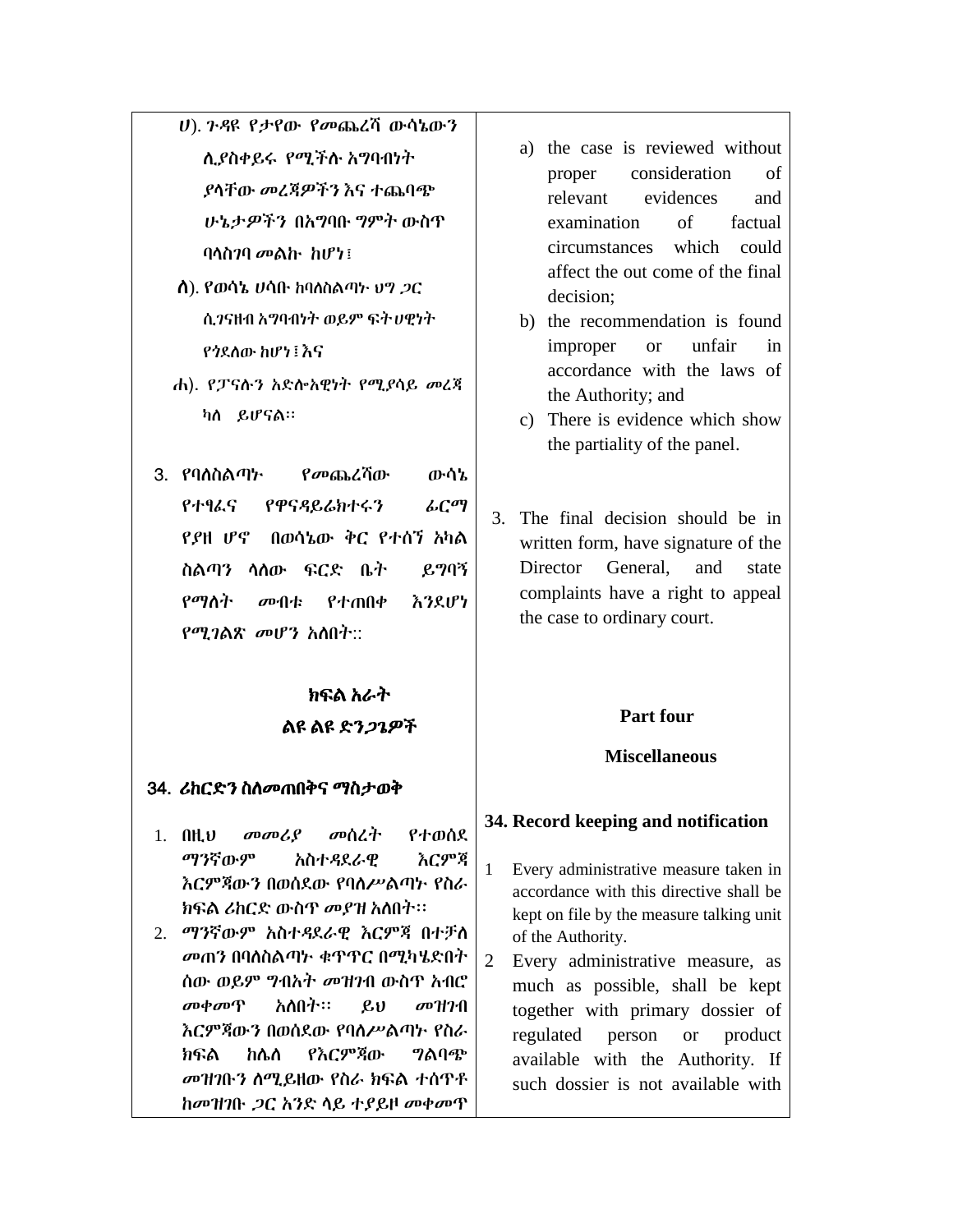| አለበት።<br>በዚህ መመሪያ መሰረት የተወሰደ<br>3.<br>ማንኛውም አስተዳደራዊ እርምጃ ግልባጭ<br>ሳሳቸው የባሰሥልጣት የስራ<br>አማባብ<br>ክፍሎች ሁሉ ማወቅ አስባቸው።<br>35. ስለአ <i>ገ</i> ልግሎት ክፍ <i>ያ</i> | the measure taking unit copy of this<br>measure shall be delivered to the<br>unit in charge of keeping the file<br>and shall be kept together.<br>3<br>The measure taken in accordance<br>this directive<br>shall<br>with<br>be<br>communicated to relevant units of<br>the Authority. |
|------------------------------------------------------------------------------------------------------------------------------------------------------|----------------------------------------------------------------------------------------------------------------------------------------------------------------------------------------------------------------------------------------------------------------------------------------|
| 1. ቅራታ አቅራቢው ቅራታው እንዲታይስት                                                                                                                            | 35. Service fee                                                                                                                                                                                                                                                                        |
| በባለሥልጣኍ<br>$\sigma$ <sub><math>\sigma</math></sub> $\sigma$ <sub><math>\sigma</math></sub> $\sigma$<br>መሠረት                                          |                                                                                                                                                                                                                                                                                        |
| <i>የአገ</i> ል <i>ግ</i> ሎት ክፍ <i>ያ መክ</i> ፌል አለበት፡፡                                                                                                    | The complainant for his complaint to<br>1<br>be reviewed shall pay service fee in                                                                                                                                                                                                      |
| እንዲጣራስት<br>ቅሬታው<br>አቤቱታ<br>2.                                                                                                                        | accordance with the<br>Authority's<br>directive.                                                                                                                                                                                                                                       |
| የሚያቀርበው ሰው የአገልግሎት ክፍያውን                                                                                                                             | The fee payable by a complainant<br>2                                                                                                                                                                                                                                                  |
| የሚፌጸመው ቅሬታውን በሚያቀርብበት                                                                                                                                | who gives notice of a request for                                                                                                                                                                                                                                                      |
| ጊዜ ይሆናል።                                                                                                                                             | review will be payable at the time<br>of filing the complaint.                                                                                                                                                                                                                         |
| ቅሬታ አቅራቢው ቅሬታው ከመታየቱ በፊት<br>3.                                                                                                                       |                                                                                                                                                                                                                                                                                        |
| <b>አቤቱታውን ካነሳ ባለሥልጣ</b> ት <b>ስ</b> አቤቱታ                                                                                                              | The Authority will refund to the<br>3 <sup>1</sup>                                                                                                                                                                                                                                     |
| አቅራቢው<br>የክፍያውን 50%<br>ተመሳሽ<br><i>ያ</i> ደር <i>ጋ</i> ል።                                                                                               | complainant 50% of that fee if the<br>complainant withdraws the notice                                                                                                                                                                                                                 |
| 4. የአቤቱታ አቅራቢው ውሳኔ ይቀየርልኝ                                                                                                                            | before review of the case.                                                                                                                                                                                                                                                             |
| በመጨረሻ<br>ተቀባይነት<br>ካንኘ<br>ዋያቄ                                                                                                                        | $\overline{4}$                                                                                                                                                                                                                                                                         |
| ባለሥልጣኑ የተቀበለውን ክፍያ በሙሱ                                                                                                                               | Where the complainant's request<br>for a change of decision in the                                                                                                                                                                                                                     |
| ስአቤቱታ አቅራቢው ተመሳሽ ያደር <i>ጋ</i> ል።                                                                                                                     | authority's administrative measure                                                                                                                                                                                                                                                     |
|                                                                                                                                                      | is accepted the Authority shall<br>fully refund the amount paid for                                                                                                                                                                                                                    |
| 36. ስሕብረተሰቡና ስሚድ <i>ያ</i> ስስማሣወቅ                                                                                                                     | service fee.                                                                                                                                                                                                                                                                           |
| አስተዳደራዊ እርምጃ<br>በሕዝቡ<br>ወይም<br>$1_{-}$                                                                                                               | 36. Public and media disclosure                                                                                                                                                                                                                                                        |
| በሚድያ እንዲታወቅ ሲደረግ የሚችስው                                                                                                                               |                                                                                                                                                                                                                                                                                        |
| ውሣኔ ከተሰጠበት ከ30 ቀናት በኋላ ወይም                                                                                                                           | Disclosure of administrative measure<br>1<br>shall only be allowed after 30 days of                                                                                                                                                                                                    |
| በቅሬታ አፌታት ሥነ-ሥርዓት<br>ንዳዩ                                                                                                                             | the decision by the Authority or if the                                                                                                                                                                                                                                                |
| ውስጥ ከሆነ ሂደቱ ከተጠናቀቀ<br>イぼ                                                                                                                             | case is under complaint procedure<br>after the final decision on the                                                                                                                                                                                                                   |
| ይሆናል።                                                                                                                                                | complaint by the panel.                                                                                                                                                                                                                                                                |
| የዚህ አንቀጽ <i>ን</i> ዑስ አንቀጽ (1) ድን <i>ጋጌ</i><br>2.                                                                                                     |                                                                                                                                                                                                                                                                                        |